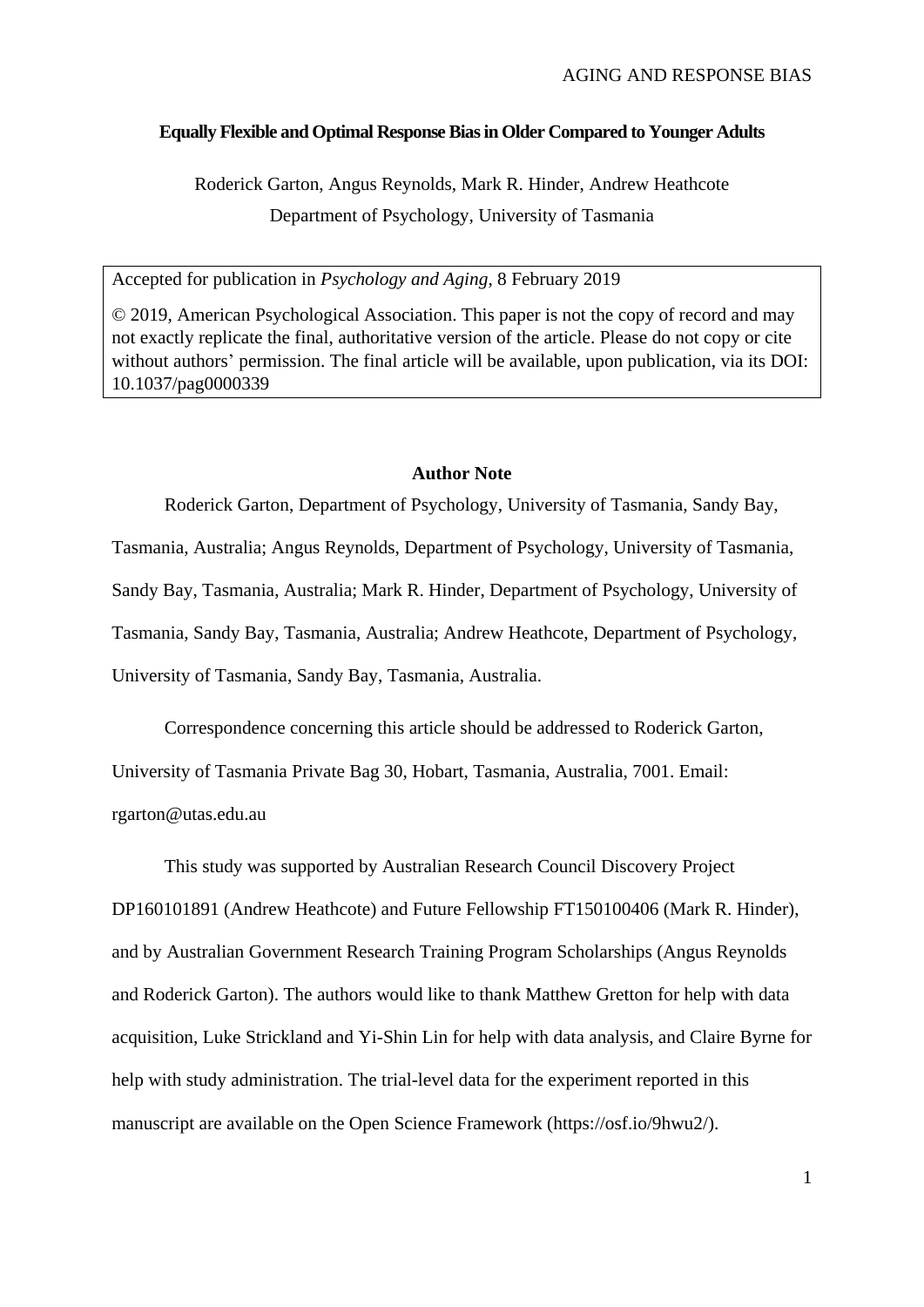#### **Abstract**

Base-rate neglect is a failure to sufficiently bias decisions toward a priori more likely options. Given cognitive and neurocognitive model-based evidence indicating that, in speeded choice tasks, (1) age-related slowing is associated with higher and less flexible overall evidence thresholds (*response caution*) and (2) gains in speed and accuracy in relation to base-rate bias require flexible control of choice-specific evidence thresholds (*response bias*), it was hypothesised that base-rate neglect might increase with age due to compromised flexibility of response bias. We administered a computer-based perceptual discrimination task to 20 healthy older (63–78 years) and 20 younger (18–28 years) adults where base-rate direction was either variable or constant over trials and so required more or less flexible bias control. Using an evidence accumulation model of response times and accuracy (specifically, the Linear Ballistic Accumulator model; Brown & Heathcote, 2008), age-related slowing was attributable to higher response caution, and gains in speed and accuracy per base-rate bias were attributable to response bias. Both age groups were less biased than required to achieve optimal accuracy, and more so when base-rate direction changed frequently. However, bias was closer to optimal among older than younger participants, especially when base-rate direction was constant. We conclude that older participants performed better than younger participants because of their greater emphasis on accuracy, and that, by making greater absolute and equivalent relative adjustments of evidence thresholds in relation to base-rate bias, flexibility of bias control is at most only slightly compromised with age.

## **Keywords**

Age-related slowing, Response bias, Response caution, Optimality, Linear Ballistic Accumulator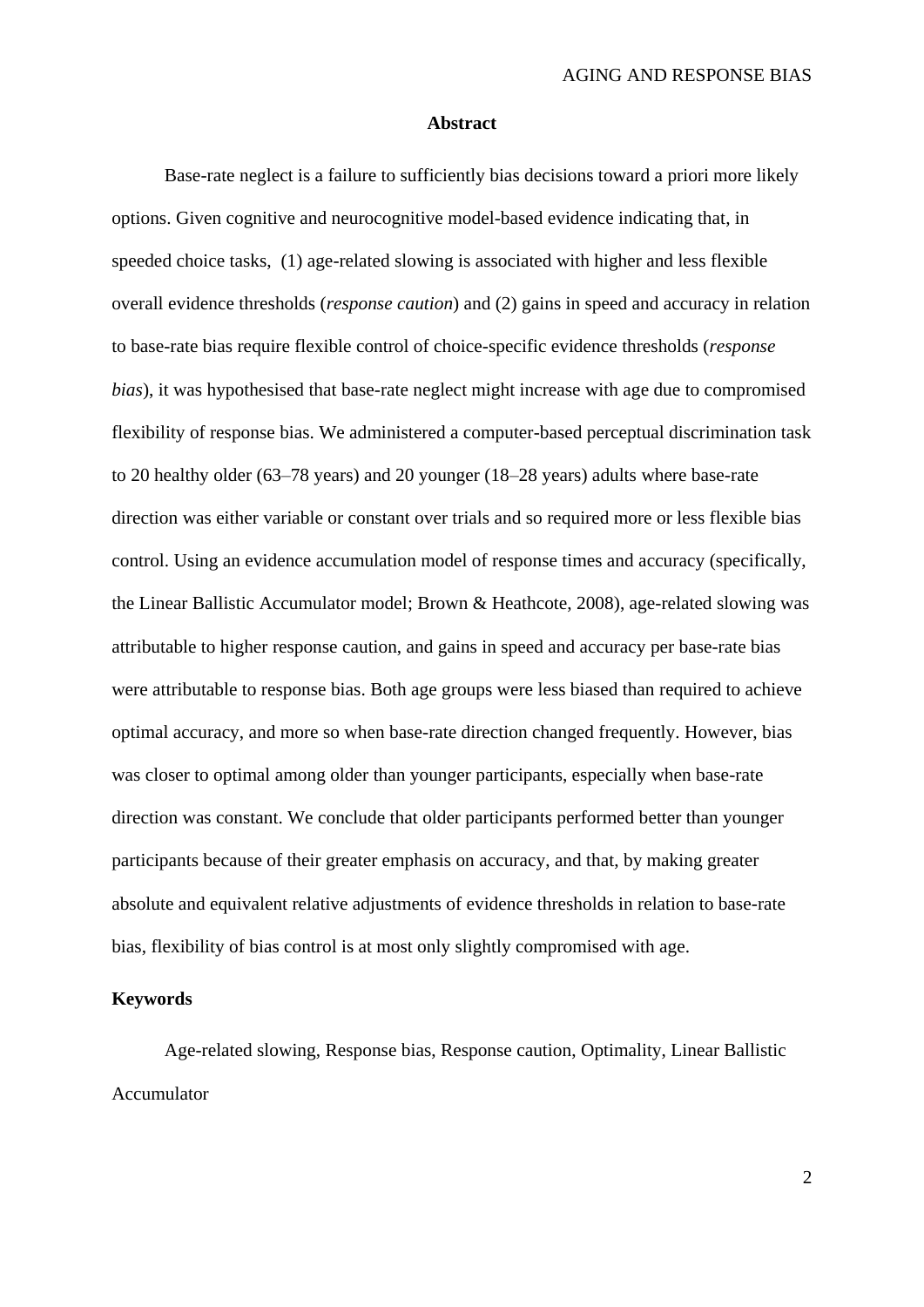Binary decisions require making a judgement about the relative likelihood of each option. Normatively, uncertain judgements require combining knowledge of the base rates for each option (i.e., knowledge about prior probabilities) with the probability of the observed evidence given each option (i.e., a likelihood ratio). In both behaviour and the brain, judgement and decision making has been conceptualized as a dynamic process (formally, as a weighted sum of the logarithm of the prior likelihood and gradually accumulating estimates of the logarithm of the likelihood of each option; Carpenter & Williams, 1995; Gold & Shadlen, 2001). A tendency to under-weight base rates (often termed the "base-rate fallacy" or "base-rate neglect") is well known in high-level decision making (e.g., Bar-Hillel, 1980; Kahneman & Tversky, 1973, 1982). Here we study the extent to which aging affects the weighting of prior evidence in simple perceptual decision making.

It is increasingly understood that older adults make slower decisions between stimulus alternatives not exclusively or even ubiquitously because they process less stimulus information over time (i.e., have a slower information-processing rate), but because they accumulate more information before making a definitive decision about what response to make (i.e., have greater response caution). Formal "evidence accumulation" models of decision processing conceive of this greater caution as setting a higher threshold of evidence for a response. Making use of base-rate bias is also conceived as a matter of threshold setting, only requiring lower response-specific thresholds for more likely options. Accordingly, if they retain their higher overall thresholds when base rates are unequal, older adults would have to make larger absolute changes to their decision thresholds to achieve the same facilitatory biasing effect as the less cautious younger adults. Together with neurological changes with age that are associated with threshold setting, this could make flexibly adapting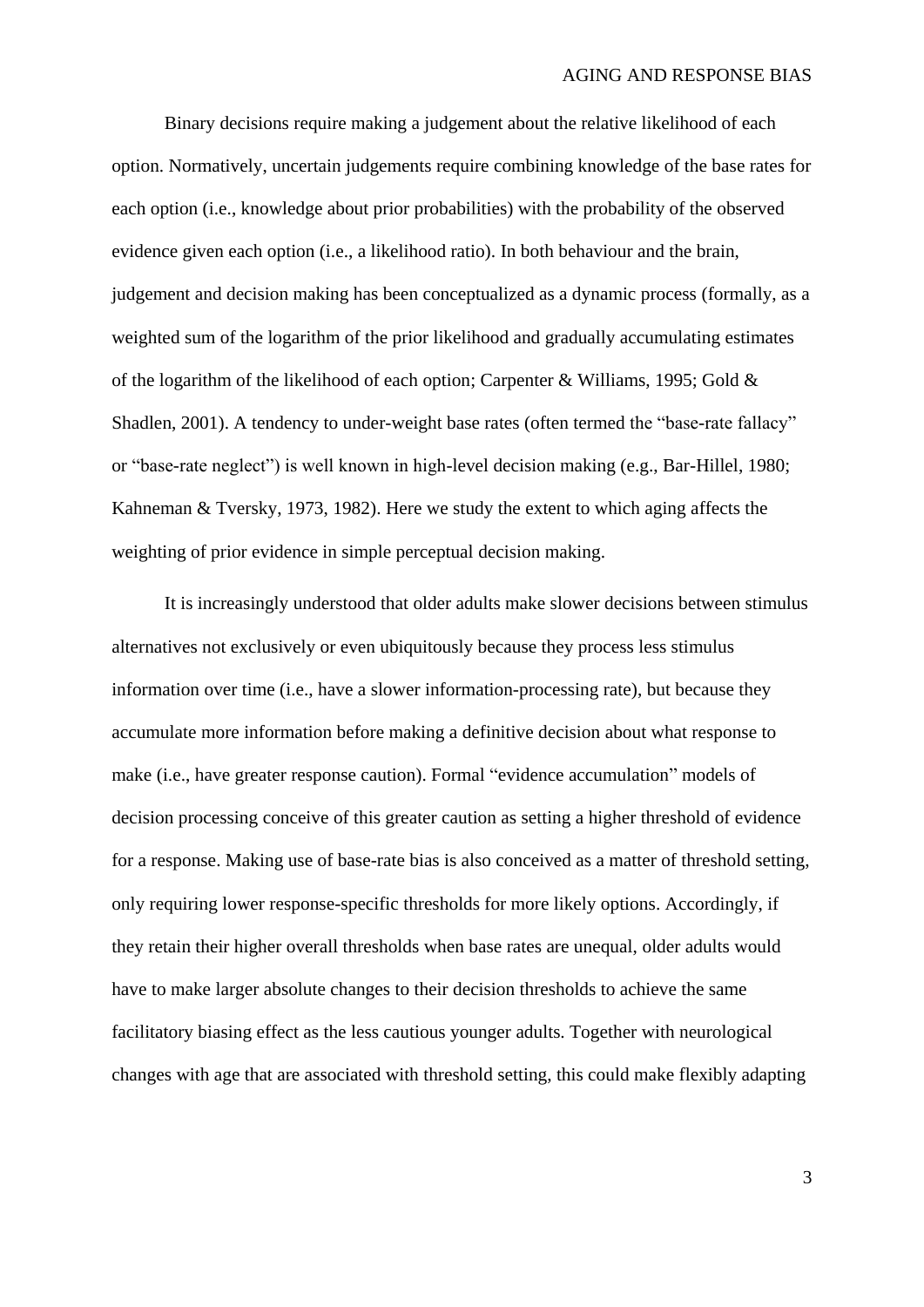thresholds to base-rate information more difficult with age, especially in situations where base-rate information changes rapidly.

In the first part of this report, we review evidence about the effects of aging on the setting of evidence thresholds in the context of evidence accumulation models of choice responding. We then draw out the implications of this evidence for the way in which normal aging affects how response bias is controlled in association with base-rate information. We then report of an experiment in which older and younger participants made binary perceptual discriminations under two procedures of base-rate biasing—one in which the more likely target was constant across a block of trials, the other in which the more likely target randomly changed from trial-to-trial. We hypothesised that the need to adjust thresholds quickly and flexibly under the latter condition could make it harder for both older and younger participants to appropriately bias their response thresholds, and that this limitation could be greater in older participants due to a reduced ability to flexibly control threshold setting. We also benchmarked the biasing of response thresholds to base-rate information against the level of biasing required to optimise accuracy relative to given levels of response caution.

## **Response Caution and Age-Related Slowing**

Slowing of choice responses is well known to occur with increasing adult age. Although decreased central processing efficiency was for some time the dominant account of age-related slowing (e.g., Hartley, 2006; Salthouse, 2016), a long-standing alternative account attributes this to increased response caution with age (e.g., Craik, 1969; Welford, 1977). This hypothesis has received new impetus across the last two decades from analyses based on evidence-accumulation models of performance on speeded choice tasks.

Our analysis focuses on an evidence-accumulation model where accumulation occurs independently for each choice option, the Linear Ballistic Accumulator (LBA; Brown &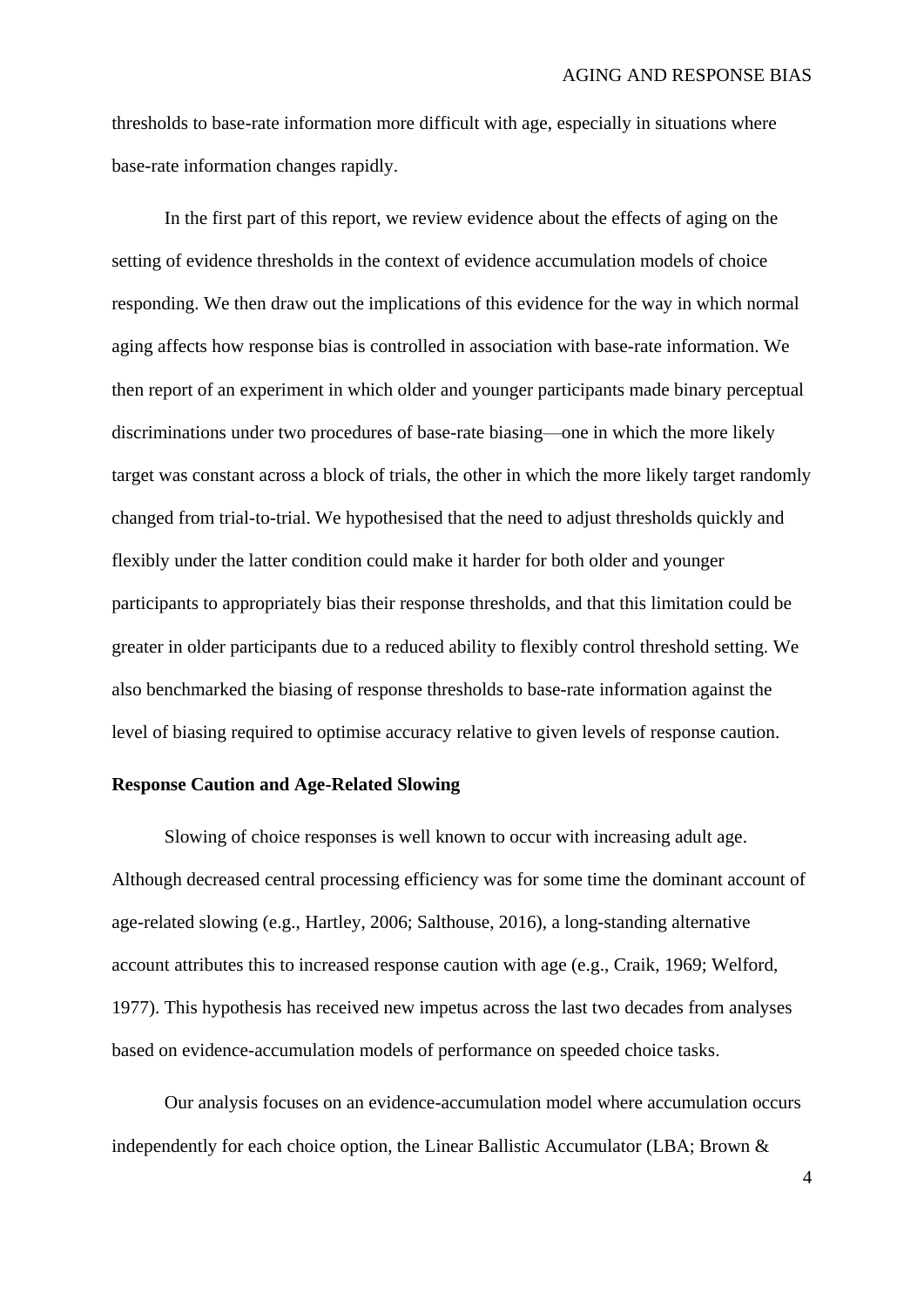Heathcote, 2008). The racing choice options are referred to as "accumulators". In an elementary binary choice task, the response is determined by the winner of the race between two accumulators to their own decision thresholds, and the decision time is determined by the finishing time of the winning accumulator. Response time (RT) is the sum of the decision time and the duration of non-decision processes (i.e., initial encoding of the stimulus into a form from which evidence relevant to the choice can be derived, and the production of a response corresponding to the choice once it is made). Modelling usually focuses on two core components: the placement of decision thresholds, and the rate at which evidence is accumulated. Models differ in how they describe these two components. Greater response caution is identified with the persistent use of higher thresholds across the two accumulators and slowed information processing is identified with a lower rate of evidence accumulation. We also report subsidiary analyses based on another type of evidence accumulation model, the Diffusion Decision Model (DDM; Ratcliff & McKoon, 2008), which explains information processing rates and response caution in a comparable way.

As reported in over 30 publications comprising about 40 experiments, model-based studies have consistently indicated that age-related slowing in speeded choice response is primarily due to increased response caution, with a small proportion due to increased nondecision time. The evidence for this conclusion has come from a large variety of tasks including numerosity judgement, letter recognition, lexical decision, sentential inference and face evaluation. These slowing effects are model-independent, being replicated with the DDM (e.g., Di Rosa, Schiff, Cagnolati, & Mapelli, 2015; Dirk et al., 2017; Kühn et al., 2011; Ratcliff & McKoon, 2015; Ratcliff, Thapar, Smith, & McKoon, 2005), the EZ-diffusion model (a simplified DDM) (e.g., Dutilh, Forstmann, Vandekerckhove, & Wagenmakers, 2013; Karayanidis, Whitson, Heathcote, & Michie, 2011; Madden et al., 2008; Whitson et al.,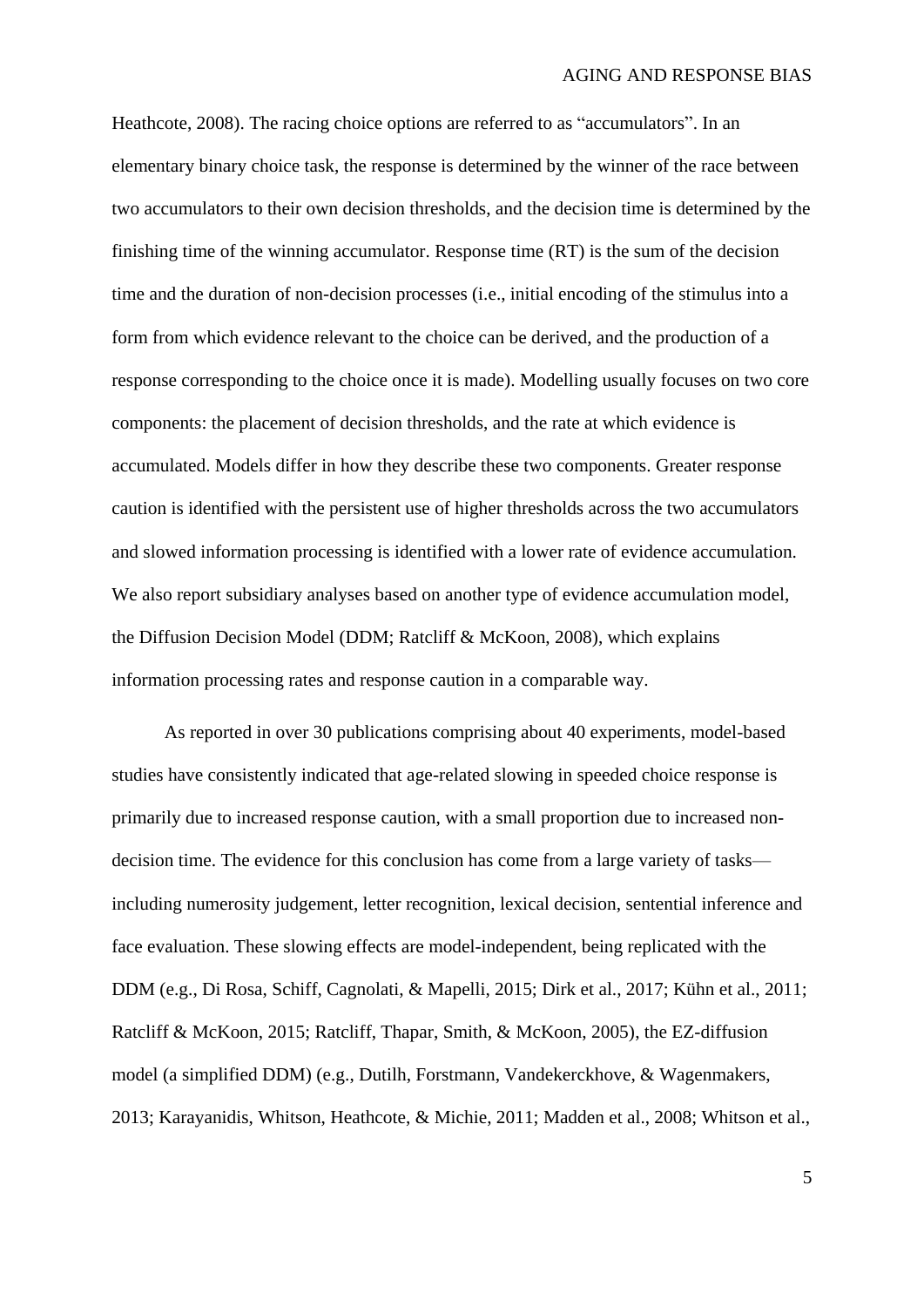2014), and racing accumulator models (Ratcliff et al., 2005), including the LBA (Forstmann et al., 2011). Although decreases in processing efficiency with age are consistently found in a number of paradigms—for choices requiring discrimination of fine visual detail (e.g., Ratcliff et al., 2005; Yang, Bender, & Raz, 2015), strong demands on memory (e.g., Ratcliff, Thapar, & McKoon, 2011; Spaniol, Madden, & Voss, 2006) and switching between tasks (e.g., Karayanidis et al., 2011; Whitson et al., 2014; but see Schuch, 2016)—even in these cases there are large caution effects. It is also interesting to note that accumulation rates can even be higher for older than younger adults in association with greater task-relevant ability and motivation (Davies, Arnell, Birchenough, Grimmond, & Houlson, 2017; Dirk et al., 2017; Ratcliff et al., 2001, Exp. 1; Starns & Ratcliff, 2010, Exp. 2A).

Increased caution with age has been attributed to both strategically determined behavioural causes and obligatory neural causes. An early behavioural explanation held that this is a matter of preference, with greater caution applied with age as a risk-avoidant strategy even in tasks that do not suffer changes in evidence quality with age (Ratcliff et al., 2001; Thapar, Ratcliff, & McKoon, 2003). This proposition has been refined by Starns and Ratcliff (2010), who studied threshold setting relative to optimizing the number of correct responses in a fixed time interval ("reward rate", see Bogacz et al., 2006). They found that younger participants were closer to the optimal reward rate than older participants, although both set higher than optimal thresholds that favoured accuracy over speed. They concluded that the two age groups differed in task goals, with younger participants focused on balancing speed and accuracy, and older participants focused almost exclusively on accuracy. Starns and Ratcliff (2012) acknowledged that reward rate may not have been an appropriate measure of optimality as their earlier work did not enforce a fixed time interval or instruct participants to maximize reward rate. However, when they did so in a subsequent study, the optimality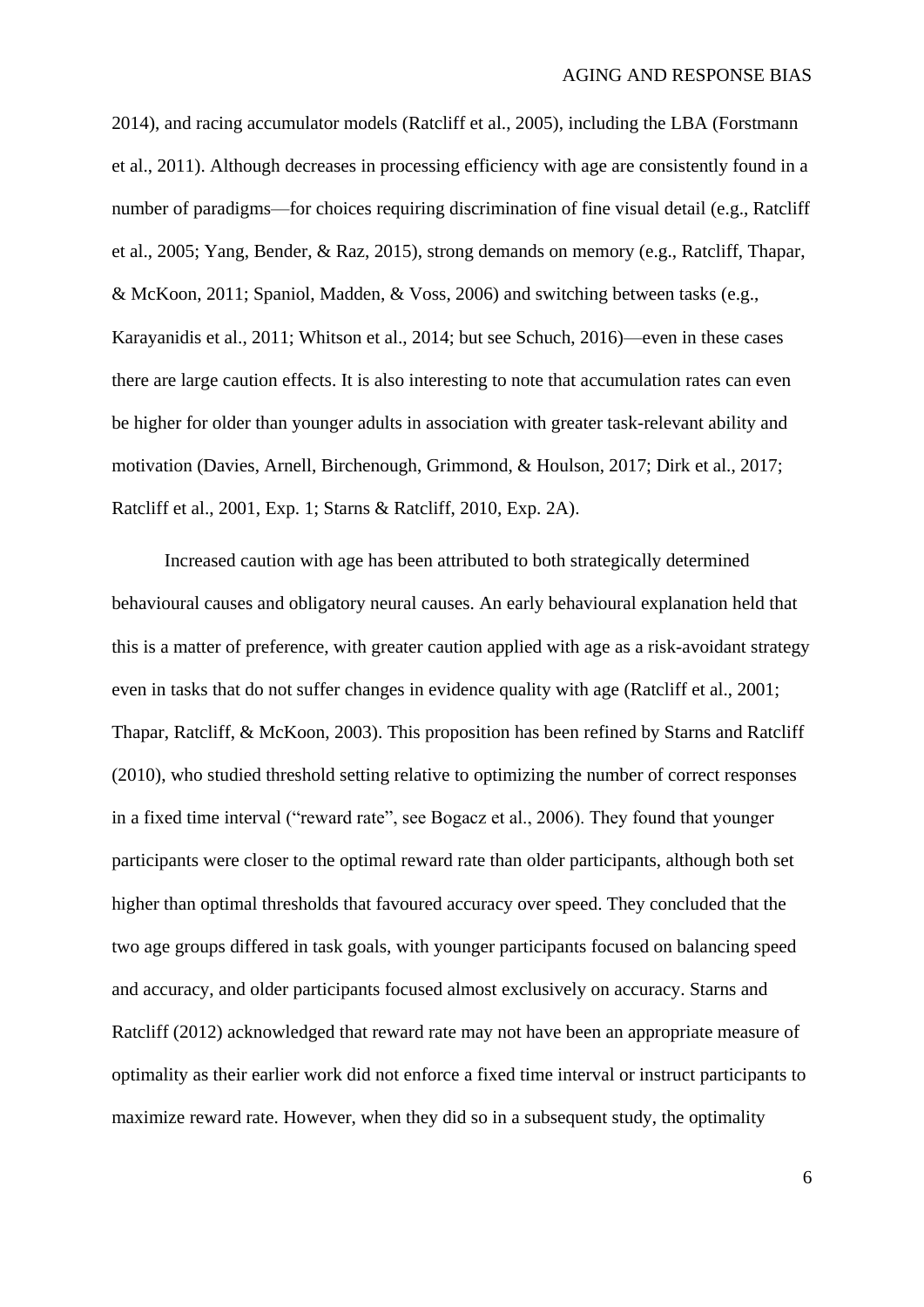difference persisted. They suggested that these age differences were not solely due to differences in goals "but also the ability to achieve those goals" (Starns & Ratcliff, 2012, p. 145; see also Smith & Brewer, 1995).

Age-related changes in the brain provide a potential explanation for this reduced ability to achieve the goal of balancing speed and accuracy. In particular, reduced white matter integrity in fronto-striatal tracts connecting the pre-Supplementary Motor Area (pre-SMA) to the striatum has been suggested to reduce flexibility in threshold setting with age. Neurocognitive modelling has shown not only a correlation of fronto-striatal activity with LBA response caution, but a negative correlation between the white matter integrity of these tracts and both age and LBA thresholds (e.g., Forstmann et al., 2011). Building on a range of evidence linking degradation of white matter integrity and impairments in memory retrieval and cognitive control with age, Forstmann et al. (2011) suggested that "unwillingness of older adults to adopt fast speed-accuracy tradeoff settings may not just reflect a strategic choice that is entirely under voluntary control … it may also reflect structural limitations: age-related decrements in brain connectivity" (p.17242).

#### **Response Bias and Aging**

In speeded choice tasks, responses are faster and more accurate for options with a higher base rate. In the context of the accumulator model described above, the effects of biased base rates can be modelled by setting one decision threshold lower than the other, so that the corresponding accumulator wins the decision race more frequently and in less time so producing greater accuracy and shorter RT for the more likely option. Whether this occurs by reducing the threshold associated with the more likely option and/or increasing the threshold associated with the less likely option, studies modelling choice performance with both the DDM and racing accumulator models such as the LBA have repeatedly confirmed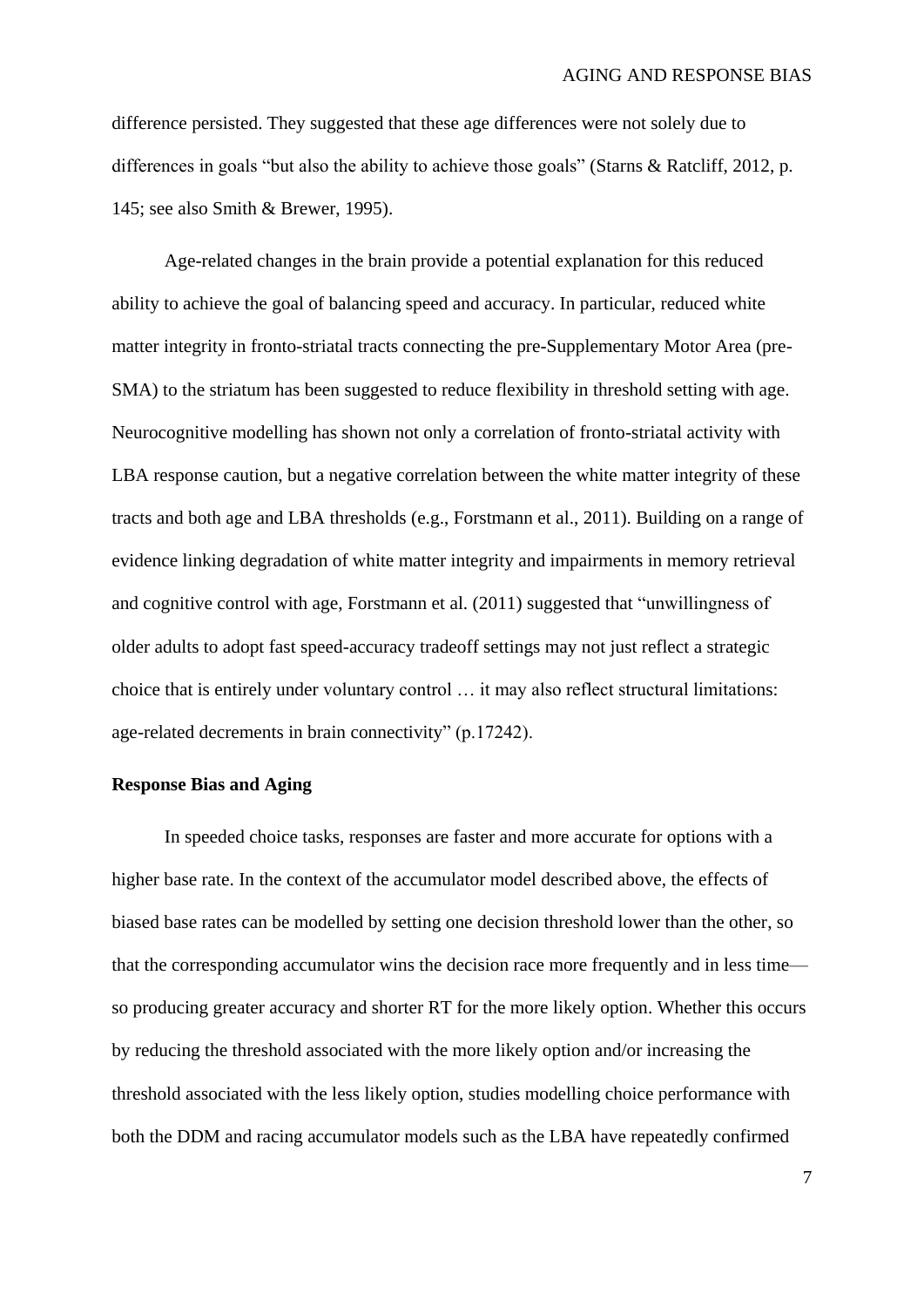that this effect is well described by response-specific threshold adaptation. These studies have mostly involved a *block-wise bias* where the base rates for each option were held constant across a block of trials and might only vary in direction (which target was the more likely one) between blocks (e.g., Arnold, Bröder, & Bayen, 2015; Criss, 2010; Leite & Ratcliff, 2011; Ratcliff, 1985; Ratcliff & McKoon, 2008, Exp. 3; Simen et al., 2009, Exp. 2; Van Ravenzwaaij, Mulder, Tuerlinckx, & Wagenmakers, 2012; Van Zandt, Colonius, & Proctor, 2000; White & Poldrack, 2014). Other studies have involved a *trial-wise bias* in which there were equal base rates across the block but targets were sampled on each trial such that the direction of bias could change between trials, the more likely target being cued ahead of each stimulus presentation (e.g., Dunovan & Wheeler, 2018; Forstmann, Brown, Dutilh, Neumann, & Wagenmakers, 2010; Mulder, Wagenmakers, Ratcliff, Boekel, & Forstmann, 2012).

It is commonly observed in these studies that, for the more likely option, error responses tend to be slower than correct responses, whereas, for the less likely option, error responses can be as fast, or faster, than correct responses (see, e.g., Mulder et al., 2012, Fig. 4). This pattern in the behavioural data is supportive of a relative threshold model of bias effects given that, with equal accumulation rates per option, this model predicts that (1) for the more likely option, the threshold for a correct response is lower than that for an error response, leading to faster correct than error responses, but (2) for the less likely option, the threshold for the correct response is higher than that for the error response (i.e., in this case, the more likely option), leading to faster errors relative to correct responses.

Bias in the setting of response thresholds induced by base-rate information has been shown to be partly mediated by a fronto-striatal network. However, this network differs slightly from that which mediates responses during the speed/accuracy manipulations that involve response caution. In particular, Forstmann et al. (2010) found that bias as measured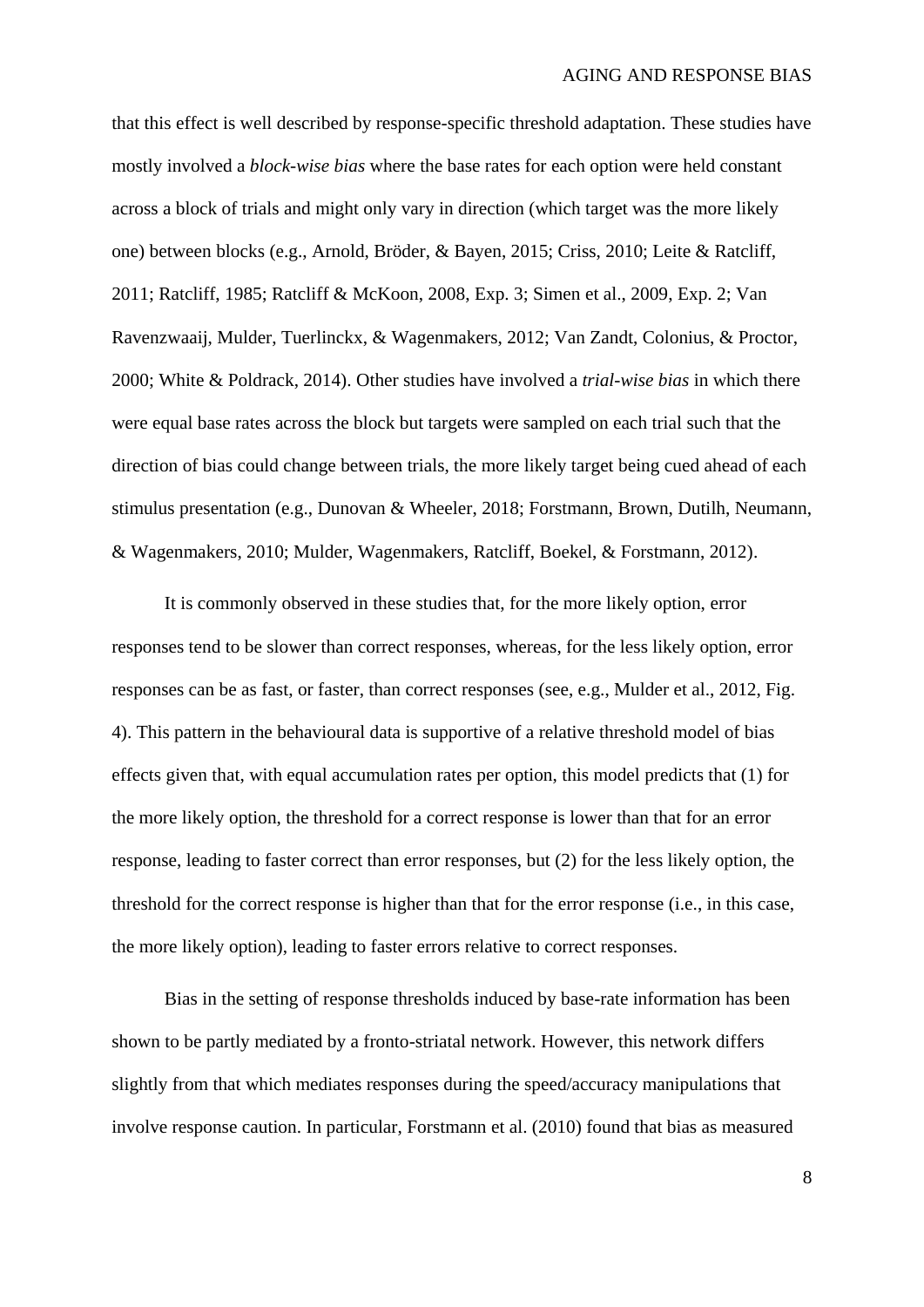by LBA thresholds was associated with differential fMRI activation in the orbitofrontal cortex, hippocampus and the side of the striatal putamen contralateral to the cued direction (see also Mulder et al., 2012, for a similar finding using the DDM but with stronger parietal involvement; and Forstmann, Ratcliff, & Wagenmakers, 2016, for a review). Given the pervasiveness of the association between age-related degradations in white matter integrity and impairments in cognitive control, and similarities between networks controlling caution and bias, it seems reasonable to hypothesise that the control of thresholds necessary to set an appropriate response bias might decline with age.

Consistent with this hypothesis, there is evidence of limited trial-by-trial adjustment of response caution among older adults. Specifically, Karayanidis et al. (2011) found that, in a task-switching paradigm, younger adults flexibly adjusted response thresholds on a trial-bytrial basis so as to maintain greater caution on the harder switch trials relative to easier repeat trials (replicating earlier findings), whereas caution was held uniformly high by older participants over switch and repeat trials. Also, Forstmann et al. (2011) found larger variability in the startpoints of evidence accumulation for older than younger adults in their LBA fits of data from a trial-wise caution (speed/accuracy) manipulation, concluding that older adults are "less proficient at controlling their bias or response caution settings" (p. 17246).

Unlike control of caution, control of bias does not necessarily relate to response speed. That is, response bias can be modulated by balancing a reduction in one threshold with an increase in the other threshold, leaving no net effect on speed. Furthermore, there is no tradeoff between speed and accuracy in bias setting because a lower threshold for the more likely option increases both speed and accuracy. Hence, bias control is compatible with older adults' focus on accuracy, which, in turn, could enable them to perform as well as, or better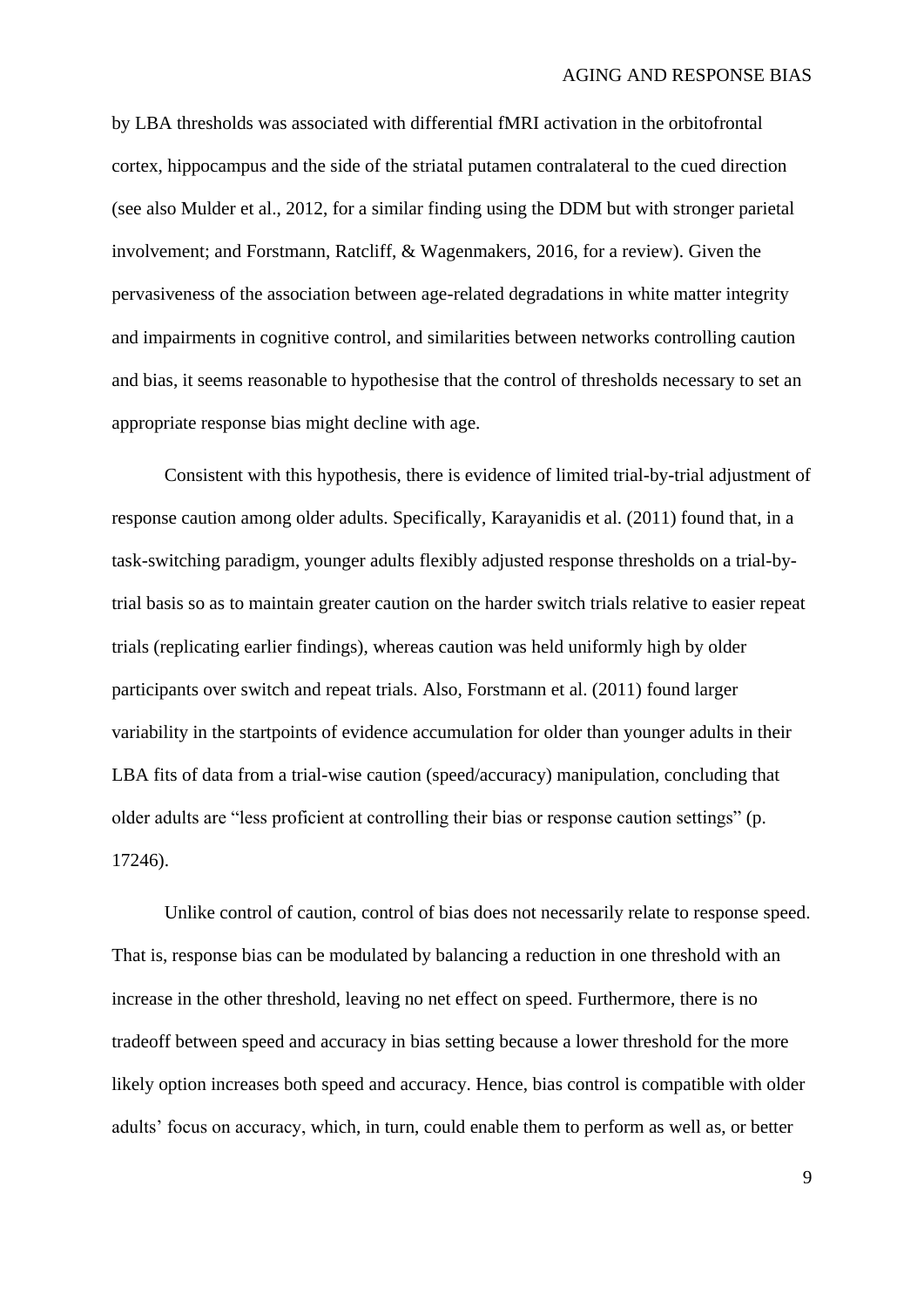than, younger adults. Consistent with this hypothesis, older adults have shown speed facilitation at levels equivalent to, or greater than, younger adults in association with response precuing in spatial choice (reviewed in Proctor, Vu, & Pick, 2005) and task-switching (Mayr, 2001), and with sequential biases over trial history in elementary choice response (e.g., Fozard, Thomas, & Waugh, 1976; Melis, Soetens, & van der Molen, 2002; Rabbitt & Vyas, 1980). These effects are indicative of flexible trial-by-trial adjustments of response-specific thresholds, which manifest as greater startpoint variability (Heathcote et al., 2015). As such, it is possible that greater startpoint variability among older relative to younger participants is indicative of greater trial-wise adjustment of response-specific thresholds to prior experimental or incidental cues rather than lack of control of overall threshold setting.

## **Experiment**

To investigate age-related differences in bias control, we ran a binary perceptual discrimination experiment using both the block-wise and trial-wise biasing procedures described above. One response was always correct with a probability of 0.7, and participants were reliably cued as to the more likely option ahead of each stimulus presentation. Under block-wise biasing, designed to make threshold control relatively easy, the more likely option remained the same over a block of trials, whereas, under trial-wise biasing, designed to make threshold control relatively hard, the more likely option changed randomly from trial to trial. Furthermore, the effect of biased base rates under the block-wise procedure is at least partly mediated by sequential contingencies, with more frequent events occurring in longer runs and so is reliably facilitated by repetition; sequential effects that are reduced under trial-wise biasing, which depends more on learning the base-rate validity of cues (LaBerge, Van Gelder, & Yellott, 1970). Altogether, a weaker effect from trial-wise than block-wise biasing was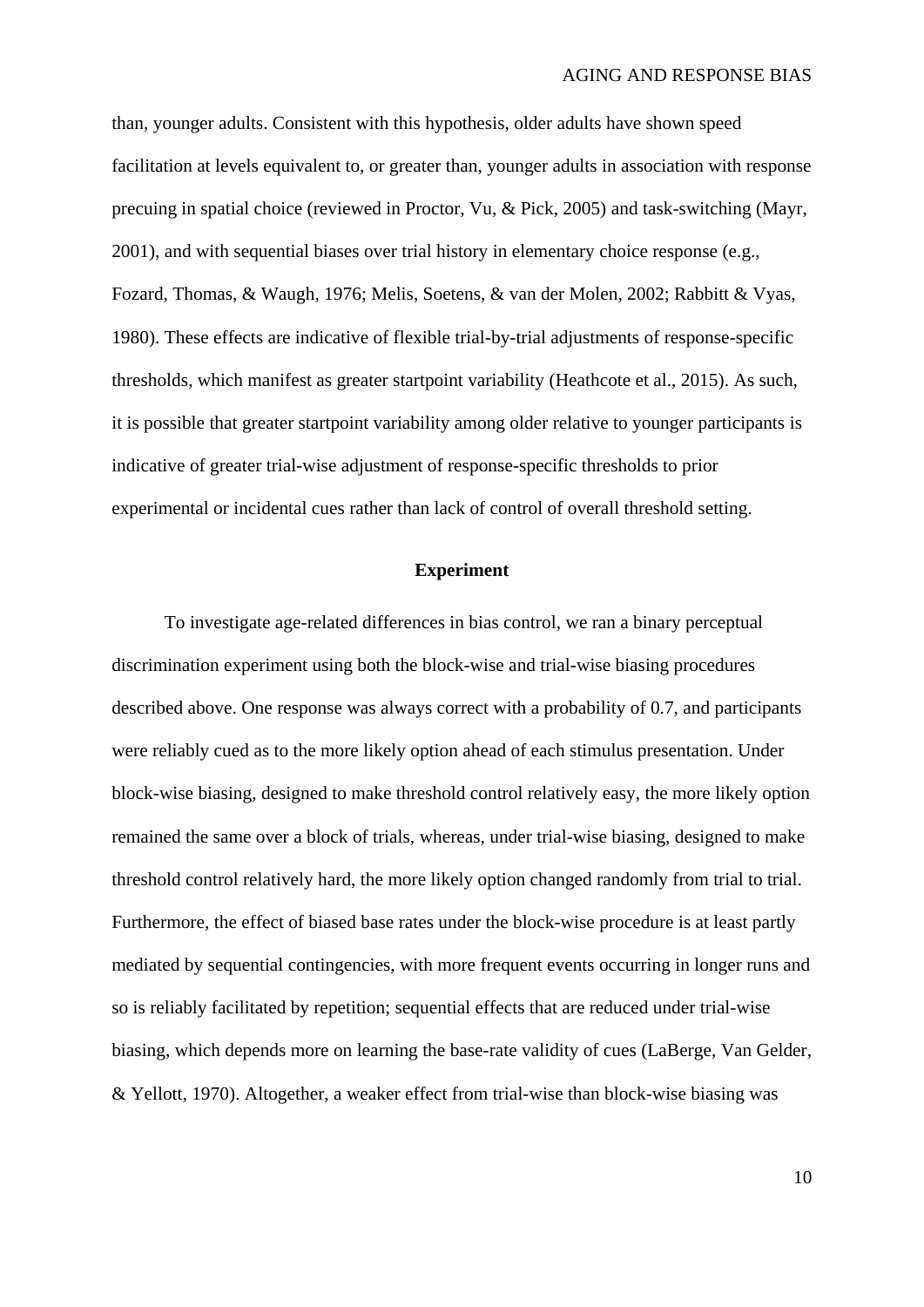likely, and, to the extent that control of response bias is reduced with age, the difference between block-wise and trial-wise biasing might be expected to increase with age.

To measure evidence thresholds while accounting for possible effects on nonthreshold parameters, we fit our data with the LBA (Brown & Heathcote, 2008) using Bayesian methods (Heathcote et al., 2018). Just as is the case for RT measurement, where the equivalence or otherwise of the effects of a manipulation must be judged relative to baseline differences between older and younger participants (Verhaeghen, Steitz, Sliwinski & Cerella, 2003), higher overall thresholds for the older group raise the question of whether to use an additive or multiplicative measure of bias effects. We circumvented this issue, and benchmarked the normative performance of both groups, by determining the level of bias that optimized accuracy based on the distribution of posterior parameter estimates of the LBA model. This afforded us tests of the absolute and relative optimality of older and younger participants that take account of both the speed and accuracy of decisions as well all sources of uncertainty in our data.

Given that our choice task did not require discrimination of fine visual detail or task switching, and did not make difficult memory demands, we did not expect older participants to have accumulation-rate deficits. Indeed, Forstmann et al. (2011) interpreted their LBA rate estimates as consistent with older participants engaging more carefully with their dot-motion task. In an LBA for a binary-choice task there are two rates, one for the accumulator that matches the stimulus and one for the mismatching accumulator, and they found both rates to be significantly higher in their older than younger participants. However, there was an advantage, albeit non-significant, for the younger participants in terms of the difference between matching and mismatching rates, which largely controls accuracy. Forstmann et al. also replicated, in their LBA fits, the commonly observed age difference in non-decision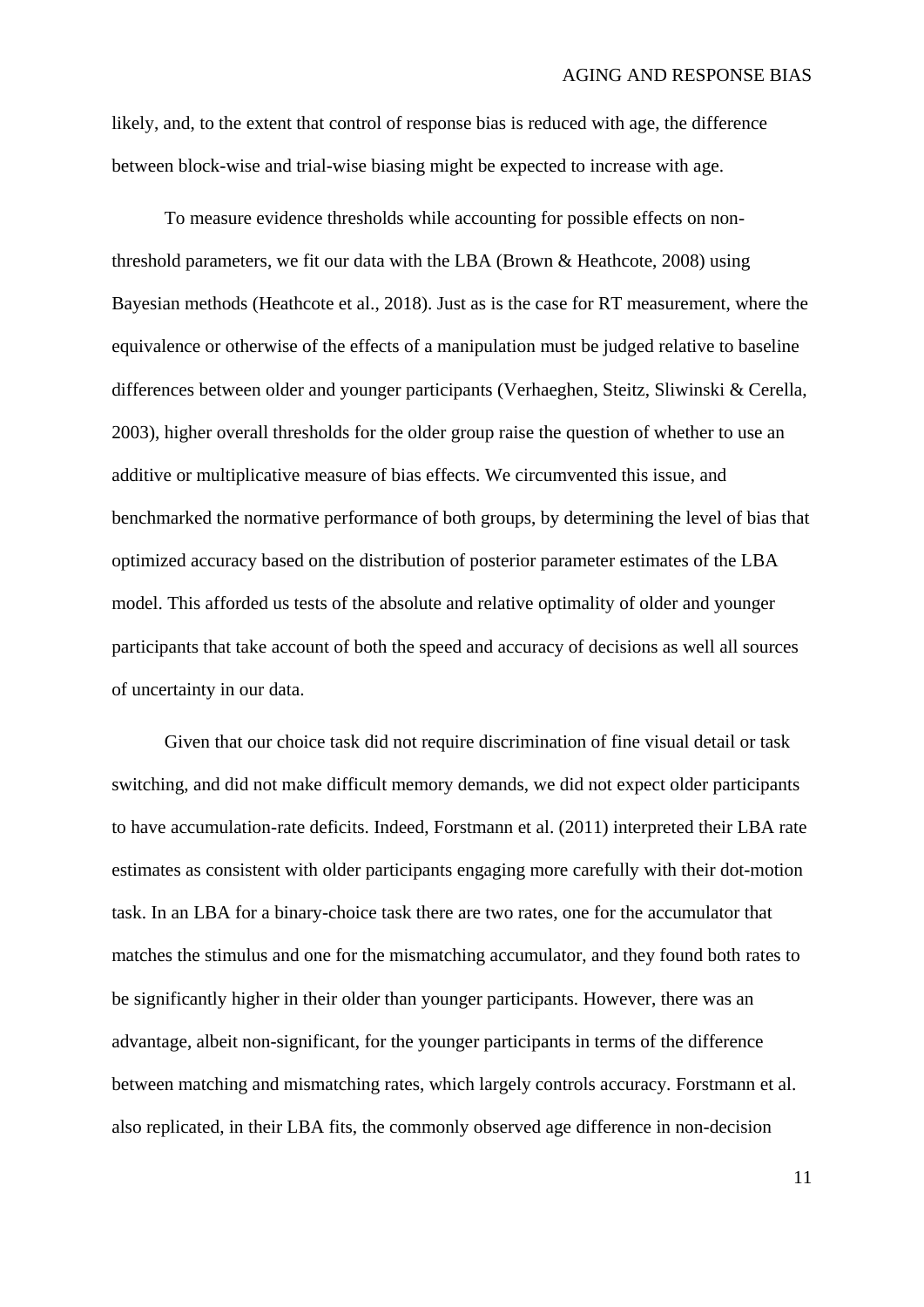time, with younger participants showing a small advantage over older participants (~0.025s). Given similarities of task and analysis between our study and that of Forstmann et al., and that our sample of older participants was also healthy and highly motivated, we expected similar results.

Several aspects of our design were motivated by minimizing potential confounds that occur under bias manipulations, and to improve measurement of LBA parameters. Simply responding with the more likely correct or rewarded option as soon as a stimulus is detected (fast guessing) occurs with a short response-stimulus interval (Simen et al., 2009) and when fast responding is encouraged by instruction (Noorbaloochi, Sharon & McClelland, 2015). We therefore used a long response-to-stimulus interval, a fast-guess warning, and a moderate base-rate manipulation to minimize fast guessing. Furthermore, base-rate bias can be less effective in producing prospective shifts of response thresholds when, with highly practiced participants, difficulty varies widely and unpredictably (including choices with no correct answer) between trials. Under these conditions, thresholds might nevertheless be retrospectively adjusted in relation to base-rate bias on more difficult trials when decision time is slow and stimulus evidence is less reliable (Hanks, Mazurek, Kiani, Hopp, & Shadlen, 2011; Malhotra, Leslie, Ludwig, & Bogacz, 2017; but see Van Ravenzwaaij et al., 2012). In this way, as the effect of discrimination difficulty maps to rates (e.g., Voss, Rothermund & Voss, 2004), an indirect effect of base-rate bias on accumulation rates is likely. Because we were interested in the interaction of age and bias-rate bias on thresholds, we used a moderate level of discrimination difficulty under which performance was well above chance without requiring extensive practice. This also enabled us to acquire a reasonable level of error trials in order to identify model parameters (Heathcote et al., 2018), and to make a selectiveinfluence assumption that this manipulation was explained only by differences in rate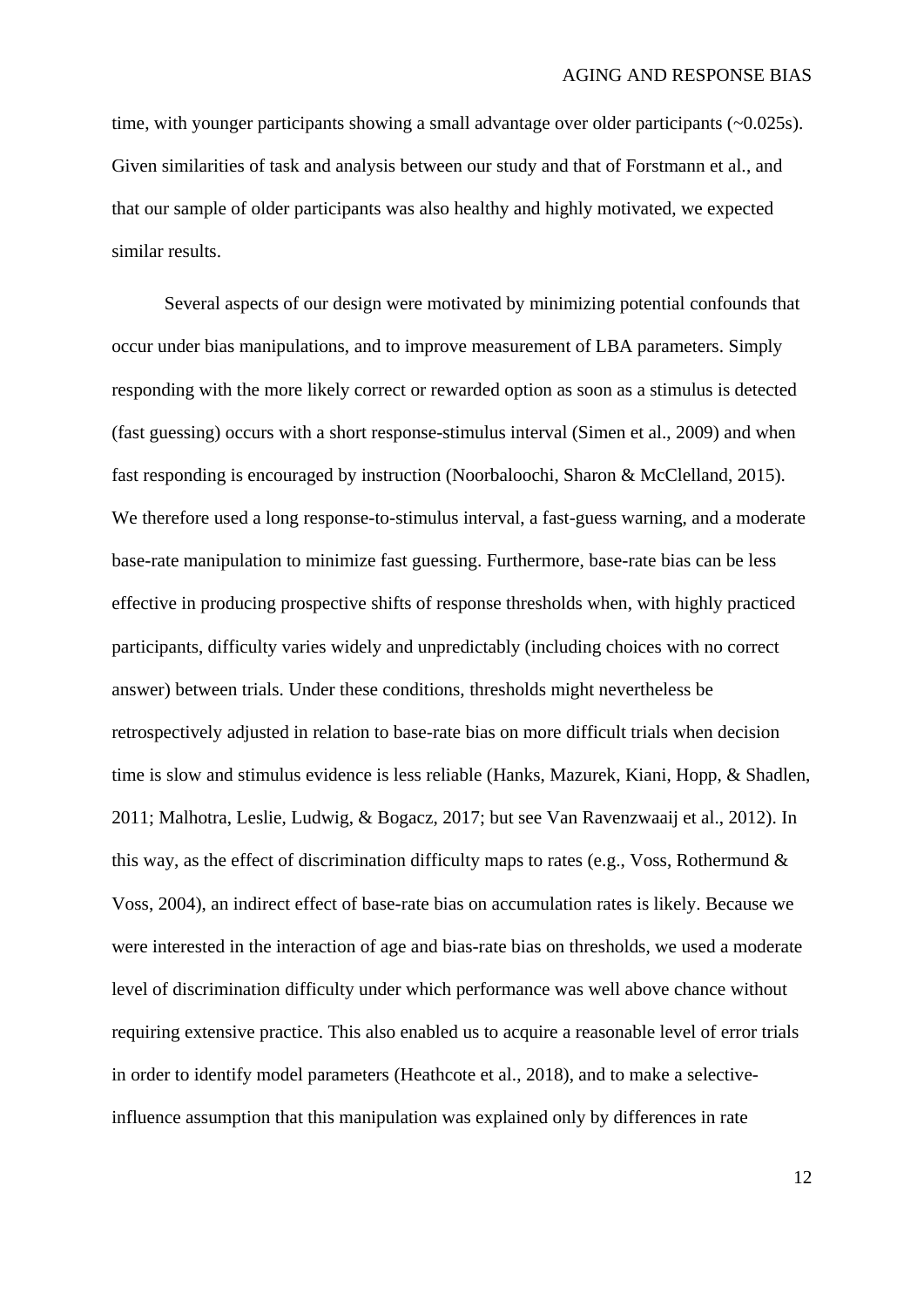parameters (Voss et al., 2004). To account for effects of base-rate bias on both thresholds and accumulation rate, we performed model selection among three LBA parameterizations that assumed a selective influence of the bias manipulation on either thresholds or rates alone, or on both thresholds and rates. For generalizability across model architectures, we also performed a post hoc modelling of the data with the DDM (as encouraged by a reviewer).

#### **Method**

#### **Participants**

All participants were self-screened for any relevant neurological, visual or motor deficits, provided prior written consent to participate and to make their de-identified triallevel data publicly accessible, and were informed that the research procedures were approved by the UTAS Human Research Ethics Committee. Two participants (both in the younger agegroup) were replaced given non-compliance that was either self-reported or ostensible in performance (e.g., by near-chance response accuracy, and inordinately large proportions of both fast guesses ( $RTs < .2s$ ) and response timeouts). Data collection continued until the intended sample size of 40 participants was achieved, half younger than 30 years (range of 18–28,  $M = 21.4$ ,  $SD = 3.2$ , excepting four participants whose age was verified as less than 30 but whose date of birth was not obtained, 70% female), and half older than 60 years (range of 63–76,  $M = 68.3$ ,  $SD = 3.7$ , 65% female). Younger participants were University of Tasmania students, 11 of whom were first-year psychology students who received course-credit for participation; the remainder received AU\$30 in shopping vouchers. Older participants were community-dwelling local residents who were recruited from a pool of respondents to advertisements for participants in age-related research and received AU\$40 in vouchers.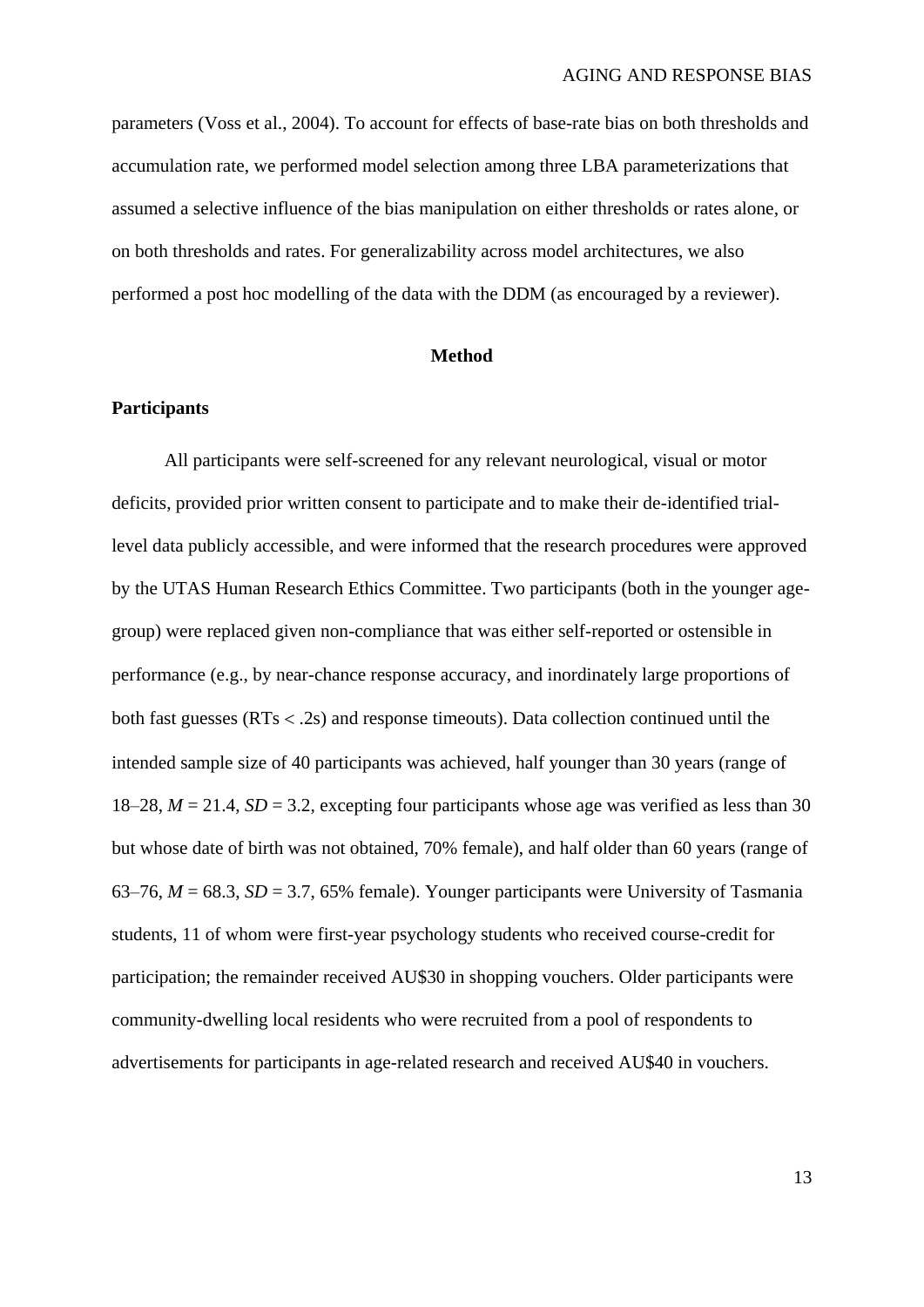Those participating comprised 51% of those in the pool who were approached to participate in the current study.

#### **Design and Stimuli**

All participants completed one session in which bias direction was manipulated in a block-wise manner, and one session in which bias direction was manipulated in a trial-wise manner, with session order counter-balanced within each age group. Each stimulus colour was presented as the more likely (cue-congruent) target and the less likely (cue-incongruent) target in equal proportions across blocks under both bias-types, and within blocks under trialwise biasing. Within blocks, easy vs. hard target discriminations occurred equally often in a random order.

All displays were presented against a black screen background. Participants were seated approximately 50 cm from the monitor such that the centre of the screen was at eyelevel. The choice stimulus subtended approximately  $6.2^{\circ}$  of visual angle and consisted of a square 5.4 cm centre-aligned grid of  $20 \times 20$  cells that were either blue (RGB = 0, 65, 255) or orange (RGB = 255, 127, 0); see the inset to [Figure 1.](#page-14-0) Either 216 (54%, easy condition) or 208 (52%, hard condition) of the cells were filled by the target colour, with the remaining cells being filled by the alternative colour. Within each trial, while keeping these proportions constant, the blue/orange colour of each cell was pseudo-randomly shuffled every .050s or .067s (per technical limits, but subjectively transitioning at a constant rate). This dynamic display served to minimize focus on a small subset of cells and counting as the basis of responding.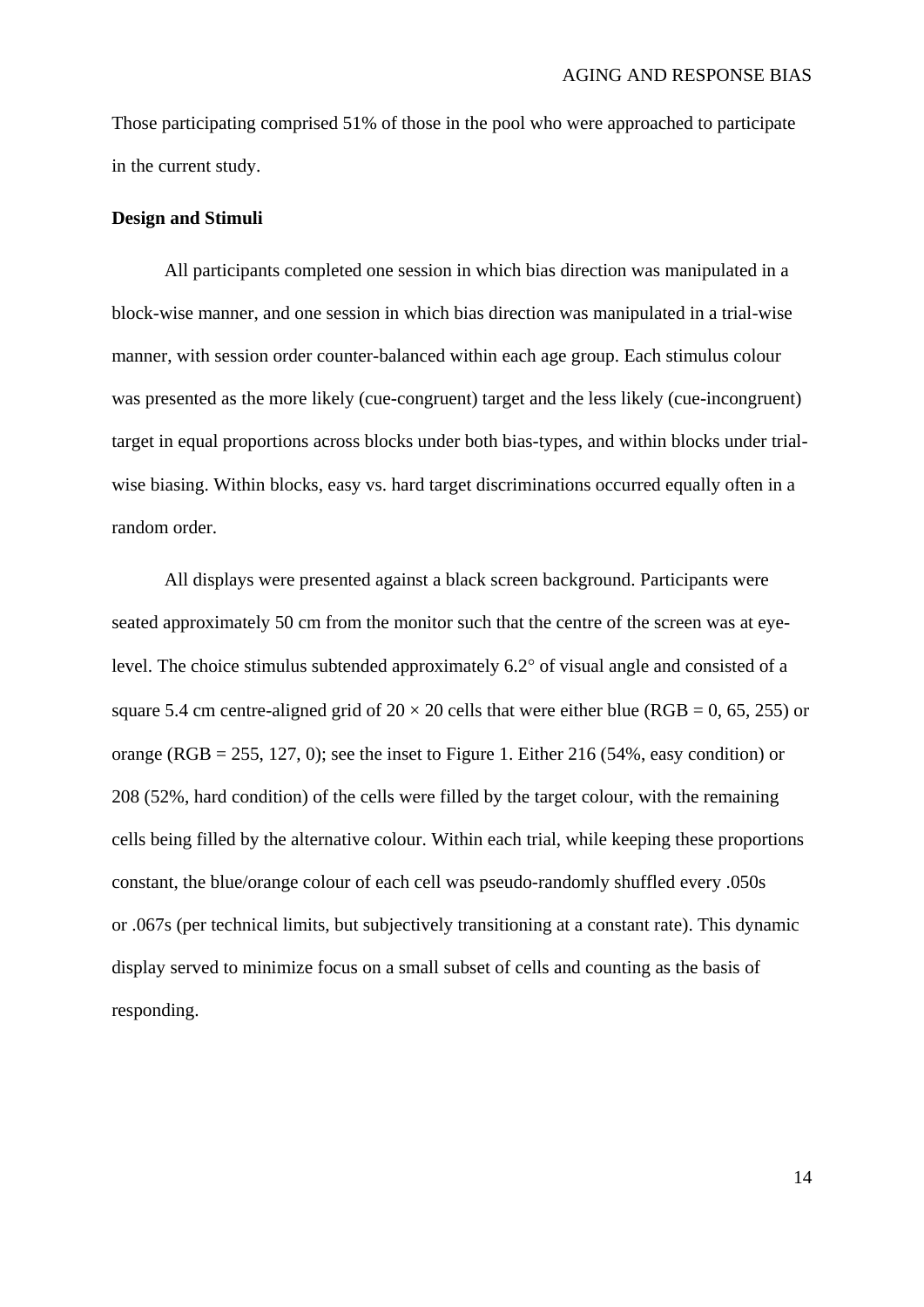

<span id="page-14-0"></span>Figure 1. Trial sequence and stimulus difficulty samples. Events within each trial are shown in their temporal sequence from left to right. The duration of each event is shown below each event image (in ms), with the stimulus presentation remaining on-screen until a response was made, up to a maximum of 2s. See the text for definition of each event and its elements. Elements within each image are not to scale with respect to the enclosing display region or to each other; for example, in the experiment, the width of the stimulus grid was only 10% of the width of the screen. The inset presents a static sample of the stimulus grid where orange (light grey) cells predominate relative to blue (dark grey) cells under both easy (54%) and hard (52%) levels of target discrimination difficulty.

#### **Procedure**

After introductory verbal and on-screen instructions, each session commenced with a practice block of 20 trials, all without biasing and with easy discriminations where the target colour filled 60% of the cells of the stimulus array. This was followed by 10 blocks of 60 trials each, the first two blocks of which were designated practice and for which the data were not analysed. Participants self-initiated each block by pressing a space-bar. This firstly produced an instruction screen that reminded participants of the type of bias for that session—specifically, that in the block-wise bias session, 70% of the stimuli across the block would be of a specified target colour, and that this would be cued ahead of each trial; and, alternatively, that in the trial-wise bias session, there were equal proportions of the target colours across the block but there was a 70% chance that the target colour that was cued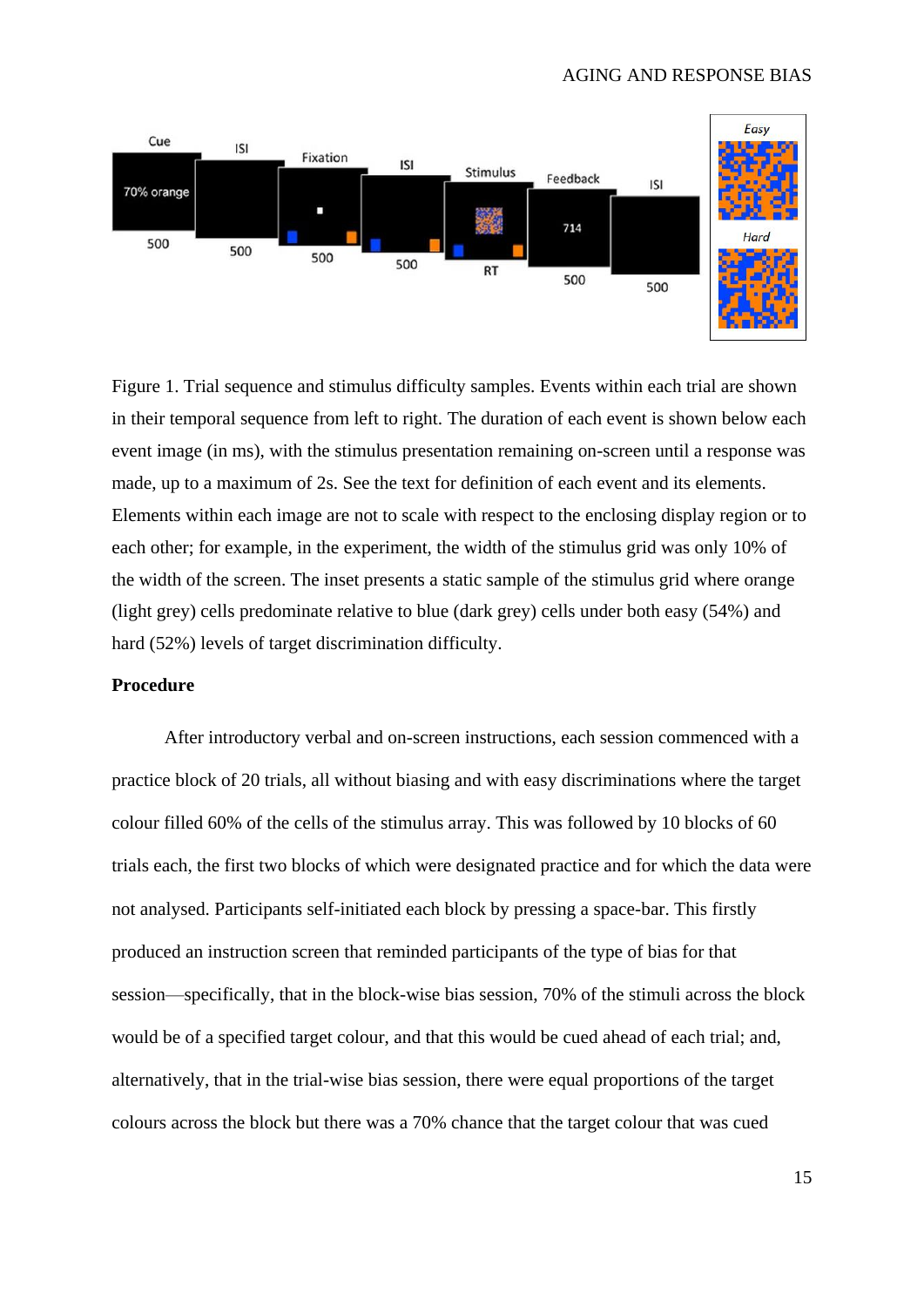ahead of each trial would be congruent with that colour. Participants were instructed to try to use this information to help them make the response as quickly as possible while being correct. The assignment of targets to trials according to these probabilities was made by sampling without replacement, where there were always 42 targets of one colour and 18 targets of the other colour within each block-wise bias block, and 30 targets of each colour within each trial-wise bias block.

Each trial commenced with the bias-cue—the statement "70% blue" or "70% orange"—displayed for 0.5s slightly above the central stimulus region. This was followed by a blank interval of 0.5s, a small white fixation square in the centre of the screen for 0.5s, a blank interval of 0.5s, and then the stimulus. Using a standard USB keyboard, participants were instructed to press the 'z' or '/' key to indicate the predominant colour within the stimulus. The mapping of response keys to target colour was counterbalanced across participants. To remind participants about the mapping, the onset of the fixation square coincided with the display of single blue and orange squares on the relevant side at the bottom of the screen. Responses had to be made within 2s. The stimulus and the mapping cues were offset upon registration of a response or on passing of the RT deadline. Onscreen feedback was then presented for 0.5s: responses were followed by a "too fast" message if RT was less than 0.2s, or by a "too slow" message if no response was made within 2s; otherwise, if the response was correct, the RT was presented, or, if the response was incorrect, the word "incorrect". This was followed by a final 0.5s blank interval. Accordingly, the responsestimulus interval was 3s, including a cue-to-stimulus foreperiod duration of 2s. The entire sequence of events in each trial is illustrated in [Figure 1.](#page-14-0)

At the end of each block, participants received performance feedback with an onscreen display of their mean RT in milliseconds for correct, time-valid responses, and their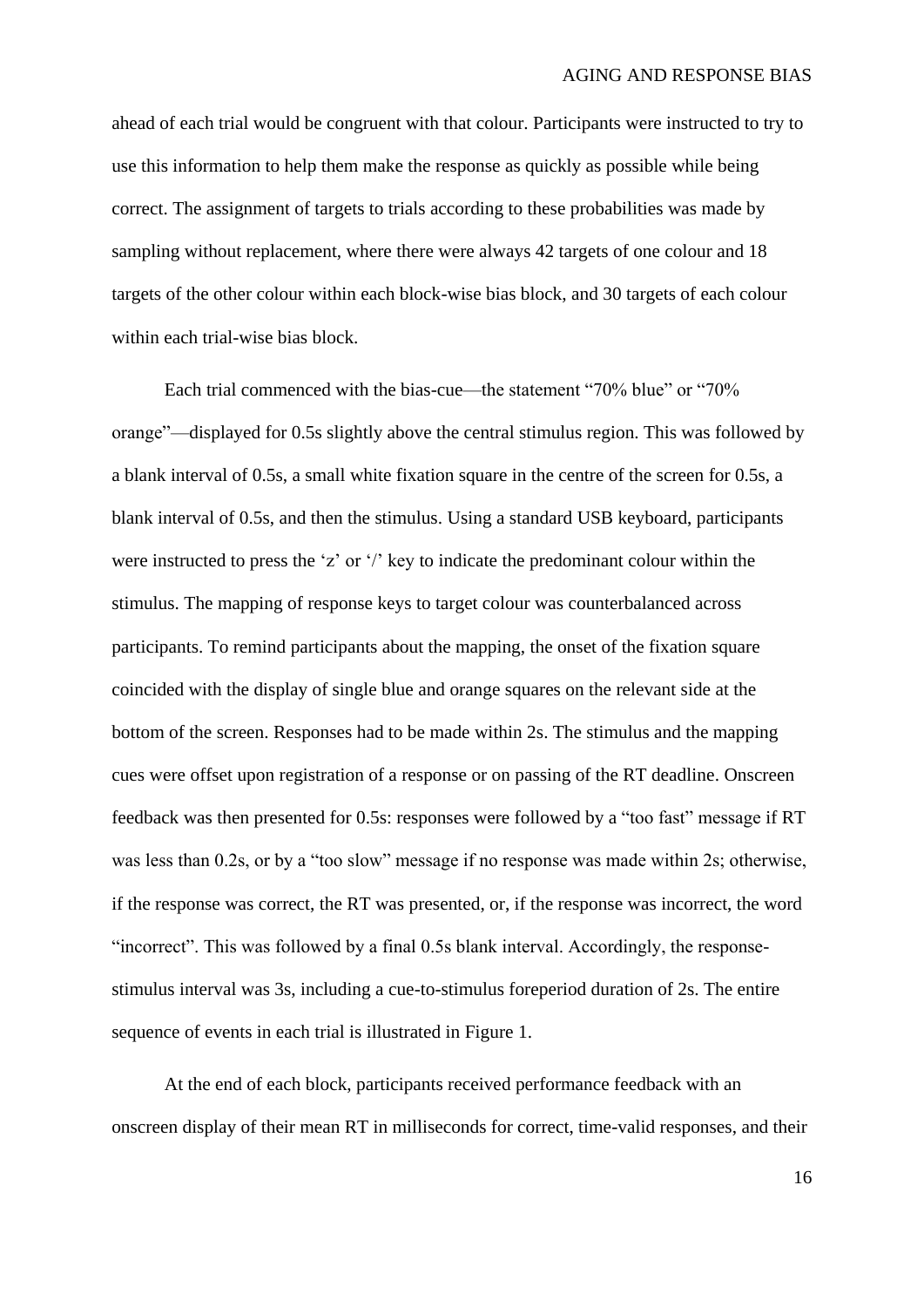accuracy as a percentage of all trials within that block. Participants were instructed (both verbally ahead of the session, and by on-screen text during the session) to take breaks between each block. Each session lasted 45–60 minutes. After these blocks, within each session, a stop-signal task (not analysed further here), of the same length, was administered. Finally, in debriefing, verbal feedback about task performance was elicited and noted.

## **Results**

Prior to analysis, response timeouts and implausibly fast responses were removed (0.3%, see Supplemental Materials for details). A detailed analysis of observed performance measures (correct and error RTs, and error rates) using linear mixed models is reported in Supplemental Materials. These results are summarized in the next section along with graphical summaries of performance measures, and the subsequent sections define the LBA model (Brown & Heathcote, 2008) and report the results of fitting the model and the optimality analysis.

#### **Performance Measures**

Observed RT distributions are presented in [Figure 2](#page-17-0) for older participants, and in [Figure 3](#page-18-0) for younger participants. Error rates are presented in [Figure 4a](#page-19-0) for older participants, and in [Figure 4b](#page-19-0) for younger participants. The figures also represent LBA posterior predicted values (described below).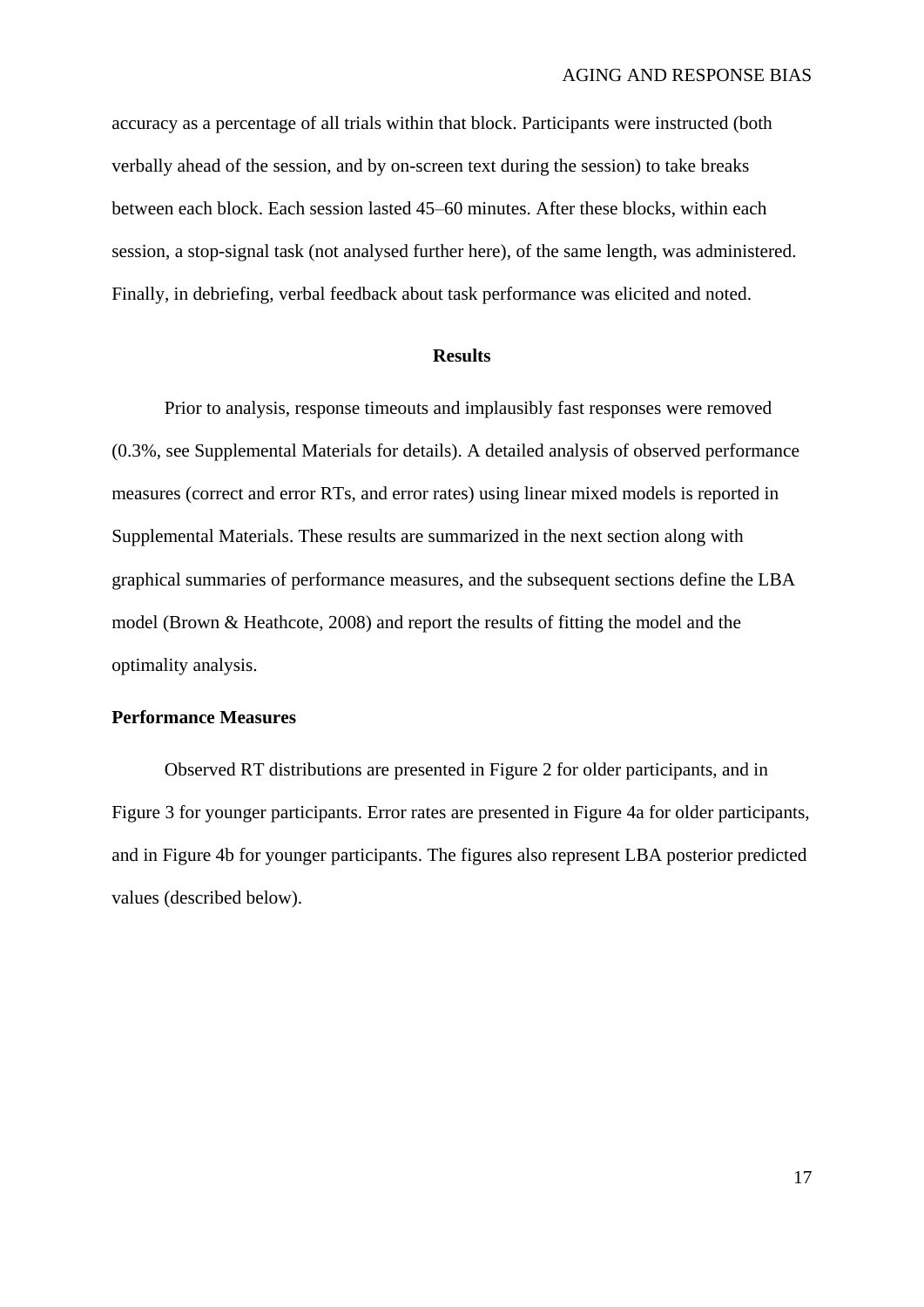

<span id="page-17-0"></span>Figure 2. Observed and LBA-predicted  $10^{th}$ ,  $50^{th}$  and  $90^{th}$  correct RT percentiles (corresponding to lower, middle and upper lines respectively) for older participants between cue-incongruent (low probability) and cue-congruent (high probability) targets per bias-type, discrimination difficulty and response accuracy. Open and line-joined circles represent observed data. Filled circles with 95% credible intervals represent LBA predictions.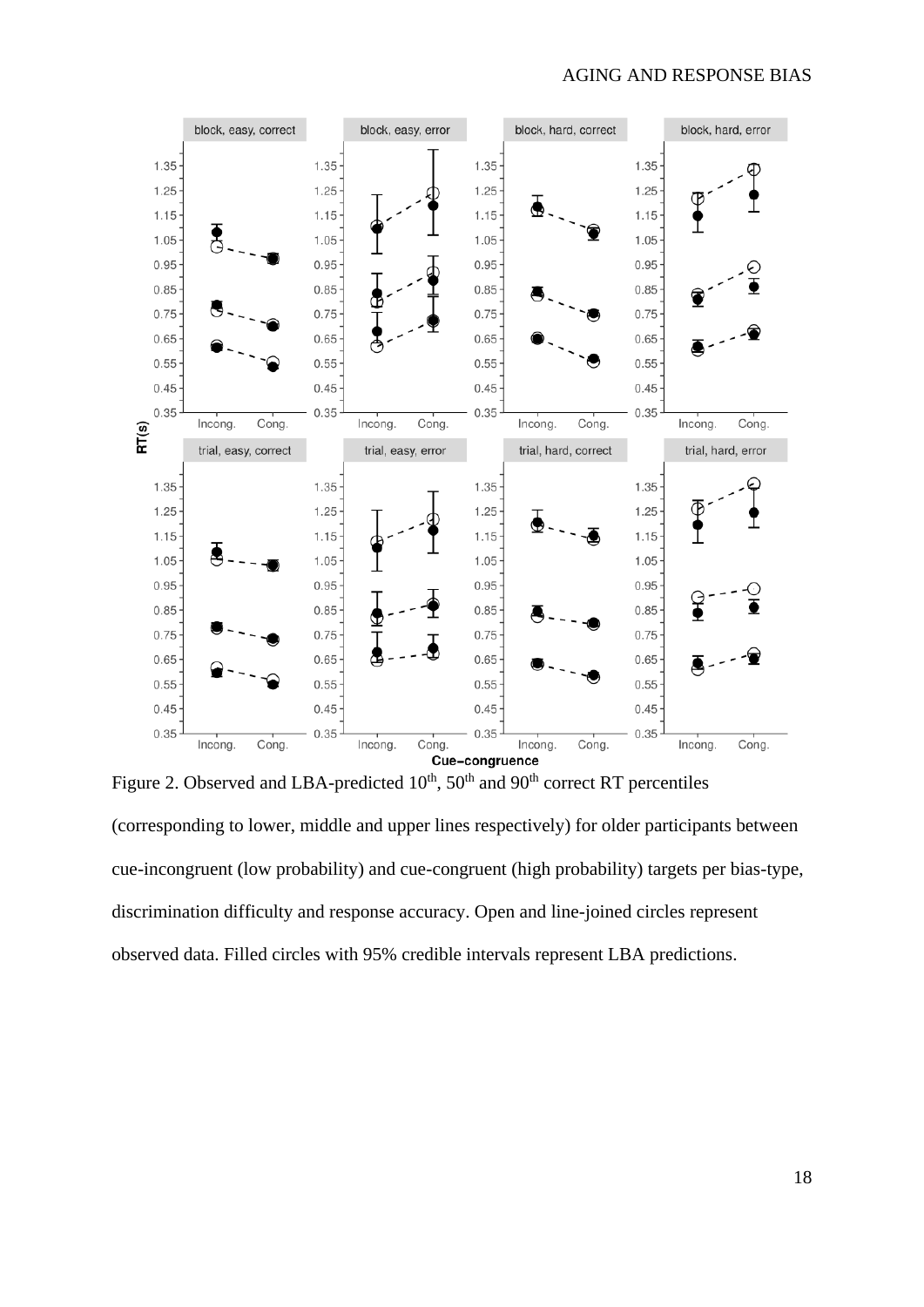

<span id="page-18-0"></span>Figure 3. Observed and LBA-predicted  $10^{th}$ ,  $50^{th}$  and  $90^{th}$  error RT percentiles (corresponding to lower, middle and upper lines respectively) for younger participants between cueincongruent (low probability) and cue-congruent (high probability) targets per bias-type, discrimination difficulty and response accuracy. Open and line-joined circles represent observed data. Filled circles with 95% credible intervals represent LBA predictions.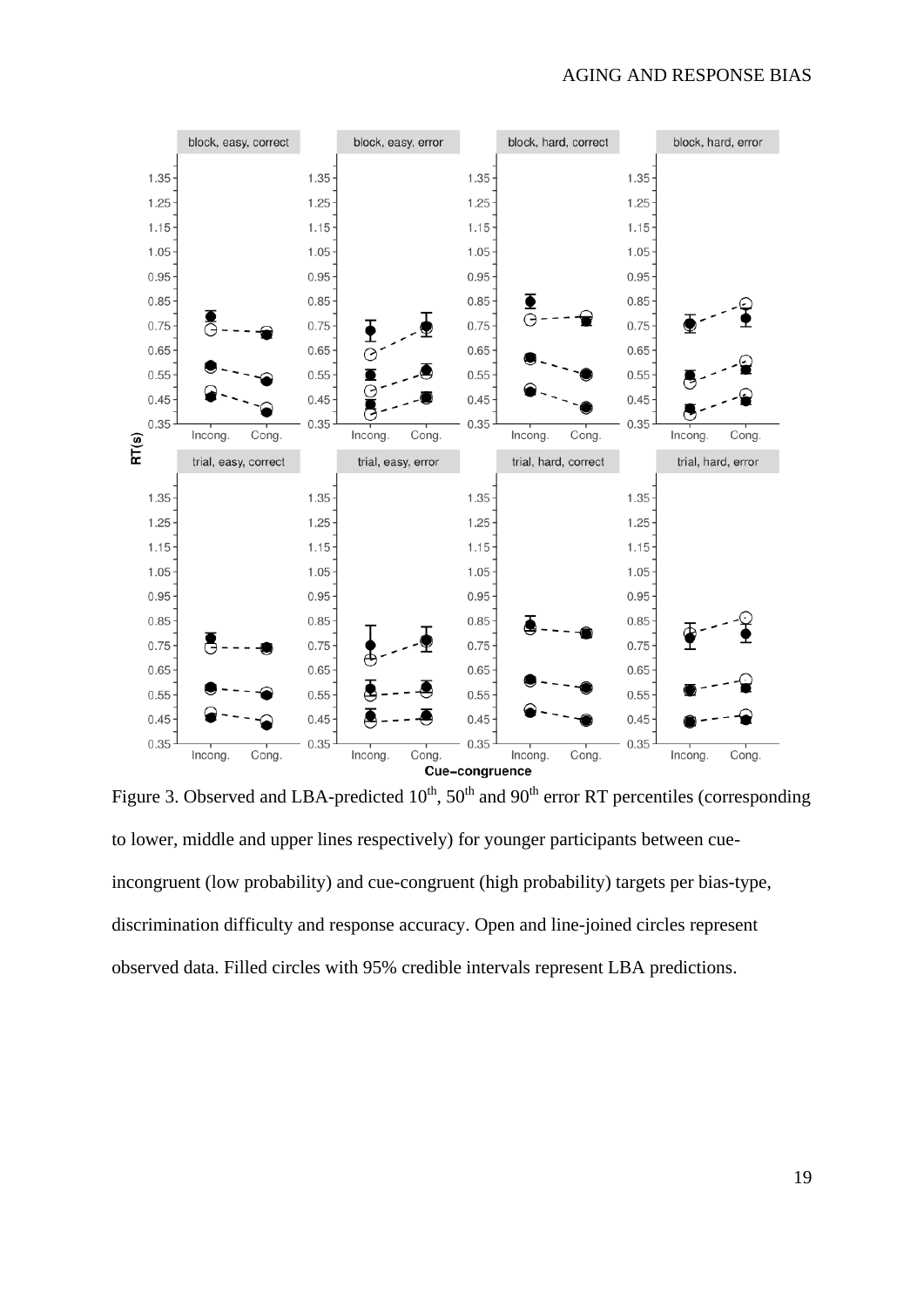

<span id="page-19-0"></span>Figure 4. Observed and LBA-predicted error rates (ER) for older and younger participants per bias-type and discrimination difficulty. Open and line-joined circles represent observed data. Filled circles with 95% credible intervals represent LBA predictions.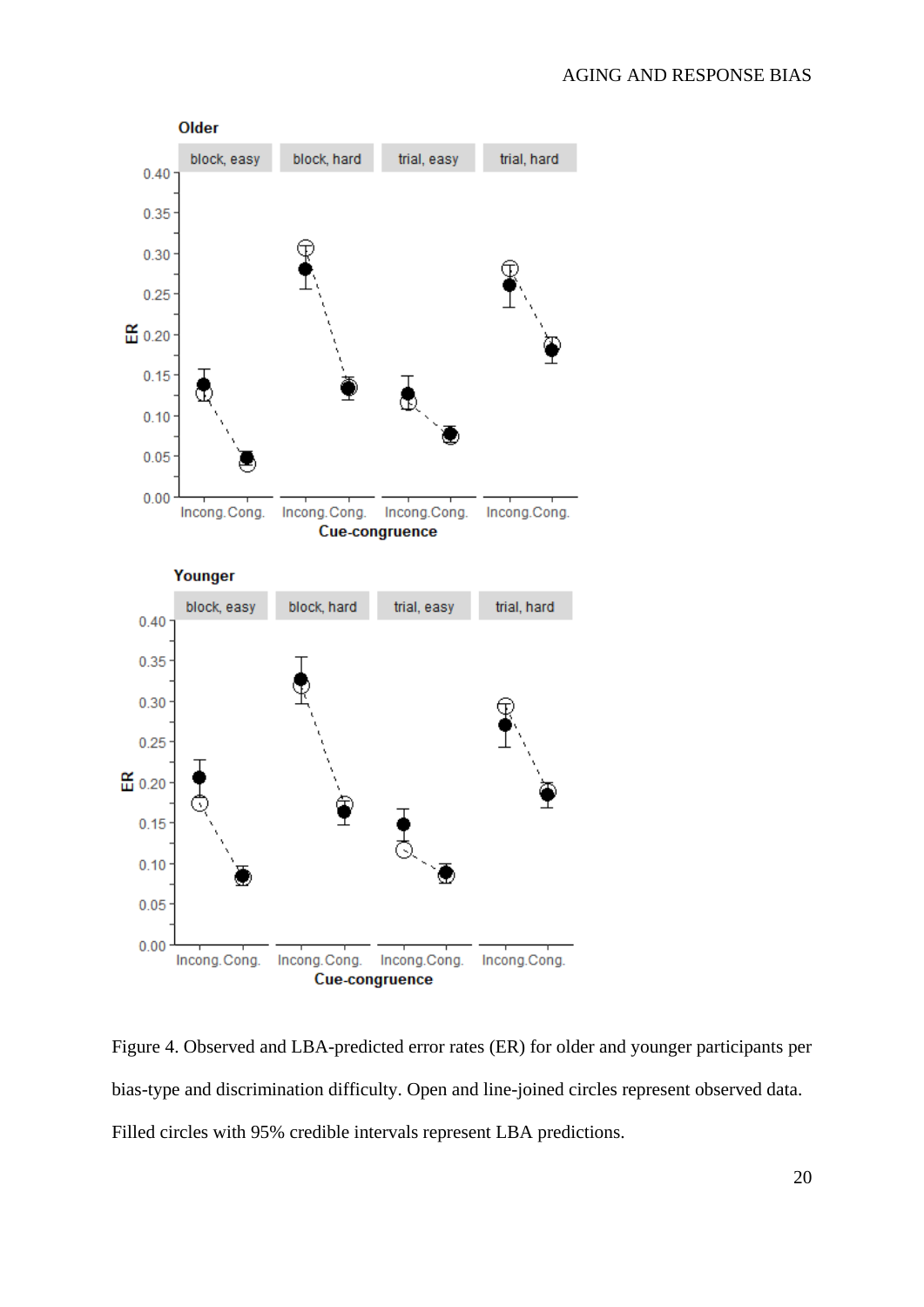Older participants had slower overall responses, but slightly greater accuracy, than younger participants. Older participants were faster when correct than incorrect, whereas younger participants tended to be faster when incorrect than correct. Older participants also had fewer errors of omission than did younger participants. These results are consistent with increased caution in older relative to younger participants.

Overall, correct responses were faster, and accuracy was greater, for the more likely option. Consistent with a relative-threshold account of this effect, error RTs were, conversely, slower for the more likely option. These effects were stronger under block-wise than trialwise biasing. These effects of base-rate bias were at least as large for older as for younger participants, older participants particularly showing a greater benefit in accuracy for more likely options under block-wise biasing. Consistent with our methodological expectations, sequential facilitation (speed-up by first-order target repetition) was larger under block-wise than trial-wise biasing for both age groups, and it was larger and more reliable on trials involving repetition of more likely options. This repetition effect was nevertheless smaller and even absent under trial-wise biasing—among younger relative to older participants.

#### **LBA Modelling**

[Figure 5](#page-21-0) illustrates the LBA model, with one accumulator for orange responses and one accumulator for blue responses. Each accumulator can have different parameters, but we begin by describing the simplified case where they are the same. On each trial the starting evidence level is sampled independently for each accumulator from a uniform distribution on  $0-A$ ;  $A \ge 0$  is called the startpoint noise parameter. Evidence accrues linearly (the slanting dashed lines in [Figure 5\)](#page-21-0); the first accumulator to reach its threshold (*b*) determines the response (orange in this case); the time taken to reach the boundary represents the decision time ( $t_d$ , [Figure 5\)](#page-21-0). The total response time is then calculated as  $t_d$  plus non-decision time ( $t_0$ ),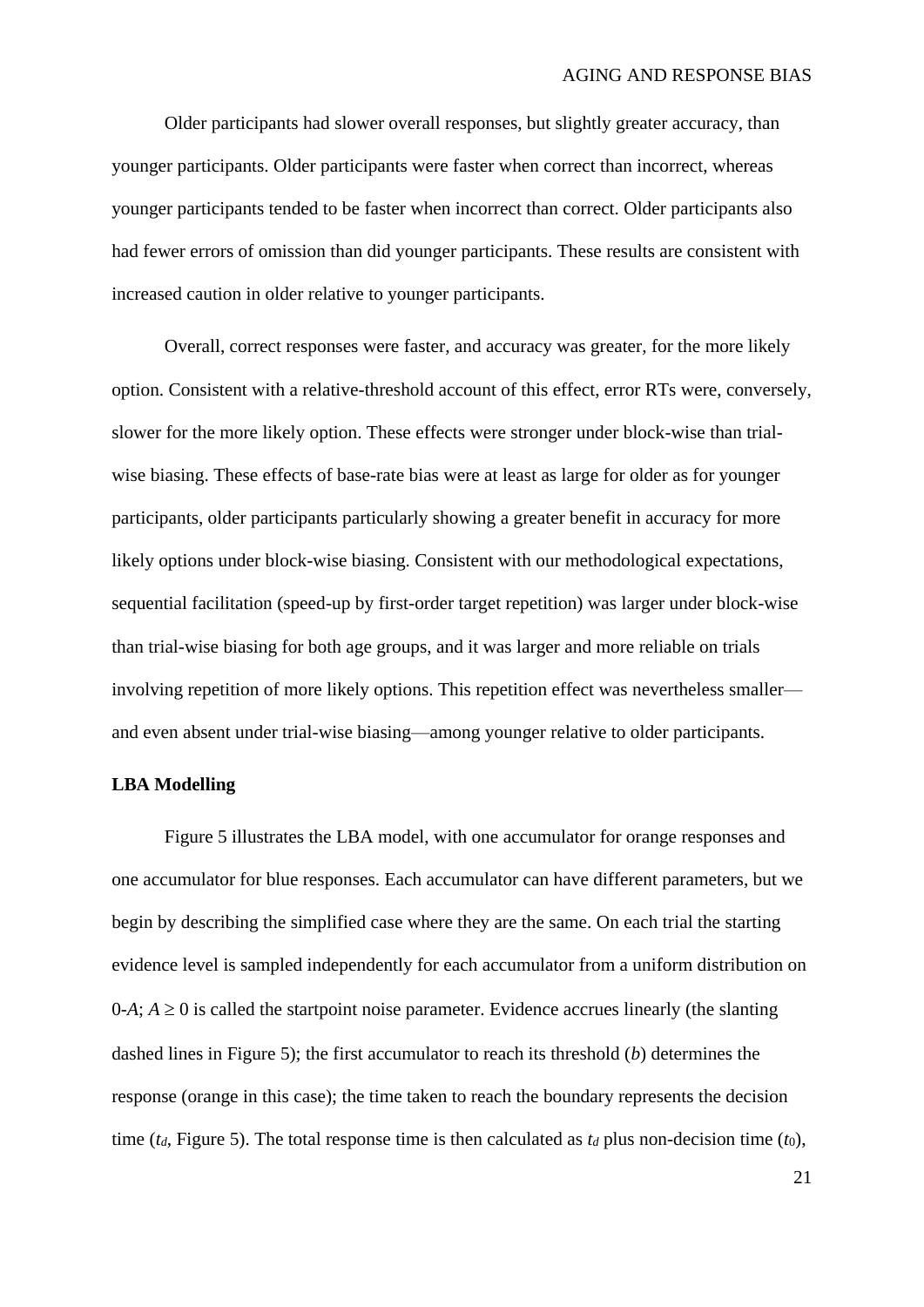where *t*<sub>0</sub> constitutes stimulus encoding and response production processes. We report threshold results in terms of  $B = b - A$ , enforcing  $b \ge A$  (i.e., accumulation cannot begin above the response threshold) by requiring  $B \ge 0$ .



<span id="page-21-0"></span>Figure 5. An LBA model that incorrectly makes an orange response when deciding on a blue stimulus. Available at https://tinyurl.com/ybpgwn84 under a Creative Commons CC-BY license, https://creativecommons.org/licenses/by/2.0/

The stimulus that is presented on a particular trial determines accumulation rates, which are sampled independently for each accumulator on each trial from positive (i.e., truncated below at zero, Heathcote & Love, 2012) Gaussian distributions, one for the accumulator that matches the stimulus (blue in the case illustrated in [Figure 5\)](#page-21-0) and the other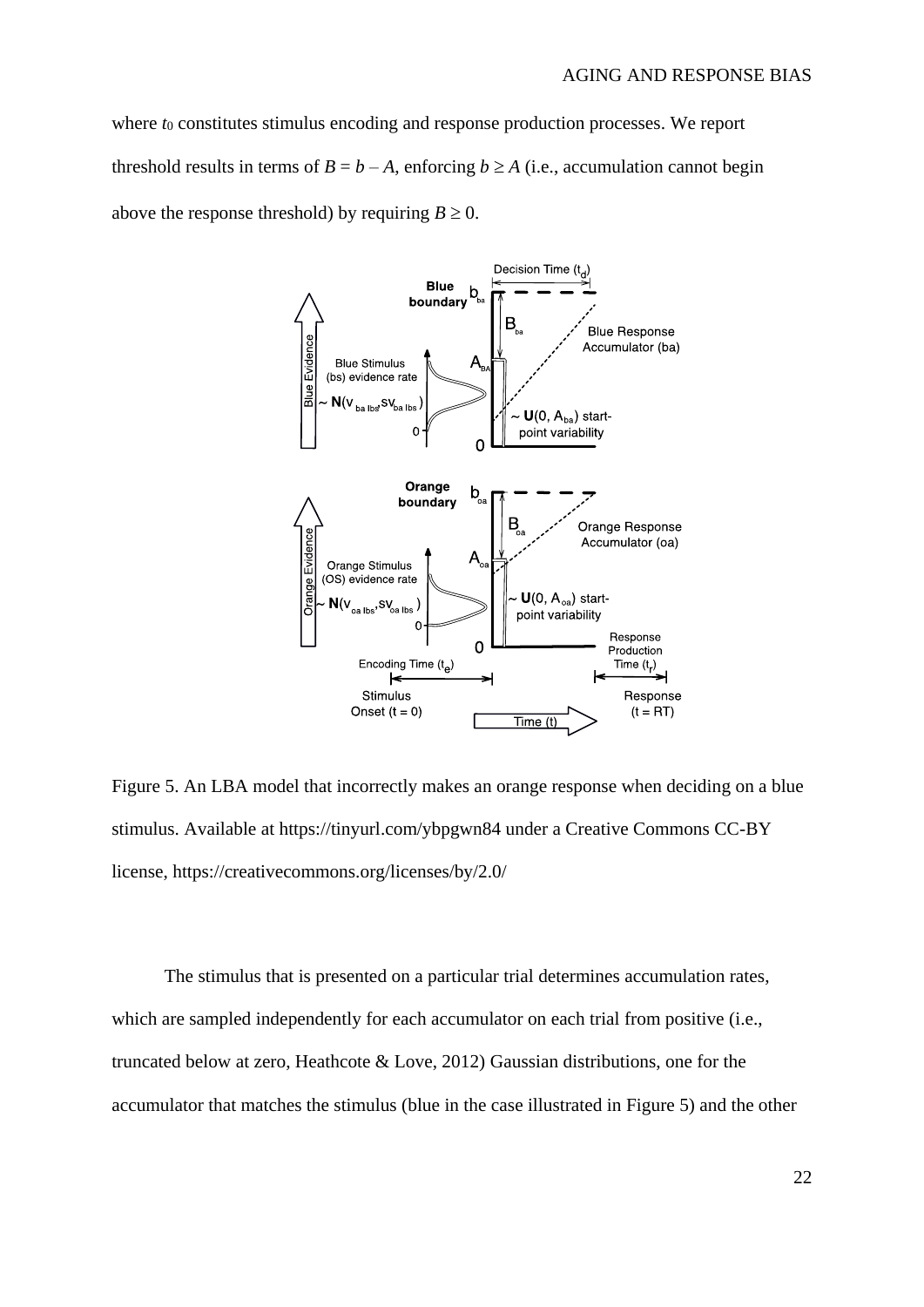for the accumulator that mismatches the stimulus, with each distribution having mean *v* and standard deviation *sv*. When accuracy is above chance,  $\nu$  is greater for the matching accumulator than the mismatching accumulator and so sampled rates tend to be higher for the matching accumulator (e.g., the slanting dashed line is steeper for the blue than orange accumulator in [Figure 5\)](#page-21-0). One accumulator parameter has to be fixed to make the model identifiable (Donkin, Brown, & Heathcote, 2009); accordingly, we fixed  $sv = 1$  for the mismatching accumulator and estimated it for the matching accumulator.

In [Figure 5,](#page-21-0) an incorrect orange response is made to a blue stimulus, despite the higher rate of the blue accumulator in this example, because startpoint noise gives the orange accumulator a "head-start", which in this example outweighs the higher rate of the blue accumulator. If the threshold for the orange response had been set higher (for example, based on base-rate bias), the correct blue accumulator might reach threshold first (triggering a correct response) because its greater rate might have overcome the head-start for the orange accumulator. This illustrates the way in which threshold adjustment can trade off accuracy for speed (i.e., higher thresholds slow down responding but increase accuracy). Errors can also occur due to noise in rate sampling (i.e., the mismatching accumulator gets a greater rate than the matching accumulator). Such errors represent genuine misperceptions and cannot be ameliorated by an increased threshold. Critically for the current analysis, bias in the LBA has been conventionally assumed to be mediated by the relative levels of the thresholds for each accumulator. For example, a lower threshold for the blue than orange accumulator produces a bias towards blue responses, speeding blue responses and making them more accurate (e.g., in Figure 5, a sufficiently lowered blue threshold would result in a correct response). However, in the current experiment, we also investigated whether bias was mediated by higher rates for the more likely option (producing faster responses), and/or a larger difference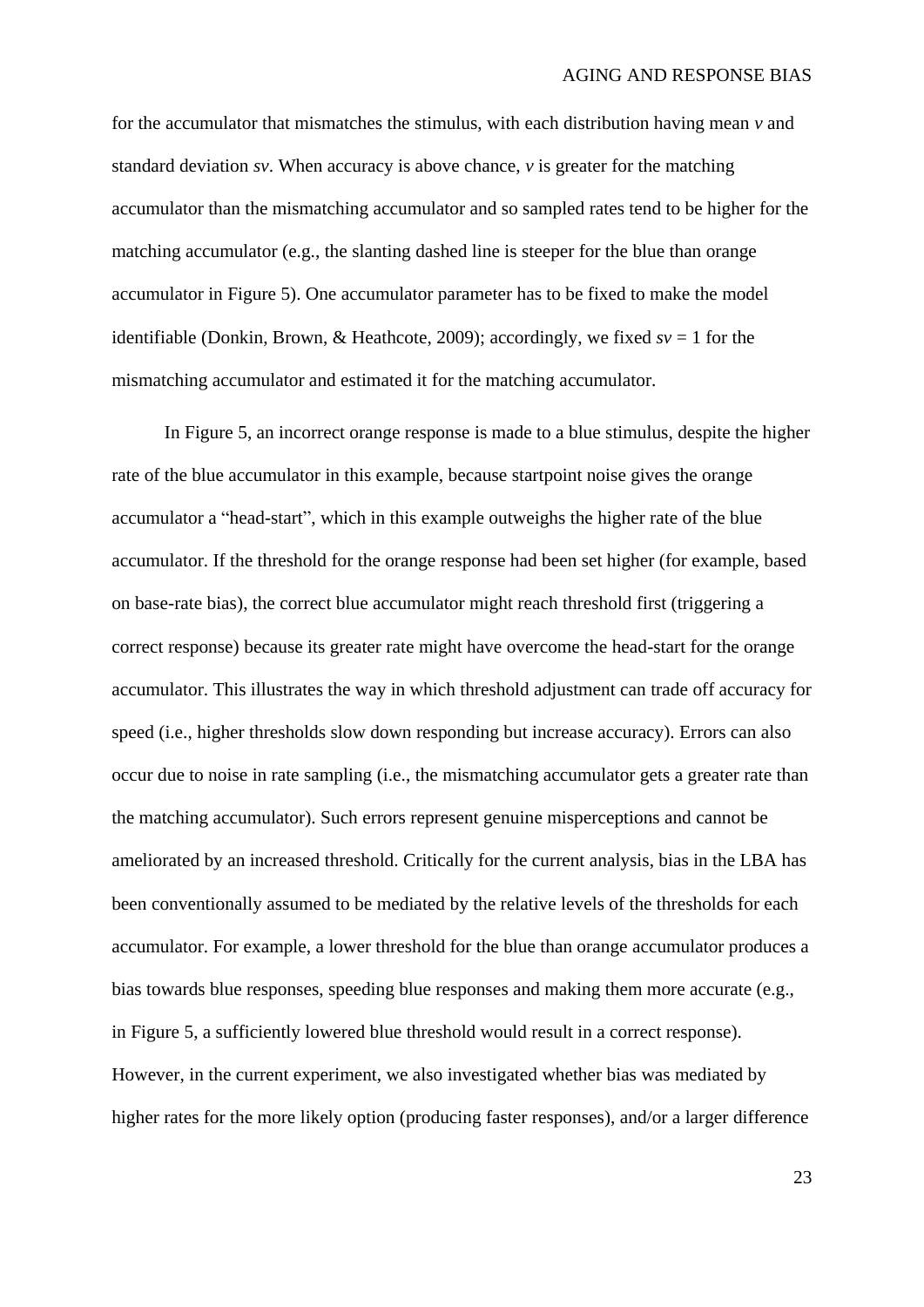favouring the more likely option between matching and mismatching rates (producing greater accuracy).

### *Model selection*

Model-selection methods were used to determine which model parameters were influenced by experimental factors. Candidate models were constructed where bias (i.e., cue congruence) could affect (1) only thresholds (i.e., *B* varied with congruence of cue and accumulator); (2) only mean accumulation rate (i.e., *v* varied with congruence of cue and stimulus); or (3) both *B* and *v*. In all models both *B* and *v* were allowed to vary with biastype. Mean accumulation rate was also allowed to vary with discrimination difficulty and matching versus mismatching accumulator. Difficulty was not set to affect thresholds (given the unpredictability of stimulus identity) or non-decision time (*t*0) (given that it does not affect this parameter in this task; Voss et al., 2004). Further models also explored the effect of bias-type on *t*0, startpoint variability (*A*) and/or rate variability (*sv*) for the matching accumulator; otherwise, estimates for the latter two parameters were assumed to be the same across all within-subject conditions. Because older and younger groups were fit separately, all parameters were allowed to vary with age-group in all model fits.

Model comparison (as detailed in Supplemental Materials) strongly supported the bias-on-threshold-only model relative to the bias-on-rate-only model, and the bias-onthreshold-and-rate model produced implausible parameters estimates. Allowing bias-type to affect startpoint variability and non-decision time improved model predictions. Hence, we focus on the bias-on-threshold-only model in further analyses. For this model, Figures 2–4 present posterior-predictive fits of this model. These demonstrate generally good fits that captured all the trends evident in the data. Some misfit was evident for slower and incorrect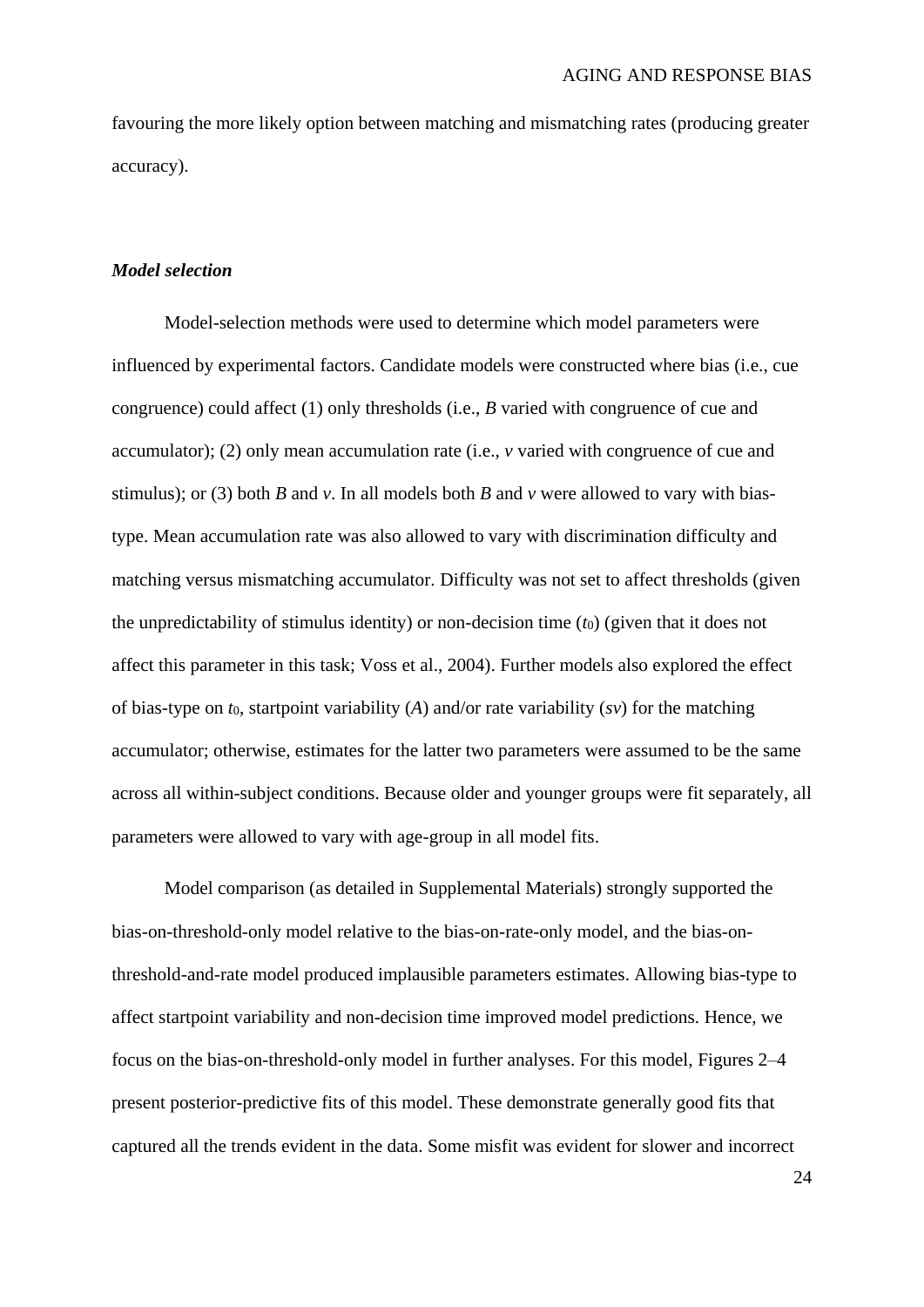responses, particularly those of older participants, as has been observed in other studies, and as naturally occurs at ends of the distribution that are subject to less reliable decision processing and produce too few observations to appropriately constrain estimation (e.g., Ratcliff, Thapar, & McKoon, 2006; Thapar et al., 2003). This was confirmed by measuring goodness-of-fit in terms of root mean square deviations (see Supplemental Materials for details). These indicated a typical range of error of .02s–.05s for RTs, and less than 20% for ERs; better estimation was observed for older than younger participant correct RTs and ERs, as well as for error RTs when taking account of variability in the observed data.

#### *Parameter tests*

 $\overline{a}$ 

We report parameter estimates, and differences in parameter estimates (denoted *d*), as the medians of posterior samples averaged over participants along with 95% credible intervals (CIs). We used Bayesian *p*-values (e.g., Klauer, 2010) to perform fixed-effects inferences about differences in these average parameter estimates<sup>1</sup> between conditions and groups, and 95% CIs to quantify uncertainty about the values of parameters and differences between parameters. The *p*-values correspond to tail areas in the distributions of differences between posterior parameter estimates from different conditions or groups. The 95% CIs correspond to the locations of the 2.5 and 97.5 percentiles of the parameter or difference

<sup>&</sup>lt;sup>1</sup> We did not test group level parameters because they do not account for within-subject correlations, due to our population model assuming independence. Although a correlated population model would allow random effects inference based on group parameters, its estimation is technically difficult and has not yet been achieved with evidence accumulation models. Hence, we opted for inference based on averages over differences in subjects' parameters as it allowed us to account for correlations, but we note that this inference does not take account of uncertainty related to generalizing to new samples of participants.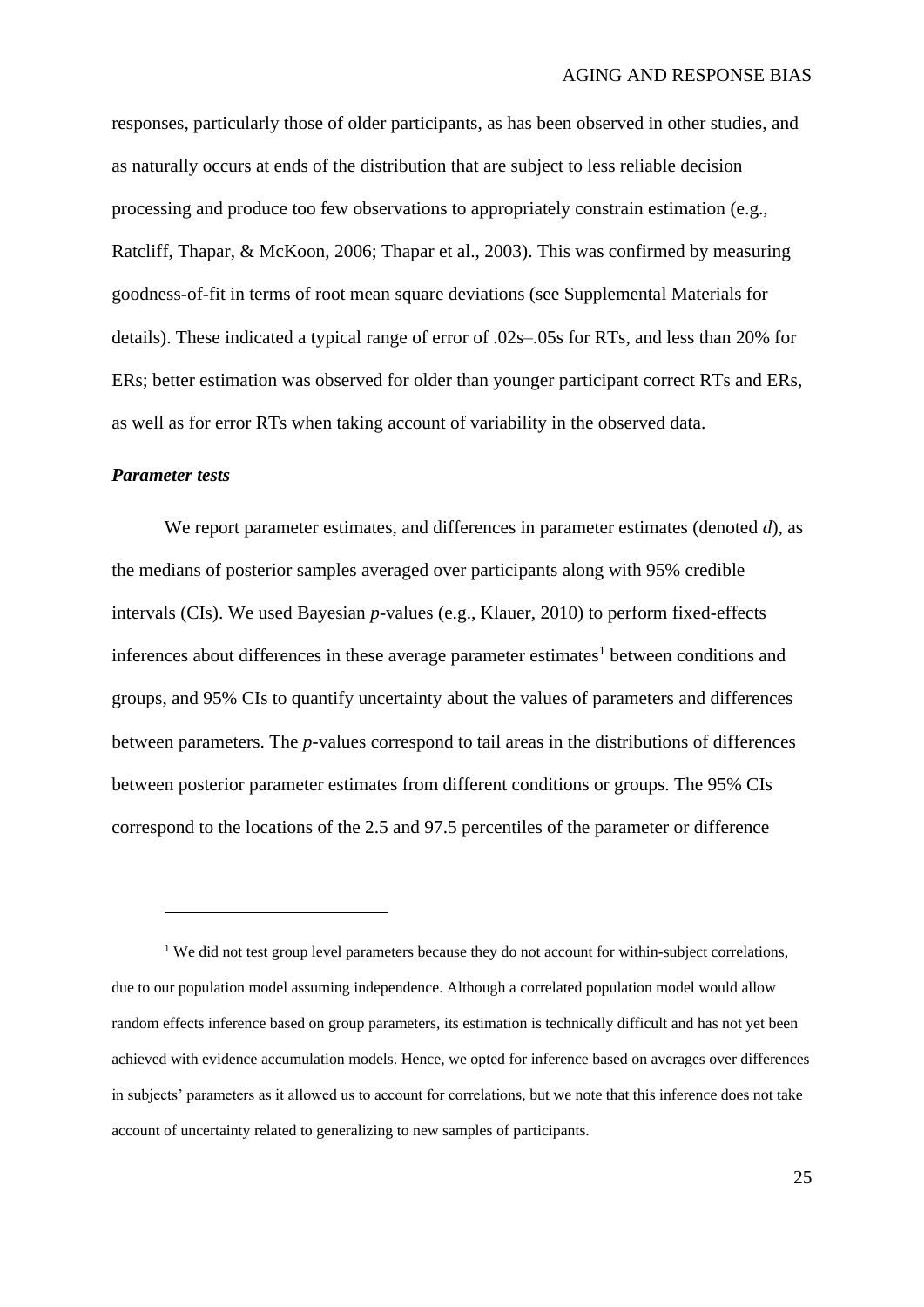distributions. These values are directly interpretable as the probability that the true difference falls in the tail (e.g., the probability that it is greater or less than zero) or in the interval. For ease of interpretation we report *p*-values corresponding to the smallest of the areas above or below a difference of zero. For example, a small *p*-value for a positive average difference indicates the probability that the difference is negative is correspondingly small. Because they are of primary interest, we present details of the analysis of threshold parameters below but only summaries of the results for other parameters, with details provided in Supplemental Materials.

*Thresholds.* Table 1 shows that we replicated many previous findings of older participants responding with greater caution, as compared with younger participants. This was true for both block-wise and trial-wise biasing. For older participants, the average threshold under trial-wise biasing was slightly larger than under block-wise biasing  $d = 0.07$  $(0.01, 0.13)$ ,  $p = .008$ ]. For younger participants, there was no difference in thresholds between bias-types  $[d = 0.01 (-0.02, 0.04), p = .259]$ .

Table 1. Caution: *B* Posterior Parameter Estimates: Medians of means over cue conditions, accumulators and participants (and 95% credible intervals).

| Bias-type  | Older            | Younger          | $Older - Younger$             |
|------------|------------------|------------------|-------------------------------|
| Block-wise | 1.09(1.05, 1.13) | 0.71(0.69, 0.72) | 0.39 (0.35, 0.43), $p < .001$ |
| Trial-wise | 1.16(1.12, 1.21) | 0.71(0.70, 0.73) | 0.45 (0.40, 0.50), $p < .001$ |

Table 2 shows that the manipulation of bias was successful, with thresholds for the cue-congruent accumulator having been set lower than for the cue-incongruent accumulator. Furthermore, the difference in thresholds between cue-incongruent and cue-congruent accumulators was greater for older as compared to younger participants under both bias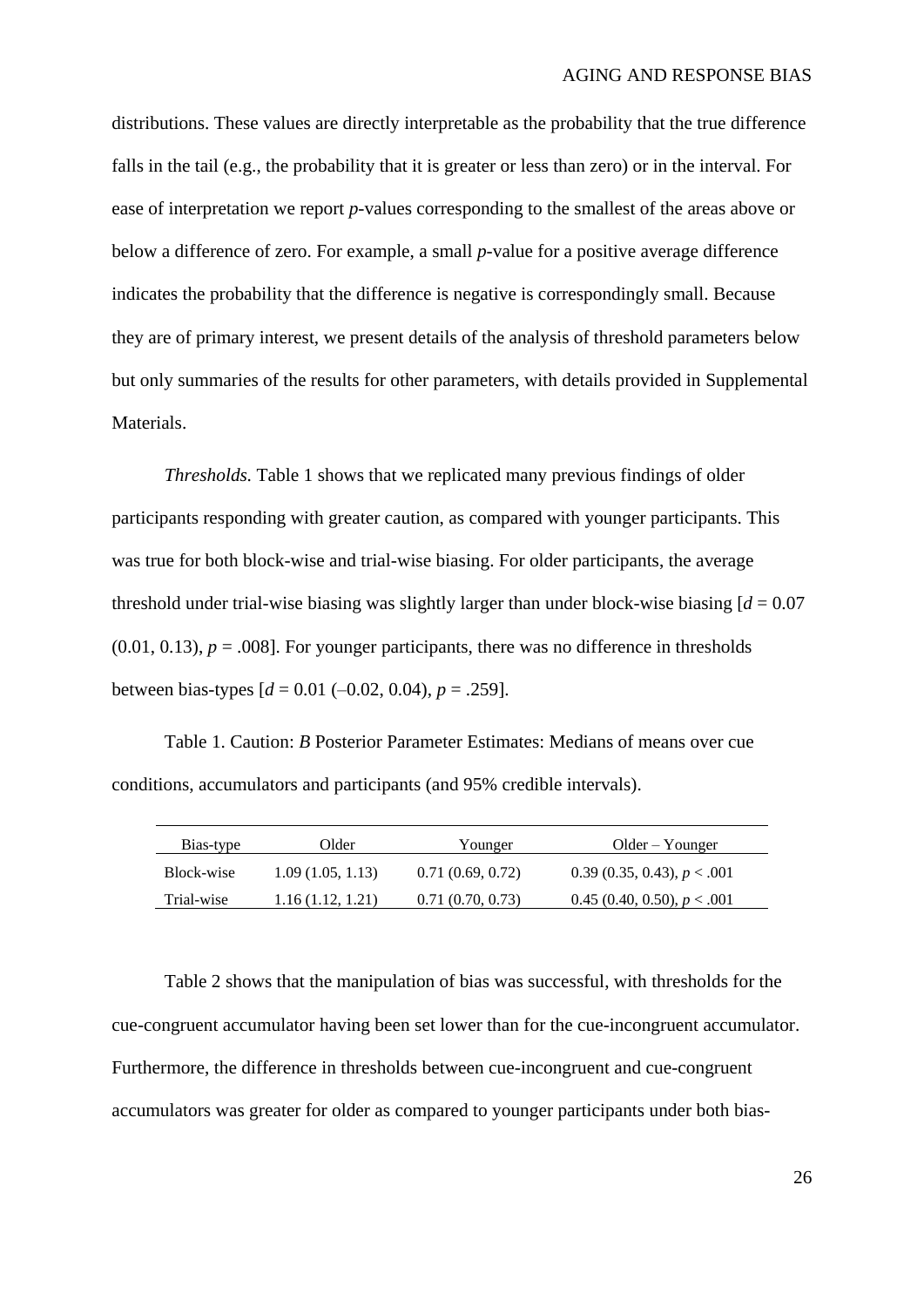types. Between bias-types, the difference between cue-incongruent and cue-congruent thresholds (right-most column of Table 2) was greater for block-wise than for trial-wise bias—for both older  $d = 0.11$  (0.08, 0.14),  $p < .001$  and younger  $d = 0.09$  (0.07, 0.10), *p*  $\langle 0.001]$  participants. Although, as these descriptives indicate, there was a slightly greater effect of block-wise relative to trial-wise biasing on the amount of threshold bias among older participants, this age difference was not itself reliable  $d = 0.02$  (-0.01, 0.06),  $p = .098$ ].

Table 2. Bias: Threshold (*B*) Posterior Parameter Estimates: Medians of means over stimulus and participants (and 95% credible intervals).

| Age-Group | Bias-type  | Cue-incongruent  | Cue-congruent    | $Incongruent - Congruent$       |
|-----------|------------|------------------|------------------|---------------------------------|
| Older     | Block-wise | 1.22(1.18, 1.26) | 0.96(0.92, 1.00) | $0.26$ (0.24, 0.28), $p < .001$ |
|           | Trial-wise | 1.24(1.19, 1.29) | 1.09(1.04, 1.14) | 0.15(0.13, 0.17), p < .001      |
| Younger   | Block-wise | 0.79(0.77, 0.81) | 0.62(0.60, 0.64) | $0.17$ (0.16, 0.18), $p < .001$ |
|           | Trial-wise | 0.75(0.73, 0.78) | 0.67(0.65, 0.70) | $0.08$ (0.07 0.09), $p < .001$  |

Threshold change can also be measured as a proportion of the overall level of caution. We defined proportional bias as the threshold for the cue-congruent accumulator divided by the sum of thresholds for both accumulators:

$$
B_{\text{Cue-congruent}} / (B_{\text{Cue-congruent}} + B_{\text{Cue-incongruent}}) \tag{1}
$$

In this way, values less than 0.5 indicate a successful bias manipulation. Consistent with the absolute bias effects in Table 2, relative bias was less than 0.5 in every case (*p*s < .001). Furthermore, results for this proportional measure were almost identical for older and younger participants, both under block-wise biasing [older: 0.441 (0.436, 0.445); younger: 0.439 (0.434, 0.443);  $d = 0.002$  (-0.005, 0.009),  $p = 0.264$ ] and under trial-wise biasing [older: 0.469 (0.464, 0.474); younger: 0.468 (0.464, 0.472);  $d = 0.001$  (-0.006, 0.007),  $p =$ 0.397].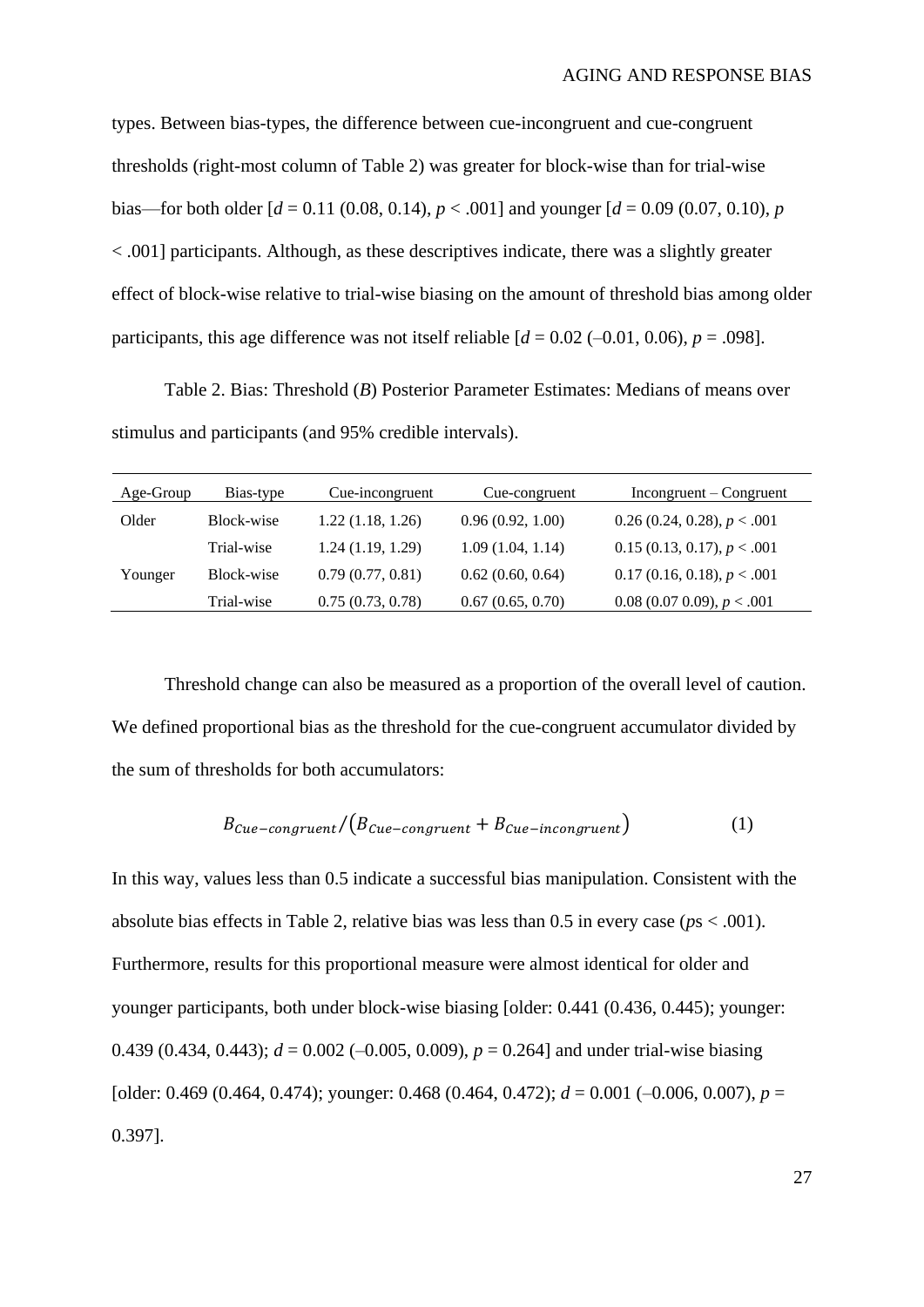*Accumulation rates*. Performance in terms of rates was better for older than younger participants. Matching rates were higher for older than younger participants for both levels of difficulty and bias-type. The difference between matching and mismatching rates (an index of the quality of stimulus evaluation) was larger for older than younger participants in all conditions. We also calculated a measure of sensitivity that considers the effect of rate variability. Sensitivity was better for the older than younger participants for all conditions except for hard trials under trial-wise biasing. As expected, the difference between matching and mismatching rates was greater for easy than for hard trials in all cases, and this effect was larger for older than younger participants under both bias-types. Sensitivity was always better for easy than for hard trials, and the sensitivity advantage for easy trials was larger for older than younger participants under both bias-types.

*Startpoint noise (A)* was larger for older than younger participants under both biastypes. For older participants, startpoint noise was larger under trial-wise than block-wise biasing, whereas for younger participants, startpoint noise was larger under block-wise than trial-wise biasing.

*Non-decision (t0)* was longer for older than younger participants under both bias-types. For older participants, non-decision time was longer under block-wise than trial-wise biasing whereas, for younger participants, it was slightly longer under trial-wise than block-wise biasing.

Almost all of these results were replicated in an analysis of the data using the DDM: The corresponding bias-on-threshold-only model fitted the data better than a corresponding bias-on-rate-only model, and older participants were more cautious overall, were additionally cautious under trial-wise biasing, and the block-wise biasing effect was greater among older than younger participants (see Supplemental Materials for details). However, the overall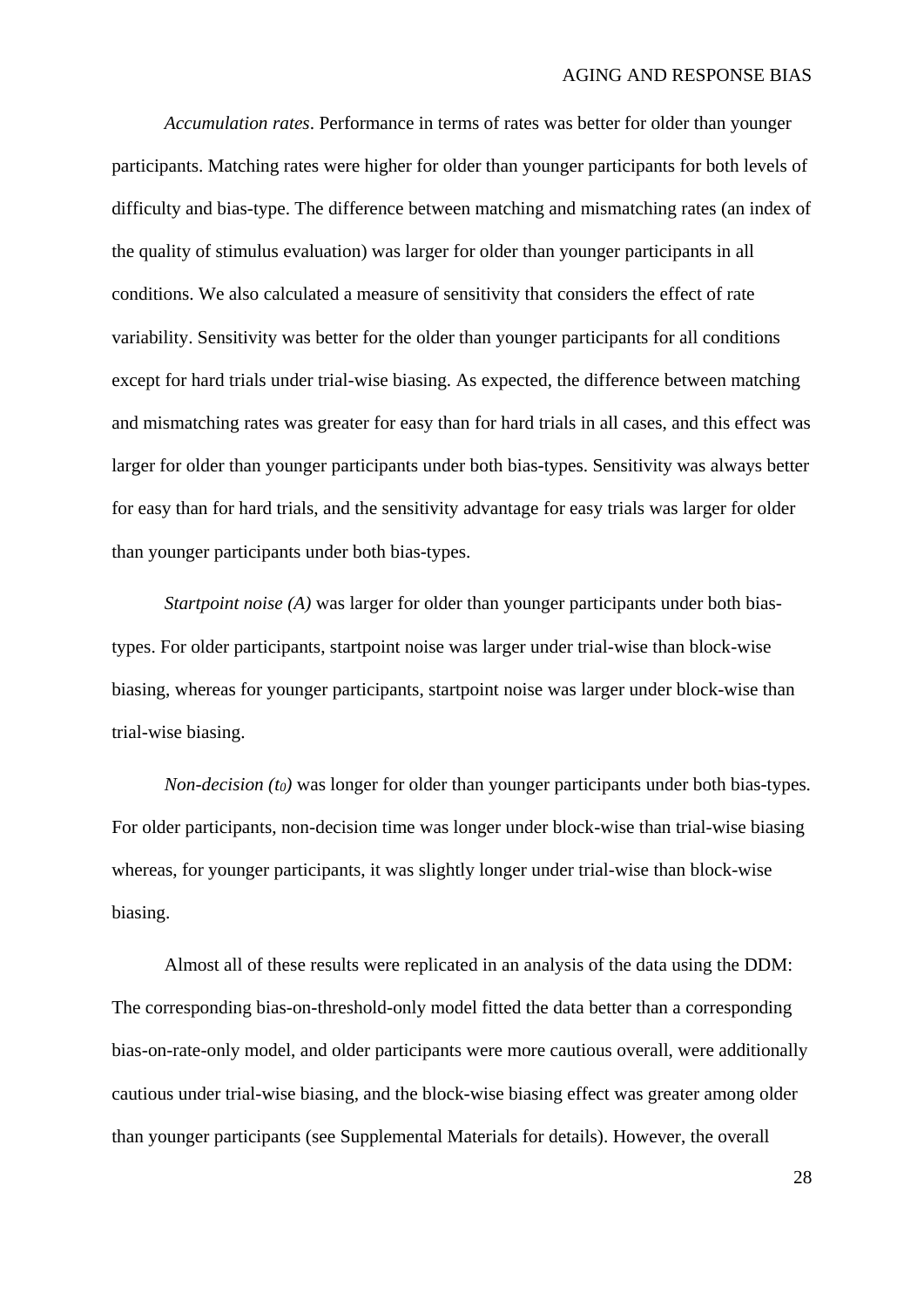goodness-of-fit, and the parameter differences, were weaker for the DDM than the LBA model. Consistent with other DDM analyses (e.g., Dirk et al., 2017; Ratcliff et al., 2001; Ratcliff et al., 2006; Thapar et al., 2003), there was no age-related difference in startpoint noise. Hence, although age-related differences in startpoint noise results are replicable within each type of model, they differ between the LBA and DDM. The two models also differed in the effect age on drift rates under trial-wise biasing, being better for younger participants in the DDM but better for older participants in the LBA. Both models agreed that older participants had better rates under block-wise biasing.

#### **Optimality Analysis**

Bias was defined as in Equation 1, and its optimal level was calculated as a function of caution (average *B*), using simulation methods to determine the level of bias that maximized accuracy conditional on the estimated values of the non-threshold parameters while maintaining caution at the observed level. An asymptotic level of bias was defined by the odds ratio (7:3) that applied for all levels of caution. Preliminary results examining various odds ratios (see Supplemental Materials) established that optimality requires more extreme biases at lower levels of caution, and that its asymptotic values are an approximately linear function of the logarithm of the odds ratios, consistent with the results of Bogacz et al. (2006) for the DDM.

Observed and optimal accuracy rates and response bias are listed in Table 3. Both age groups were less accurate than they could have been had they adjusted their response bias optimally, but older participants showed a lesser short-fall from optimal accuracy. Specifically, under block-wise biasing, older participants could have improved their accuracy by 2.2% with an optimal bias setting, which is one third less than the corresponding potential improvement by younger participants of 3.3%. Similarly, under trial-wise biasing, the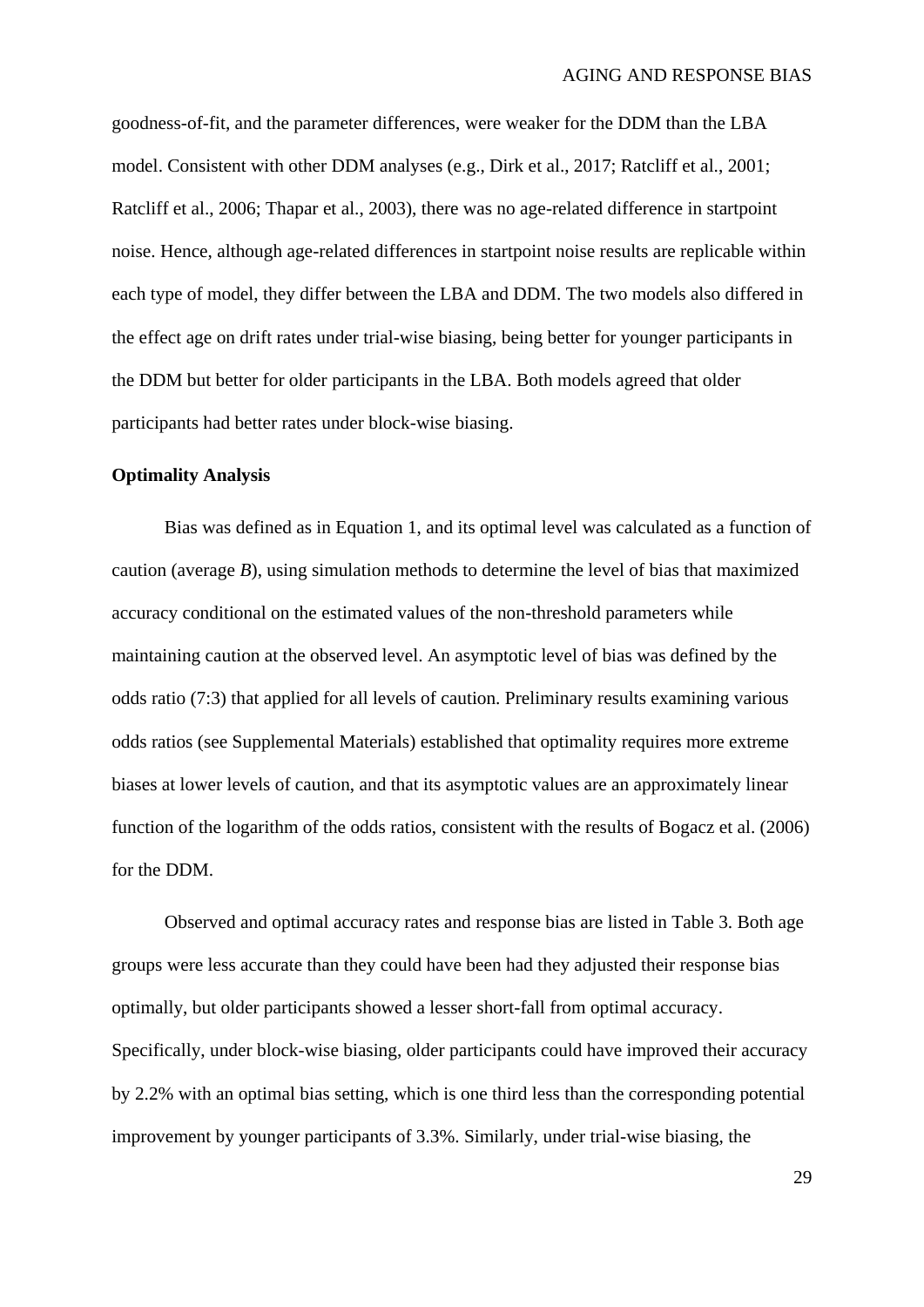potential accuracy improvement for the older group was 1.9%, about one fifth less than the 2.4% potential improvement for the younger group. This age difference is notable in that, to the extent that older participants achieved greater accuracy than younger participants, further improvement (by more optimal bias setting) would be more difficult to attain.

<span id="page-29-0"></span>Table 3. Observed (OBS) and Optimal (OPT) Accuracy (%C), and Observed and Optimal Proportional Bias—as defined in Equation (1)—as well as Asymptotic Bias (ASY).

| Age-Group | Bias-type  | %C <sub>OBS</sub> | $\%$ C <sub>OPT</sub> | <b>Biasons</b> | <b>Biasopt</b> | <b>Bias</b> ASY |
|-----------|------------|-------------------|-----------------------|----------------|----------------|-----------------|
| Older     | Block-wise | 86.8              | 89.0                  | 0.443          | 0.389          | 0.415           |
|           | Trial-wise | 86.0              | 87.9                  | 0.467          | 0.382          | 0.412           |
| Younger   | Block-wise | 81.5              | 84.8                  | 0.438          | 0.353          | 0.392           |
|           | Trial-wise | 83.9              | 86.3                  | 0.468          | 0.363          | 0.399           |
| Average   |            | 86.6              | 87.2                  | 0.454          | 0.372          | 0.406           |

Calculating optimal and observed response bias for all parameter samples per participants, and deriving and testing their difference distributions as for the LBA parameter tests, it was found that the difference between observed and optimal bias was smaller for older than younger participants, under both block-wise biasing [older: 0.041 (0.037, 0.046); younger: 0.075 (0.070, 0.081), *d* = 0.034 (0.026, 0.042), *p* < .001] and trial-wise biasing [older: 0.076 (0.071, 0.082); younger: 0.093 (0.088, 0.099); *d* = 0.017 (0.009, 0.025), *p* < .001], this age difference being about twice as large under block-wise than trial-wise biasing.

If older and younger participants had the same optimal bias curves (i.e., optimal bias as a function of caution), then given that they had the same proportional bias values, the advantage for the older participants might just have been due to them having a higher level of caution, and hence a bias curve that was closer to asymptote. However, [Figure 6](#page-30-0) indicates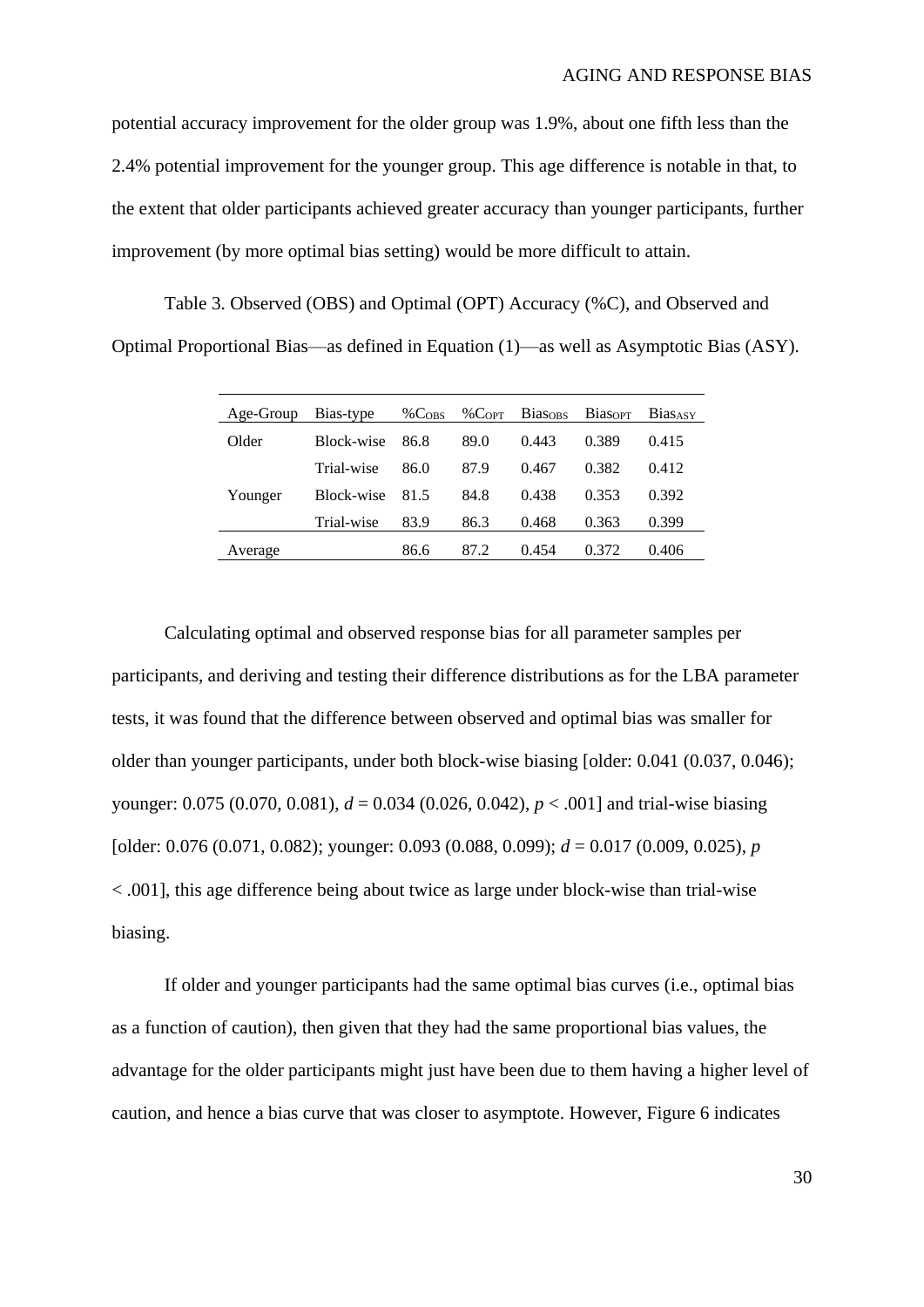that the bias curves differed between bias-types and age groups due to differences in the nonthreshold parameters (see also Figure 2 in Supplemental Materials). In particular, the asymptotic optimal bias was closer to 0.5 for older participants, but the bias curve for younger participants approached asymptote more quickly. This raises the question as to how each non-threshold parameter affected the bias curves so as to produce the optimality advantage for older participants.



<span id="page-30-0"></span>Figure 6. Optimal bias curves (dark lines), asymptotic optimal bias levels (grey horizontal lines), and observed bias under block-wise (B) and trial-wise (T) biasing for older and younger participants.

The results of an analysis reported in Supplemental Materials indicate that larger overall rates and larger differences between matching and mismatching rates improved the optimality of bias for the older group by increasing their asymptotic bias. However, the asymptotic optimal bias values given in [Table](#page-29-0) indicate that this difference in rates explained only a relatively small portion of the bias advantage for older participants. The older group was disadvantaged by the slower approach to asymptote, and a shift to the right, of their bias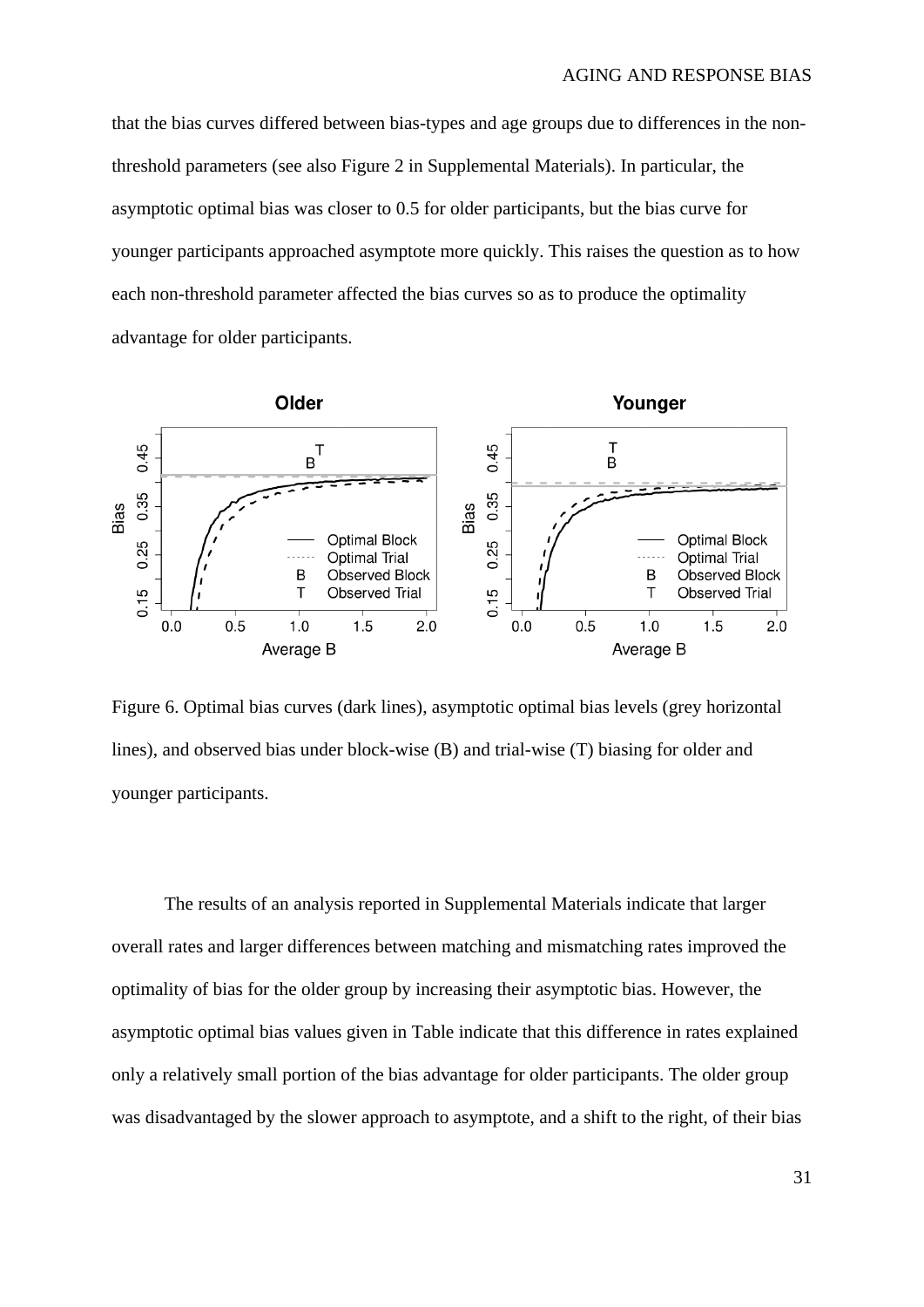curves, as caused by higher levels of startpoint noise, and it appears that the particularly low level of startpoint noise for younger participants in the trial-wise condition was responsible for their gain in optimality relative to older participants. However, under both block-wise and trial-wise biasing, having greater startpoint noise was more than overcome by older participants having a higher level of caution, and hence their bias curves being closer to asymptote.

The DDM analysis replicated most of these results (see Supplemental Materials for details), including the findings that both groups were above the optimal curve, and so could, theoretically, further bias their responses toward cue-congruent targets so as to increase their accuracy and that the difference between observed and optimal bias was smaller for older than younger participants under block-wise biasing. However, the latter difference was not as strong as for the LBA, and under trial-wise biasing there was a weak tendency for younger participants to be closer to optimal than older participants.

### **Discussion**

We examined differences between older and younger participants in the way they used base-rate information when making simple perceptual decisions. Recent studies of agerelated increase in overall response thresholds suggested that—distinct to earlier theorizing about response caution as a preferential and altogether compensatory factor in age-related slowing—there are increasing constraints with age on the ability and neural substrates to flexibly adjust response thresholds in relation to speed/accuracy goals. Our study was designed to examine how this might constrain adjustment of response-*specific* thresholds to cued base-rate biases, and so to selectively increase speed and accuracy for the more likely target, while minimising the possible role of non-threshold factors in the biasing process. We used the LBA model (Brown & Heathcote, 2008) to measure how much and how well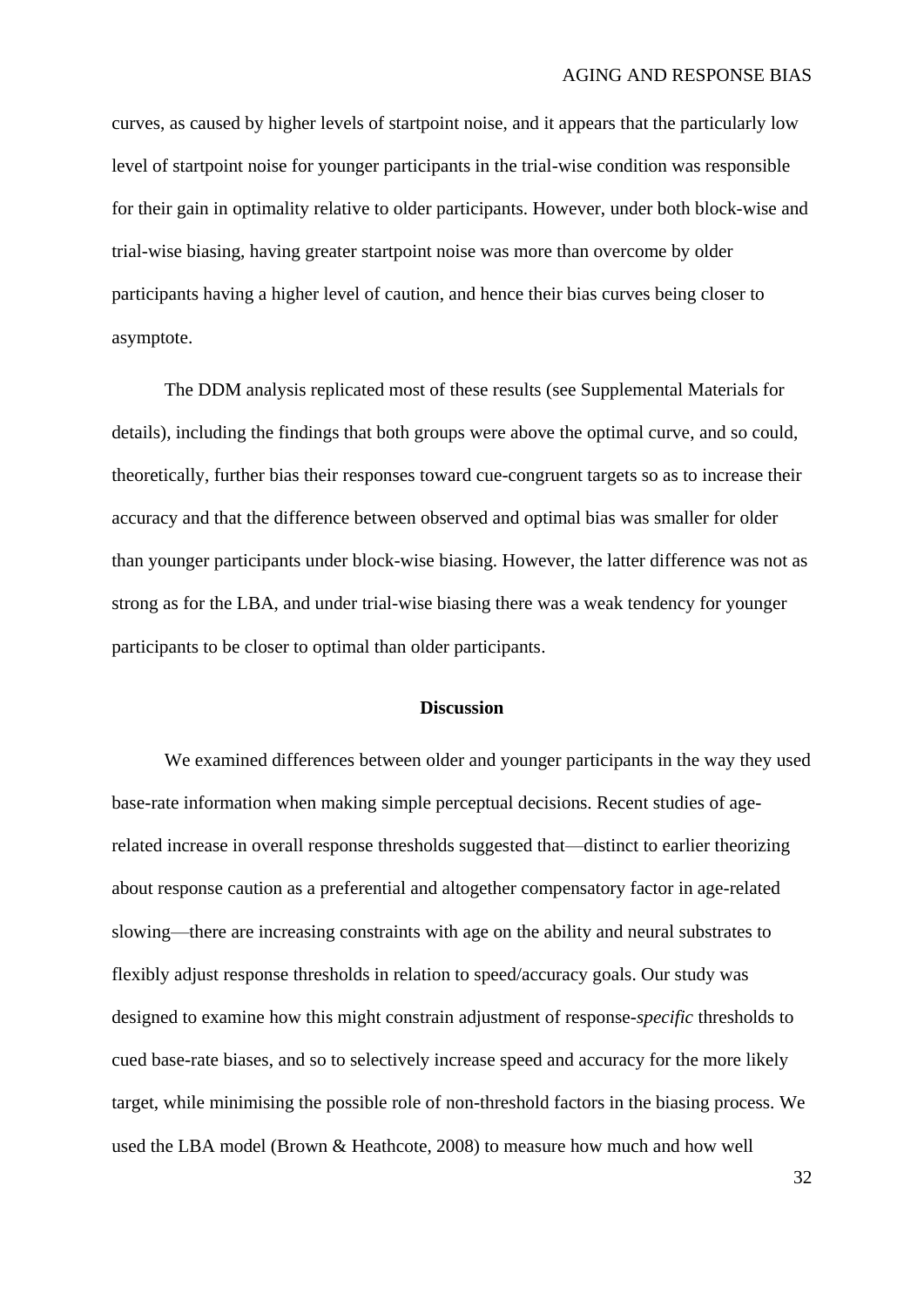evidence thresholds were set for more and less likely options, benchmarking participants' performance relative to threshold settings that optimize accuracy.

In both age groups, our LBA-based analysis found base-rate neglect, but less so in the older group, so that they were closer to optimal in their use of bias to maximise accuracy. This occurred despite older participants having to make larger absolute adjustments in the threshold amount of evidence required to trigger a response (given that they are more cautious in making decisions). These results were largely replicated with the DDM, albeit with a reduced difference in optimality between the groups. Given that the LBA fit provided a better tradeoff between fit and complexity than the DDM, we have focused on the LBA results. However, an appropriately cautious conclusion acknowledging uncertainty related to the choice of model is that older participants are at least as close to optimal as younger participants.

Our results are perhaps surprising in light of findings of reduced ability of threshold setting with age, and of reduced white matter integrity with age in the fronto-striatal tracts thought to mediate threshold setting—factors that could potentially make it more difficult for older adults to flexibly adapt their evidence thresholds to base rate biases. We did find evidence of reduced flexibility in our older adults in that their advantage relative to younger adults was reduced when base-rate direction varied from trial to trial, and so when rapid threshold-adjustment was required. This condition could also be expected to reduce sequential facilitation as—unlike under block-wise biasing—integrating trial history into the decision process could compromise optimal use of immediate target cues; but, under trialwise biasing, older participants continued to show sequential facilitation (in association with cue validity), whereas (replicating LaBerge et al., 1970) it fell away among younger participants. Consistent with reduced control of thresholds but persistent integration of trial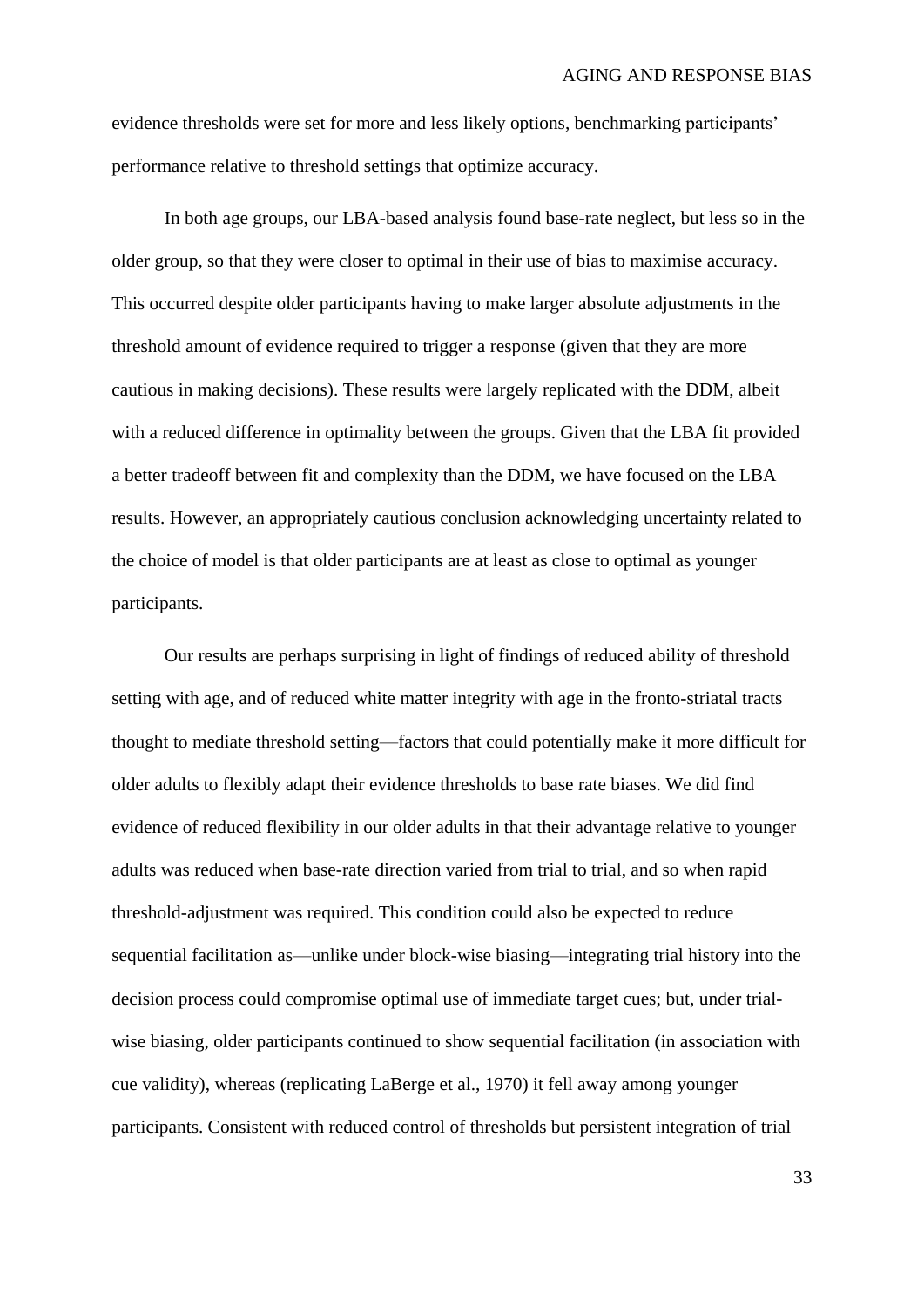history, older participants had greater noise in the startpoints of evidence accumulation (replicating Forstmann et al., 2011), especially under trial-wise biasing; and this factor largely explained how younger participants could make up some of their optimality deficit relative to older participants under trial-wise biasing. A more direct test would be afforded by a model-based neuroscience approach (Forstmann & Wagenmakers, 2015) that assesses the association between white-matter integrity in relevant cortico-striatal tracts and differences in bias optimality when base-rate information is provided in a block-wise versus trial-wise manner, while also studying how older adults can persist in using sequential information when it compromises optimality.

Our older participants displayed greater processing efficiency in terms of both the overall rate of evidence accumulation and the quality of the information they obtained from the stimuli as measured by their ability to discriminate between correct and incorrect responses. As described above, this result was not unexpected given that loss of efficiency, in terms of lower evidence accumulation rates, is only found for tasks with strong perceptual and memory retrieval demands. Forstmann et al. (2011) also found an advantage for older participants in terms of overall rates but not in terms of discrimination. It is possible that these findings were due to greater motivation, and consequently attentional focus, among our older than younger participants, but it is important to note that this factor did not explain their more optimal bias settings. Rather, it appears that this was associated with their higher level of caution, because, at these higher levels, less bias is required in a relative sense to achieve optimality. In this way, our results are not inconsistent with evidence that, under some conditions, efficiency is lost with age, or even that the effect of bias can be mediated by accumulation rates. A more direct test of the role of rate-related factors would be to use a choice task where older adults are known to have reduced processing efficiency, such as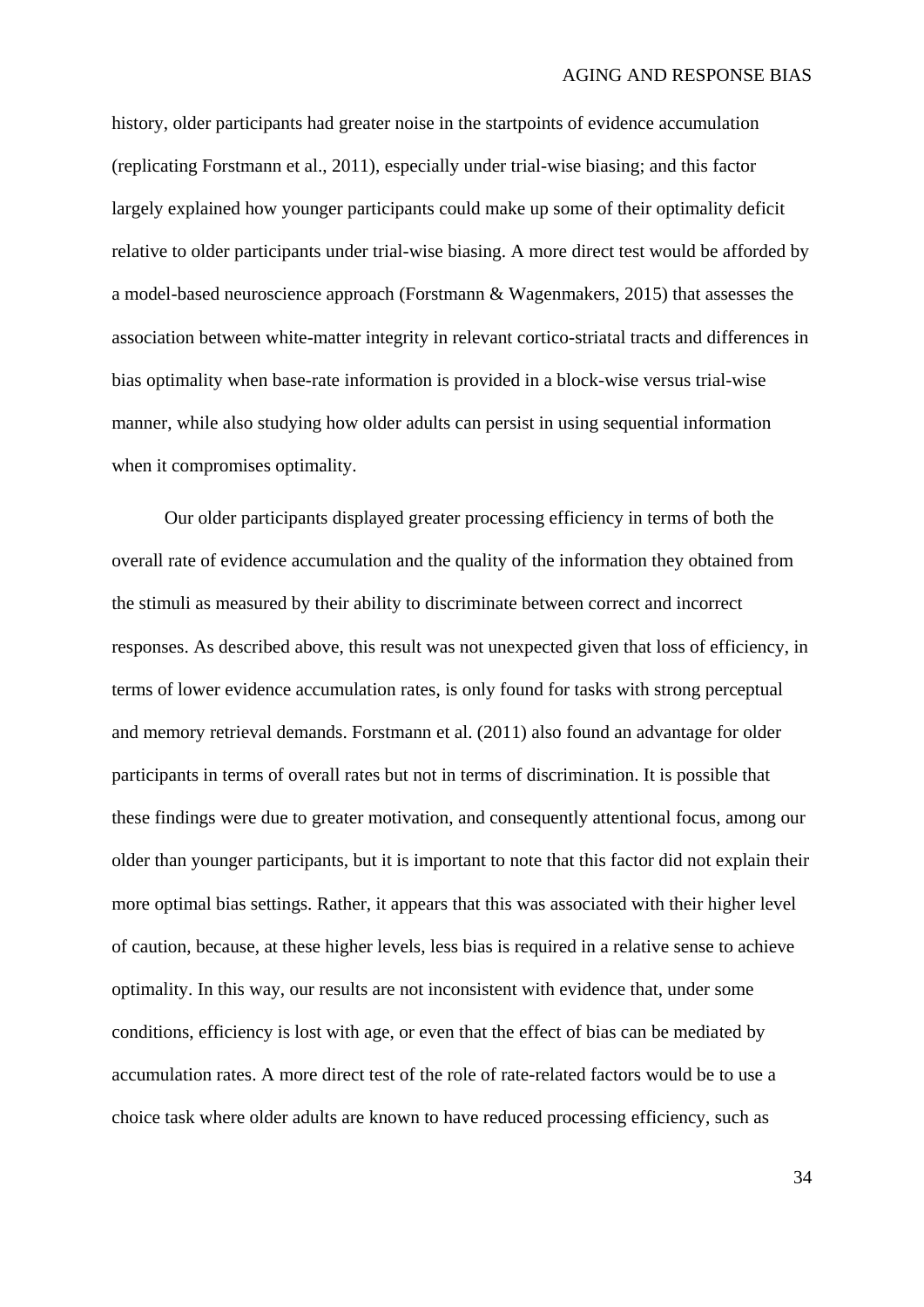discrimination of fine visual detail (e.g., Thapar et al., 2003), or demanding memory or cognitive control tasks (e.g., Karayanidis et al., 2011, Ratcliff et al., 2011). Under such conditions, it might also be seen that accumulation rate has a role in the effect of base-rate bias (as per Dunovan & Wheeler, 2018), and, because this could involve a fronto-parietal pathway (Mulder et al., 2012), the concept of compensatory neural (parietal) recruitment with age (Grady, 2008) could become relevant to interpretation of age-related bias effects.

A question that arises from our results is why all participants were less biased by baserate information than is optimal. One possibility is that our definition of optimality is too narrow as it only takes account of accuracy, unlike the reward-rate definition that has been used to assess the optimality of caution setting (Bogacz et al., 2006). However, any criterion that values speed must predict bias that is greater than optimal, because that results in faster responses for the more likely stimulus, and so faster responses overall. A second possibility is that participants simply lacked sufficient experience, and that they would have become more optimal with practice. Practice has been found to improve the reward-rate optimality of caution in younger but not older participants (Starns & Ratcliff, 2010). Future experiments might examine how practice, and appropriate guidance (Evans & Brown, 2017), affects the superiority of older participants in terms of bias optimality.

It is also possible that participants were acting optimally, but relative to a base-rate estimate that differed from the true base rate. This possibility was suggested by Hanks et al. (2011), who also found that participants were less biased than optimal and suggested an explanation in terms of the idea put forward by Good (1983) of a "prior on a prior probability". The idea here is that participants treat information about base rates in a Bayesian manner, integrating it with their prior beliefs in order to come up with a posterior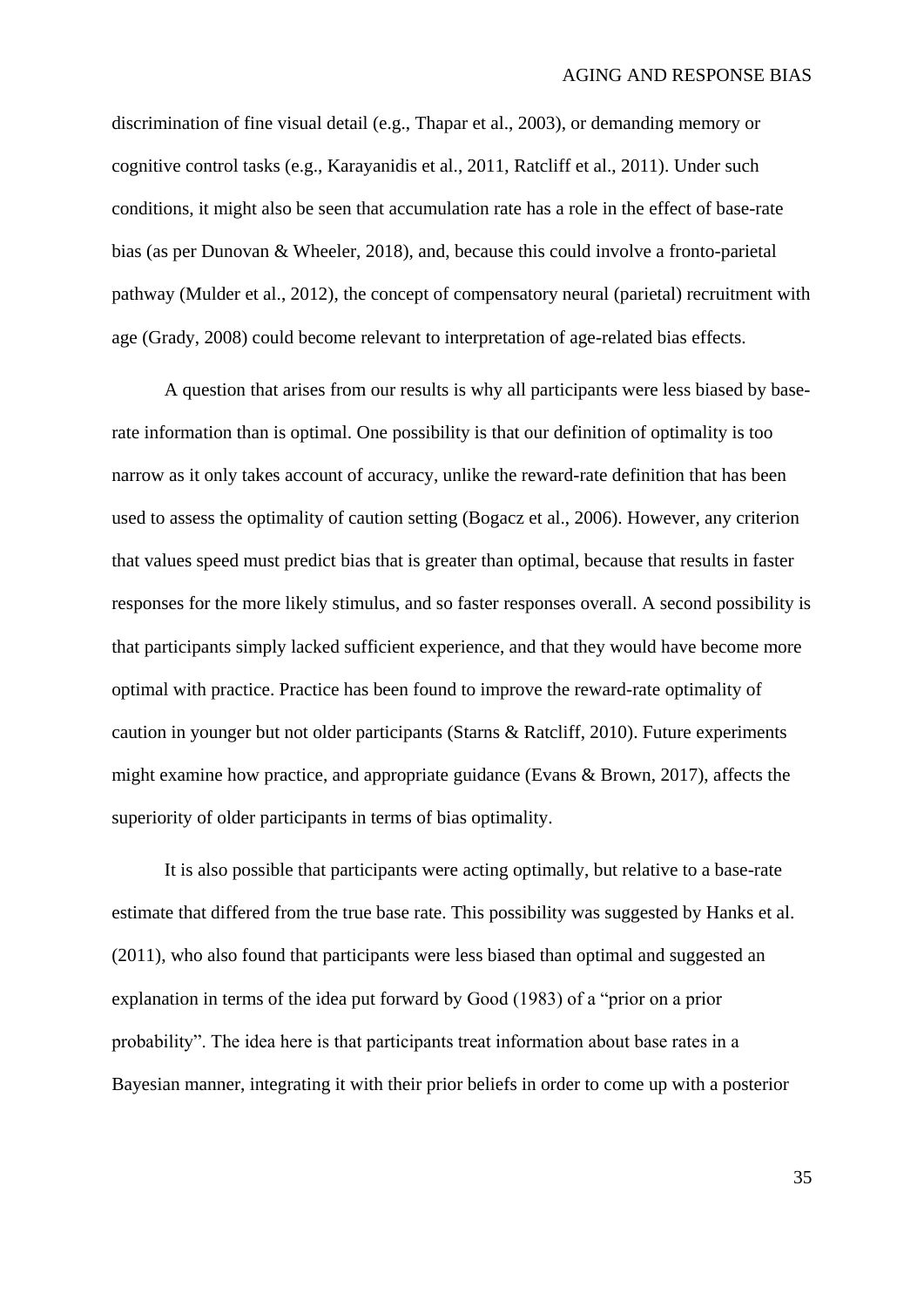estimate that is then used as a prior in the task.<sup>2</sup> On this logic, by finding the base rate that results in the optimal bias that matches the observed bias, we can infer that older participants had an effective base rate of 0.62 under block-wise bias and 0.56 under trial-wise bias, whereas younger participants used a base rate of 0.55 under both bias-types.

More generally, Good's (1983) explanation is related to findings in high-level decision making that probability information is not treated veridically (Tversky & Kahneman 1992). This link also suggests it would be interesting to contrast the manipulation we used, where base-rate information is given by description, with a manipulation where it is learned from experience. In higher-level decision making there is a gap between the effects of description and experience (Hertwig  $&$  Erev, 2009), so it is possible that a different pattern of results may be found in the present paradigm with an experience manipulation.

Finally, the superior performance of older relative to younger adults could have applications in the detection of cognitive decline from conditions such as dementia. Because most cognitive abilities diminish gradually during the latter part of life in a healthy population, it can be difficult to detect the acceleration caused by disease processes. For disease processes that impact cognitive control, and in particular the control of thresholds, the

 $\overline{a}$ 

<sup>&</sup>lt;sup>2</sup> For example, suppose participants treated the information about a prior probability of 0.7 as equivalent to one of the two stimuli occurring on 7 out of 10 draws from a binomial distribution, and suppose they weight a prior belief that each stimulus is equally likely twice as heavily, as equivalent to the stimulus occurring on 10 out of 20 previous occasions under a beta prior. Their posterior estimate would then be  $(7 + 10)$  $/(10 + 20) \approx 0.57$ , which is shrunk towards unbiased. An optimal bias set on this basis would appear to be less than optimal assuming the true base rate of 0.7.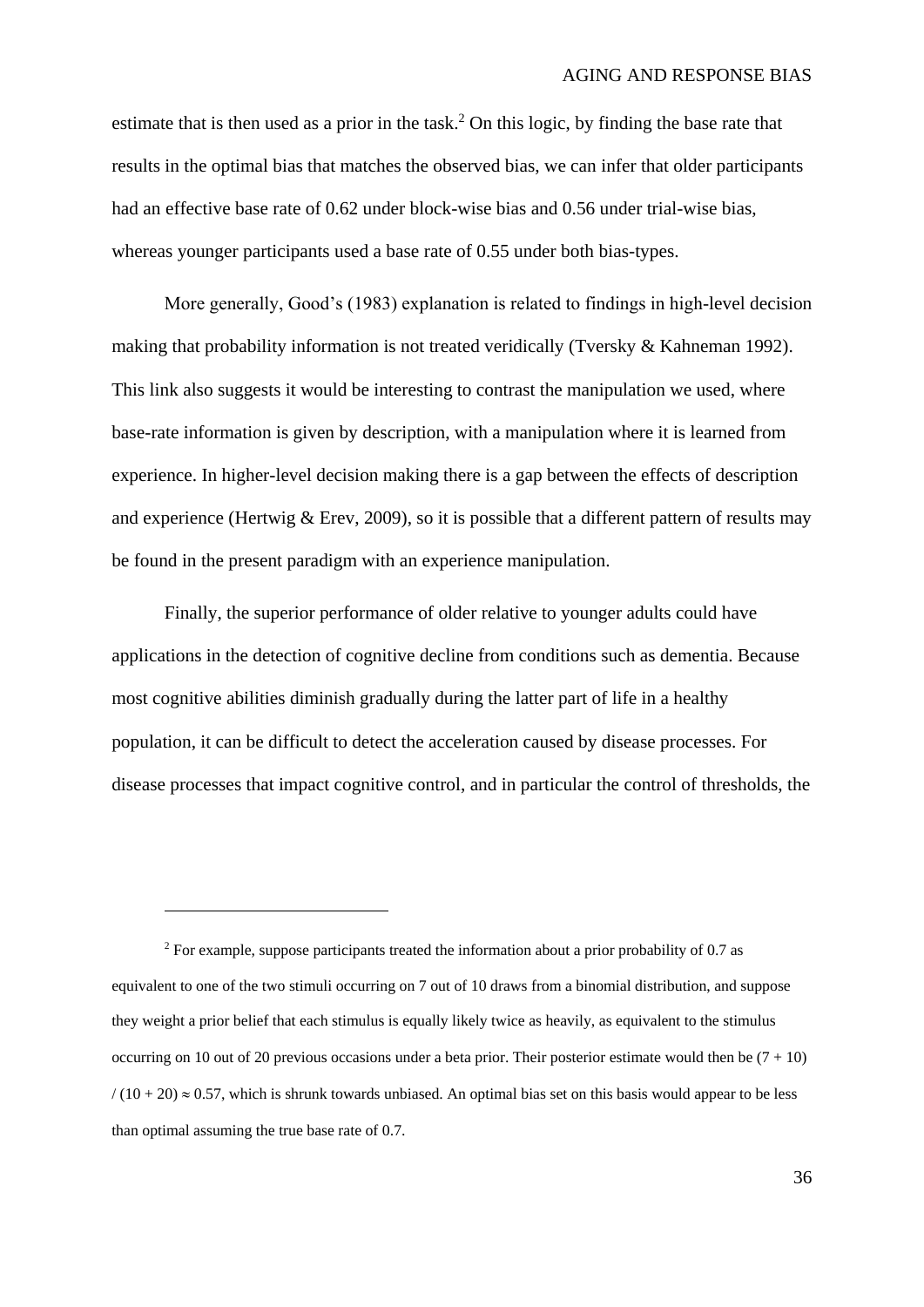preserved and even enhanced ability of healthy older adults to take account of base-rate information suggests that measuring bias optimality may provide a sensitive early-onset test.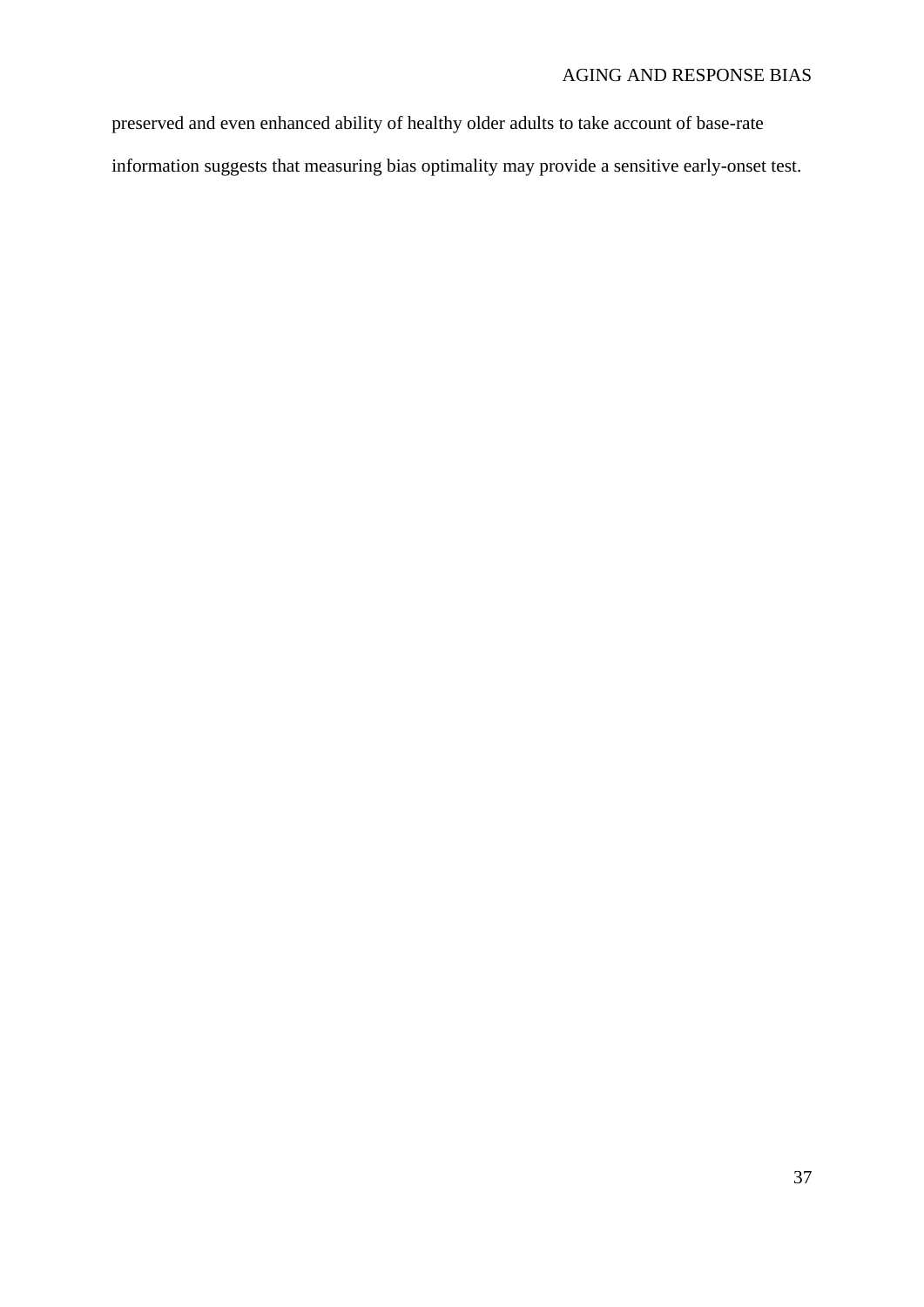#### **References**

- Arnold, N. R., Bröder, A., & Bayen, U. J. (2015). Empirical validation of the diffusion model for recognition memory and a comparison of parameter-estimation methods. *Psychological Research, 79*, 882-898. http://doi.org/10.1007/s00426-014-0608-y
- Baayen, R. H., Davidson, D. J., & Bates, D. M. (2008). Mixed-effects modeling with crossed random effects for subjects and items. *Journal of Memory and Language, 59*, 390- 412. http://doi.org/10.1016/j.jml.2007.12.005
- Baayen, R. H., & Milin, P. (2010). Analyzing reaction times. *International Journal of Psychological Research, 3*, 12-28. http://doi.org/10.21500/20112084.807
- Bar-Hillel, M. (1980). The base-rate fallacy in probability judgments. *Acta Psychologica, 44*, 211-233. http://doi.org/10.1016/0001-6918(80)90046-3
- Bartoń, K. (2018). MuMIn: Multi-model inference (Version 1.42.1) [R package]. Retrieved from https://CRAN.R-project.org/package=MuMIn
- Bates, D., Mächler, M., Bolker, B., & Walker, S. (2015). Fitting linear mixed-effects models using lme4. *Journal of Statistical Software, 67*, 1-48. http://doi.org/10.18637/jss.v067.i01
- Bogacz, R., Brown, E., Moehlis, J., Holmes, P., & Cohen, J. D. (2006). The physics of optimal decision making: A formal analysis of models of performance in twoalternative forced-choice tasks. *Psychological Review, 113*, 700-765. http://doi.org/10.1037/0033-295X.113.4.700
- Brown, S. D., & Heathcote, A. (2008). The simplest complete model of choice response time: Linear ballistic accumulation. *Cognitive Psychology, 57*, 153-178. http://doi.org/10.1016/j.cogpsych.2007.12.002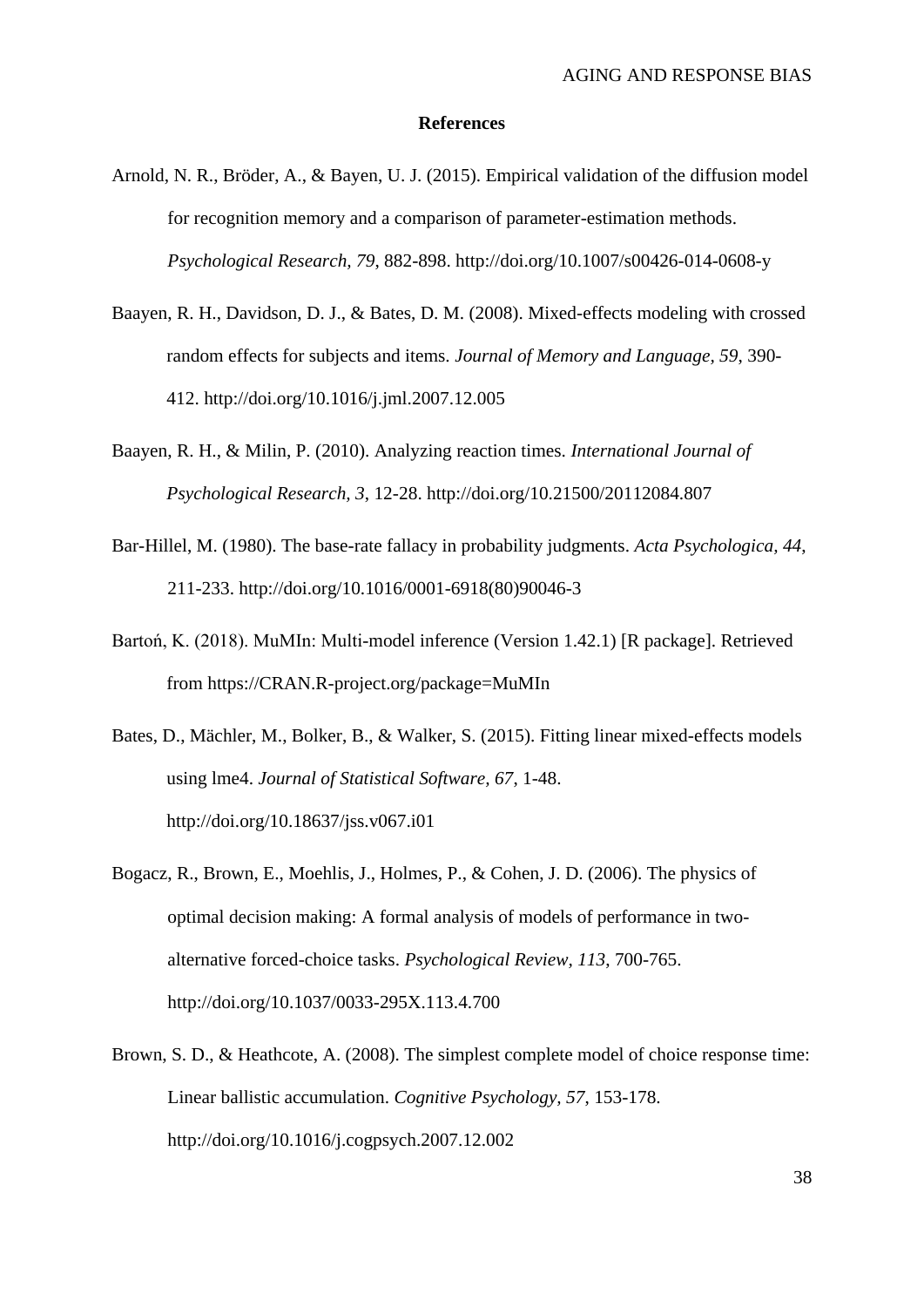- Carpenter, R. H. S., & Williams, M. L. L. (1995). Neural computation of log likelihood in control of saccadic eye movements. *Nature, 377*, 59-62. http://doi.org/10.1038/377059a0
- Craik, F. I. M. (1969). Applications of signal detection theory to studies of ageing. In A. T. Welford & J. E. Birren (Eds.), *Interdisciplinary topics in gerontology* (Vol. 4, pp. 147-157). Basel, Switzerland: Karger. http://doi.org/10.1159/000387089
- Criss, A. H. (2010). Differentiation and response bias in episodic memory: Evidence from reaction time distributions. *Journal of Experimental Psychology: Learning, Memory, and Cognition, 36*, 484-499. http://doi.org/10.1037/a0018435
- Davies, R. A. I., Arnell, R., Birchenough, J. M. H., Grimmond, D., & Houlson, S. (2017). Reading through the life span: Individual differences in psycholinguistic effects. *Journal of Experimental Psychology: Learning, Memory, and Cognition, 43*, 1298- 1338. http://doi.org/10.1037/xlm0000366
- Di Rosa, E., Schiff, S., Cagnolati, F., & Mapelli, D. (2015). Motivation–cognition interaction: how feedback processing changes in healthy ageing and in Parkinson's disease. *Aging Clinical and Experimental Research, 27*, 911-920. http://doi.org/10.1007/s40520-015- 0358-8
- Dirk, J., Kratzsch, G. K., Prindle, J. J., Kröhne, U., Goldhammer, F., & Schmiedek, F. (2017). Paper-based assessment of the effects of aging on response time: A diffusion model analysis. *Journal of Intelligence, 5*, 1-16. http://doi.org/10.3390/jintelligence5020012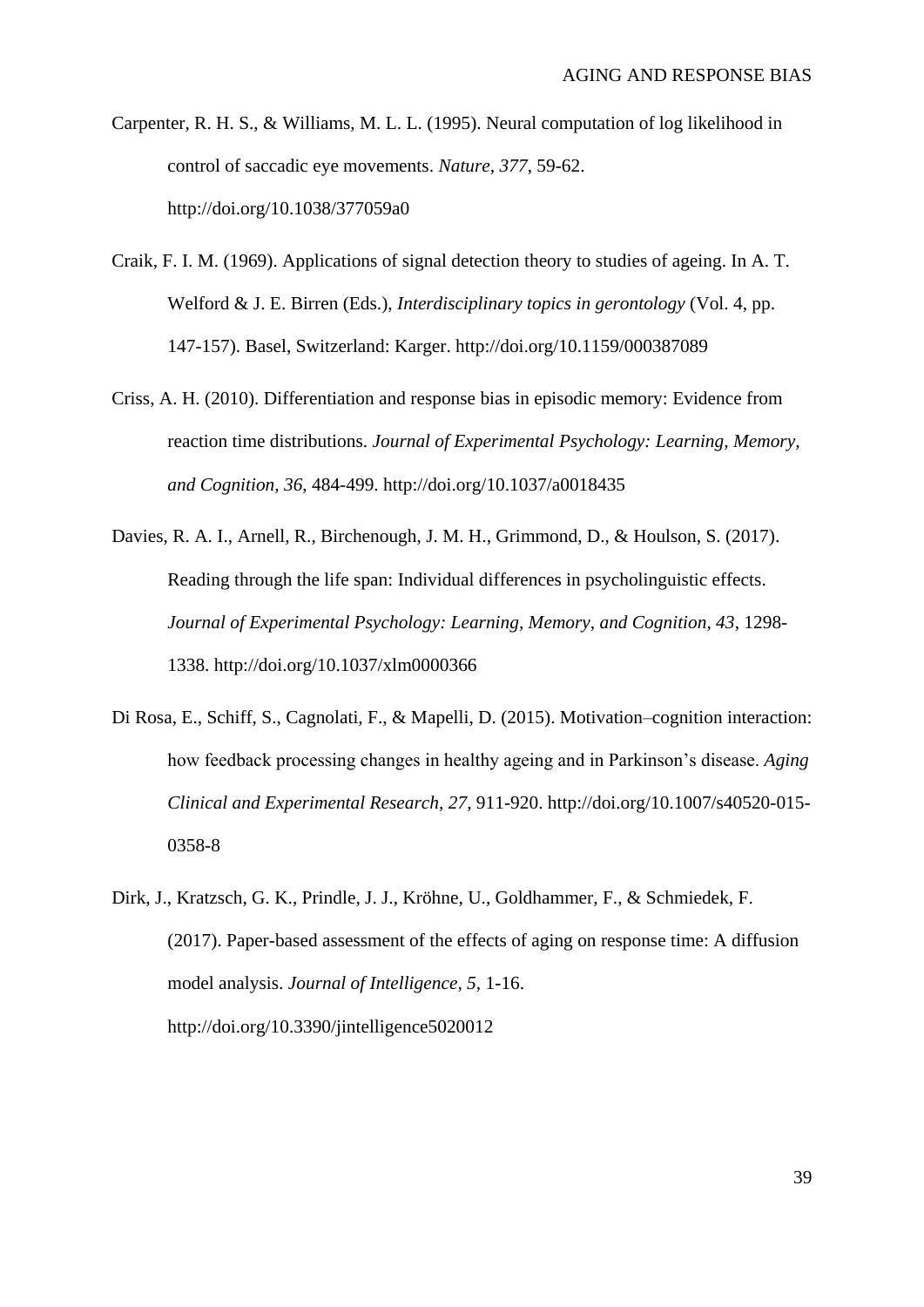- Donkin, C., Brown, S., & Heathcote, A. (2009). The over-constraint of response time models: Rethinking the scaling problem. *Psychonomic Bulletin and Review, 16*, 1129–1135. http://doi.org/10.3758/pbr.16.6.1129
- Dunovan, K., & Wheeler, M. E. (2018). Computational and neural signatures of pre and postsensory expectation bias in inferior temporal cortex. *Scientific Reports, 8*. http://doi.org/10.1038/s41598-018-31678-x
- Dutilh, G., Forstmann, B. U., Vandekerckhove, J., & Wagenmakers, E.-J. (2013). A diffusion model account of age differences in posterror slowing. *Psychology and Aging, 28*, 64- 76. http://doi.org/10.1037/a0029875
- Eager, C., & Roy, J. (2017). Mixed effects models are sometimes terrible. Retrieved from https://arxiv.org/abs/1701.04858
- Evans, N. J., & Brown, S. D. (2017). People adopt optimal policies in simple decisionmaking, after practice and guidance. *Psychonomic Bulletin and Review, 24*, 597-606. http://doi.org/10.3758/s13423-016-1135-1
- Forstmann, B. U., Brown, S., Dutilh, G., Neumann, J., & Wagenmakers, E.-J. (2010). The neural substrate of prior information in perceptual decision making: A model-based analysis. *Frontiers in Human Neuroscience, 4*, 40. http://doi.org/10.3389/fnhum.2010.00040
- Forstmann, B. U., Ratcliff, R., & Wagenmakers, E.-J. (2016). Sequential sampling models in cognitive neuroscience: Advantages, applications, and extensions. *Annual Review of Psychology, 67*, 641-666. http://doi.org/10.1146/annurev-psych-122414-033645
- Forstmann, B. U., Tittgemeyer, M., Wagenmakers, E.-J., Derrfuss, J., Imperati, D., & Brown, S. (2011). The speed-accuracy tradeoff in the elderly brain: A structural model-based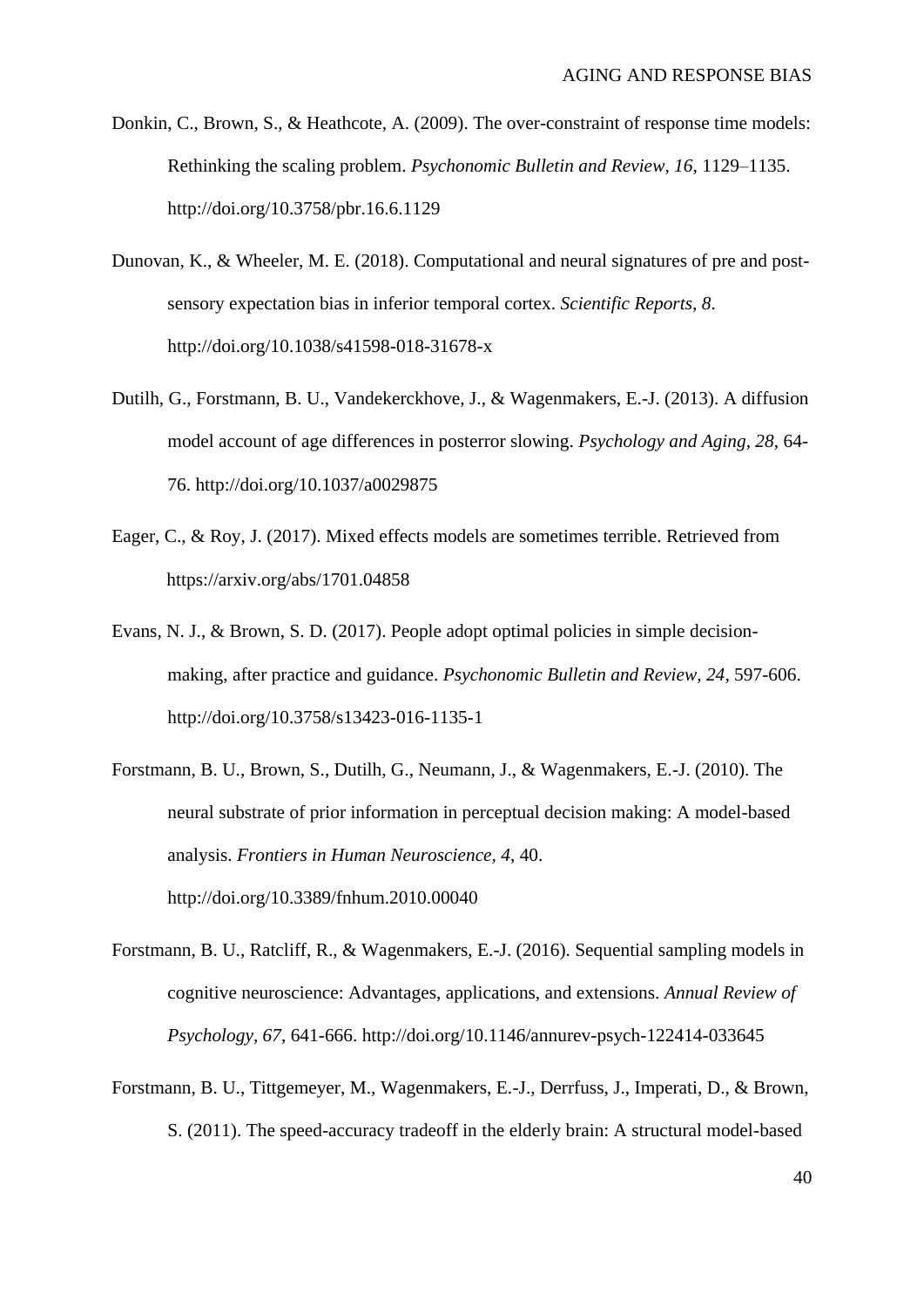approach. *Journal of Neuroscience, 31*, 17242-17249. http://doi.org/10.1523/jneurosci.0309-11.2011

- Forstmann, B. U., & Wagenmakers, E.-J. (2015). *An introduction to model-based cognitive neuroscience*. New York, NY, US: Springer.
- Fozard, J. L., Thomas, J. C., & Waugh, N. C. (1976). Effects of age and frequency of stimulus repetitions on two-choice reaction time. *Journal of Gerontology, 31*, 556- 563. http://doi.org/10.1093/geronj/31.5.556
- Good, I. J. (1983). *Good thinking: The foundations of probability and its applications*. Minneapolis, MN, US: University of Minnesota.
- Gold, J. I., & Shadlen, M. N. (2001). Neural computations that underlie decisions about sensory stimuli. *Trends in Cognitive Sciences, 5*, 10-16. http://doi.org/10.1016/S1364- 6613(00)01567-9
- Grady, C. L. (2008). Cognitive neuroscience of aging. *Annals of the New York Academy of Sciences*, *1124*, 127-44. http://doi.org/10.1196/annals.1440.009
- Hanks, T. D., Mazurek, M. E., Kiani, R., Hopp, E., & Shadlen, M. N. (2011). Elapsed decision time affects the weighting of prior probability in a perceptual decision task. *Journal of Neuroscience, 31*, 6339. http://doi.org/10.1523/jneurosci.5613-10.201
- Hartley, A. (2006). Changing role of the speed of processing construct in the cognitive psychology of human aging. In J. E. Birren & K. W. Schaie (Eds.), *Handbook of the psychology of aging* (6th ed., pp. 183-207). Burlington, MA, US: Elsevier.
- Heathcote, A., & Love, J. (2012). Linear deterministic accumulator models of simple choice. *Frontiers in Psychology, 3*. http://doi.org/10.3389/fpsyg.2012.00292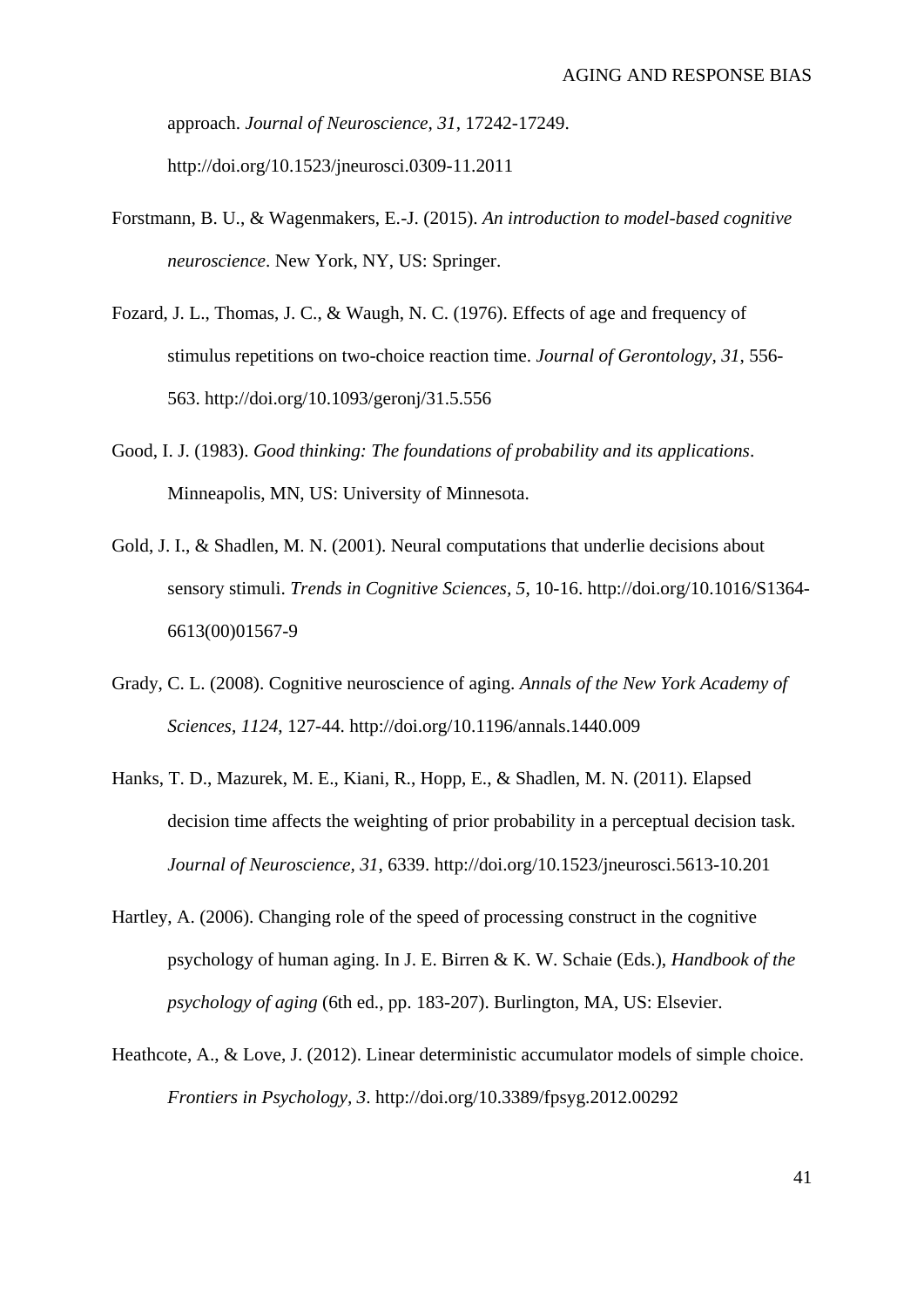- Heathcote, A., Lin, Y., Reynolds, A., Strickland, L., Gretton, M., & Matzke, D. (2018). Dynamic models of choice. *Behavior Research Methods*. https://doi.org/10.3758/s13428-018-1067-y
- Hertwig, R., & Erev, I. (2009). The description–experience gap in risky choice. *Trends in Cognitive Sciences, 13*, 517-523. http://doi.org/10.1016/j.tics.2009.09.004
- Kahneman, D., & Tversky, A. (1973). On the psychology of prediction. *Journal of Experimental Social Psychology, 80*, 237-251. http://doi.org/10.1037/h0034747
- Kahneman, D., & Tversky, A. (1982). Evidential impact of base rates. In D. Kahneman, P. Slovic, & A. Tversky (Eds.), *Judgment under uncertainty: Heuristics and biases* (pp. 153-160). New York, NY, US: Cambridge University Press.
- Karayanidis, F., Whitson, L. R., Heathcote, A., & Michie, P. T. (2011). Variability in proactive and reactive cognitive control processes across the adult lifespan. *Frontiers in Psychology, 2*. http://doi.org/10.3389/fpsyg.2011.00318
- Klauer, K. C. (2010). Hierarchical multinomial processing tree models: A latent–trait approach. *Psychometrika, 75*, 70-98. http://doi.org/10.1007/s11336-009-9141-0
- Kühn, S., Schmiedek, F., Schott, B., Ratcliff, R., Heinze, H.-J., Düzel, E., . . . Lövden, M. (2011). Brain areas consistently linked to individual differences in perceptual decision-making in younger as well as older adults before and after training. *Journal of Cognitive Neuroscience, 23*, 2147-2158. http://doi.org/10.1162/jocn.2010.21564
- Kuznetsova, A., Brockhoff, P. B., & Christensen, R. H. B. (2017). lmerTest: Tests in linear mixed effects models. *Journal of Statistical Software, 82*, 1-26. http://doi.org/10.18637/jss.v082.i13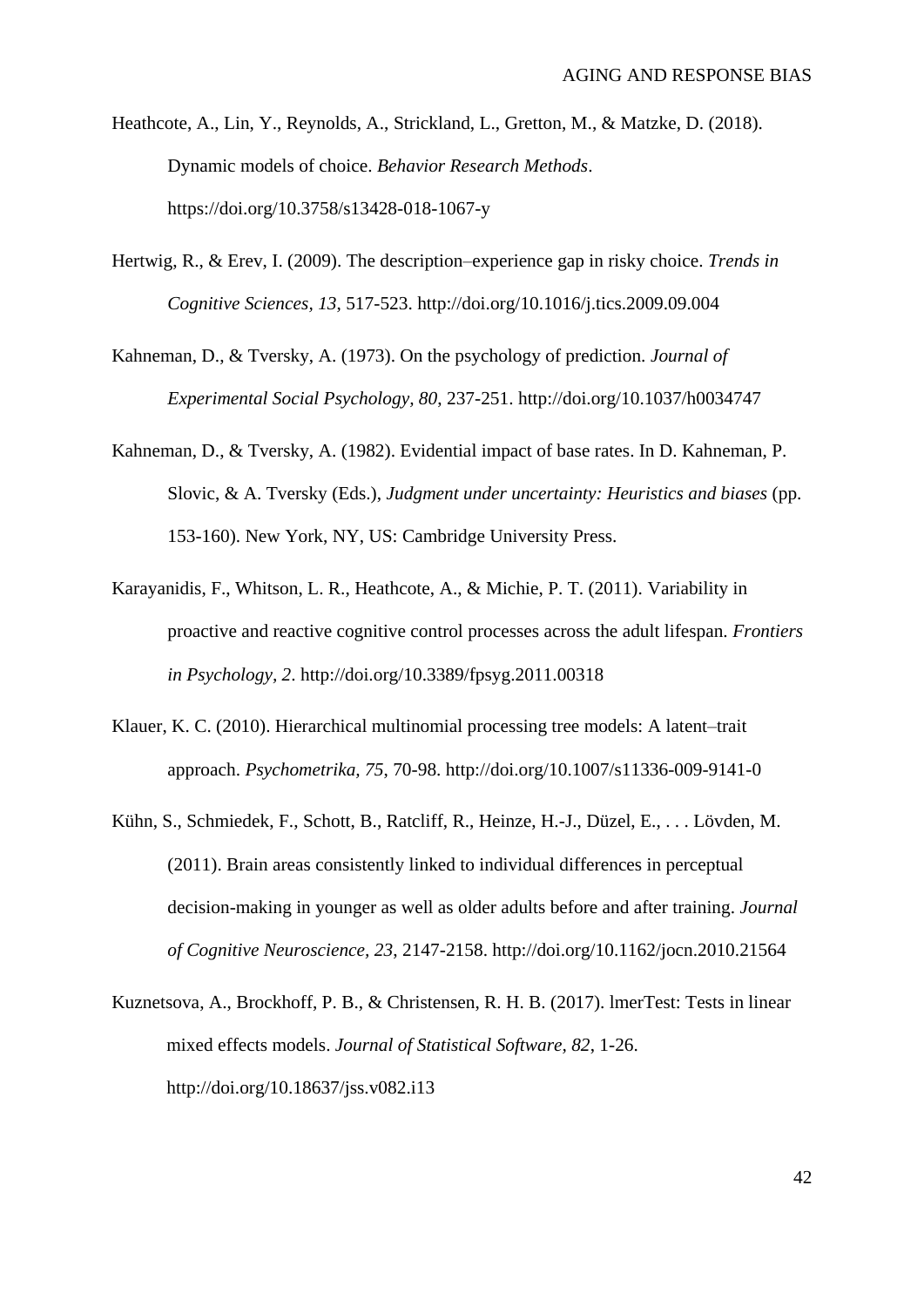- LaBerge, D., Van Gelder, P., & Yellott, J. (1970). A cueing technique in choice reaction time. *Perception and Psychophysics, 7*, 57-62. http://doi.org/10.3758/bf03210133
- Leite, F. P., & Ratcliff, R. (2011). What cognitive processes drive response biases? A diffusion model analysis. *Judgment and Decision Making, 6*, 651-687.
- Madden, D. J., Spaniol, J., Costello, M. C., Bucur, B., White, L. E., Cabeza, R., . . . Huettel, S. A. (2008). Cerebral white matter integrity mediates adult age differences in cognitive performance. *Journal of Cognitive Neuroscience, 21*, 289-302. http://doi.org/10.1162/jocn.2009.21047
- Malhotra, G., Leslie, D. S., Ludwig, C. J. H., & Bogacz, R. (2017). Time-varying decision boundaries: Insights from optimality analysis. *Psychonomic Bulletin and Review*. [http://doi.org/10.3758/s13423-017-1340-6](http://dx.doi.org/10.3758/s13423-017-1340-6)
- Mayr, U. (2001). Age differences in the selection of mental sets: The role of inhibition, stimulus ambiguity, and response-set overlap. *Psychology and Aging*, *16*, 96-109. doi: http://doi.org/10.1037//0882-7974.16.1.96
- Melis, A., Soetens, E., & van der Molen, M. W. (2002). Process-specific slowing with advancing age: Evidence derived from the analysis of sequential effects. *Brain and Cognition, 49*, 420-435. http://doi.org/10.1006/brcg.2001.1508
- Mulder, M. J., Wagenmakers, E.-J., Ratcliff, R., Boekel, W., & Forstmann, B. U. (2012). Bias in the brain: A diffusion model analysis of prior probability and potential payoff. *Journal of Neuroscience, 32*, 2335-2343. http://doi.org/10.1523/jneurosci.4156- 11.2012
- Noorbaloochi, S., Sharon, D., & McClelland, J. L. (2015). Payoff information biases a fast guess process in perceptual decision making under deadline pressure: Evidence from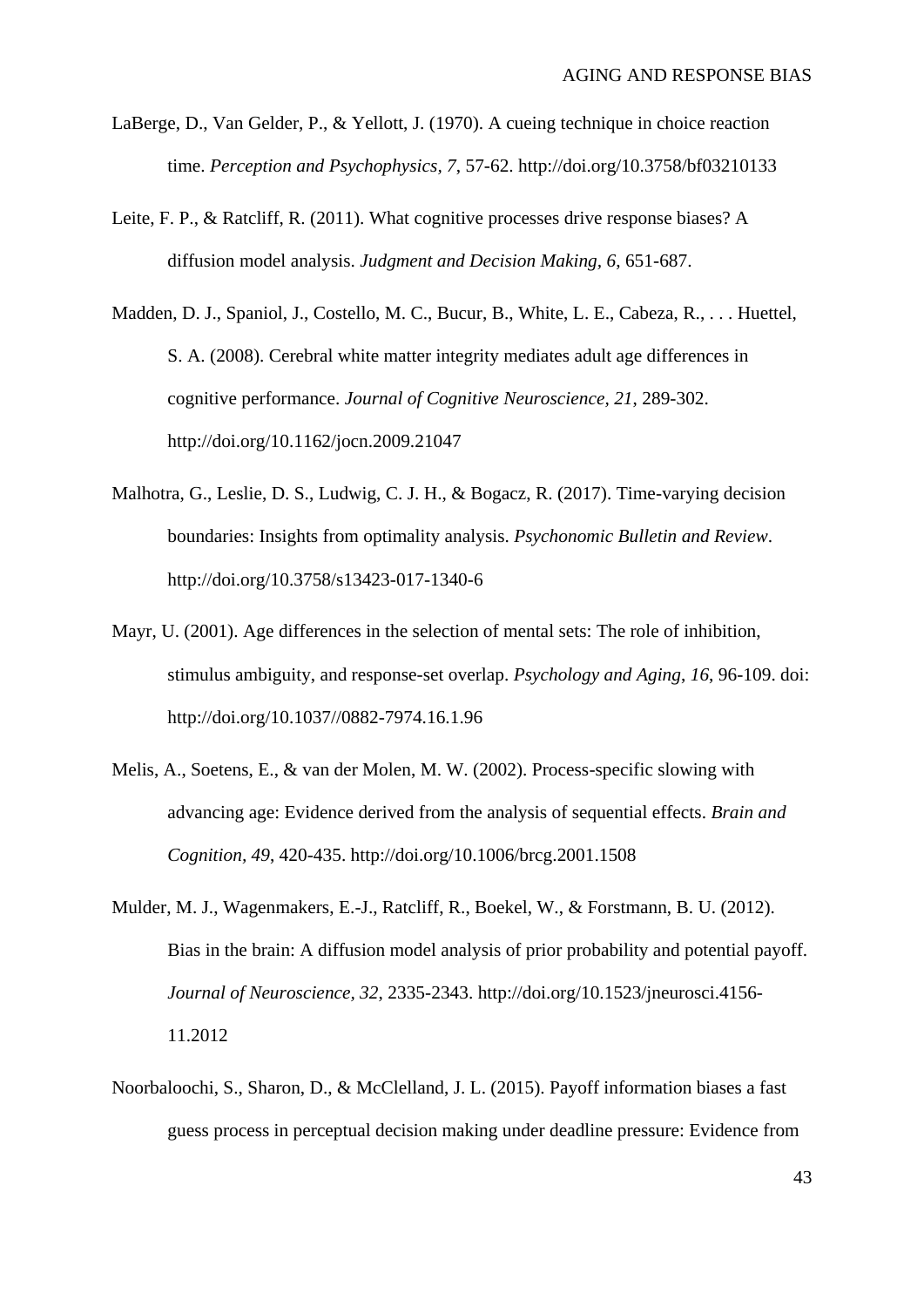behavior, evoked potentials, and quantitative model comparison. *Journal of Neuroscience, 35*, 10989–11011. http://doi.org/10.1523/jneurosci.0017-15.2015

- Proctor, R. W., Vu, K.-P. L., & Pick, D. F. (2005). Aging and response selection in spatial choice tasks. *Human Factors, 47*, 250-269. http://doi.org/10.1518/0018720054679425
- Rabbitt, P. M. A., & Vyas, S. M. (1980). Selective anticipation for events in old age. *Journal of Gerontology, 35*, 913-919. http://doi.org/10.1093/geronj/35.6.913
- Ratcliff, R. (1985). Theoretical interpretations of the speed and accuracy of positive and negative responses. *Psychological Review, 92*, 212-225. http://doi.org/10.1037/0033- 295X.92.2.212
- Ratcliff, R., & McKoon, G. (2008). The Diffusion Decision Model: Theory and data for twochoice decision tasks. *Neural Computation, 20*, 873-922. http://doi.org/10.1162/neco.2008.12-06-420
- Ratcliff, R., & McKoon, G. (2015). Aging effects in item and associative recognition memory for pictures and words. *Psychology and Aging, 30*, 669-674. http://doi.org/10.1037/pag0000030
- Ratcliff, R., Thapar, A., & McKoon, G. (2001). The effects of aging on reaction time in a signal detection task. *Psychology and Aging, 16*, 323-341. http://doi.org/10.1037//0882-7974.16.2.323

Ratcliff, R., Thapar, A., & McKoon, G. (2006). Aging, practice, and perceptual tasks: A diffusion model analysis. *Psychology and Aging, 21*, 353-371. http://doi.org/10.1037/0882-7974.21.2.353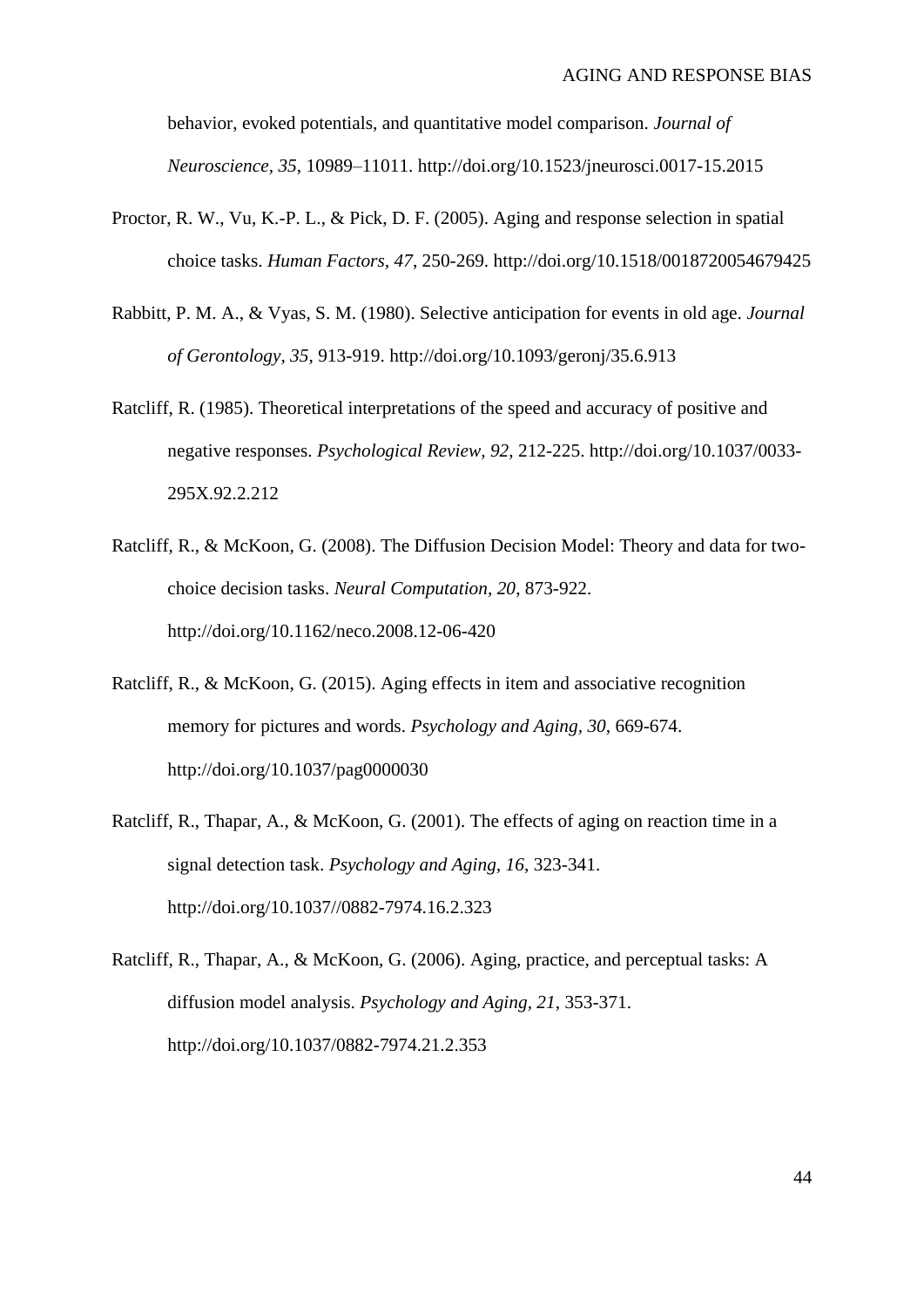- Ratcliff, R., Thapar, A., & McKoon, G. (2011). Effects of aging and IQ on item and associative memory. *Journal of Experimental Psychology: General, 140*, 464-487. http://doi.org/10.1037/a002381
- Ratcliff, R., Thapar, A., Smith, P. L., & McKoon, G. (2005). Aging and response times: A comparison of sequential sampling models. In J. Duncan, L. Phillips, & P. McLeod (Eds.), *Measuring the mind: Speed, control, and age* (pp. 3-31). Oxford, UK: Oxford University Press. http://doi.org/10.1093/acprof:oso/9780198566427.003.0001
- Salthouse, T. A. (2016). Little relation of adult age with cognition after controlling general influences. *Developmental Psychology, 52*, 1545-1554. http://doi.org/10.1037/dev0000162

Schuch, S. (2016). Task inhibition and response inhibition in older vs. younger adults: A diffusion model analysis. *Frontiers in Psychology, 7*. http://doi.org/10.3389/fpsyg.2016.01722

- Silverman, I. (1963). Age and the tendency to withhold response. *Journal of Gerontology, 18*, 372-375. http://dx.doi.org/10.1093/geronj/18.4.372
- Simen, P., Contreras, D., Buck, C., Hu, P., Holmes, P., & Cohen, J. D. (2009). Reward rate optimization in two-alternative decision making: Empirical tests of theoretical predictions. *Journal of Experimental Psychology: Human Perception and Performance, 35*, 1865-1897. http://doi.org/10.1037/a0016926
- Singmann, H., & Kellen, D. (in press). An introduction to mixed models for experimental psychology. In D. H. Spieler & E. Schumacher (Eds.), *New methods in neuroscience and cognitive psychology*: Psychology Press.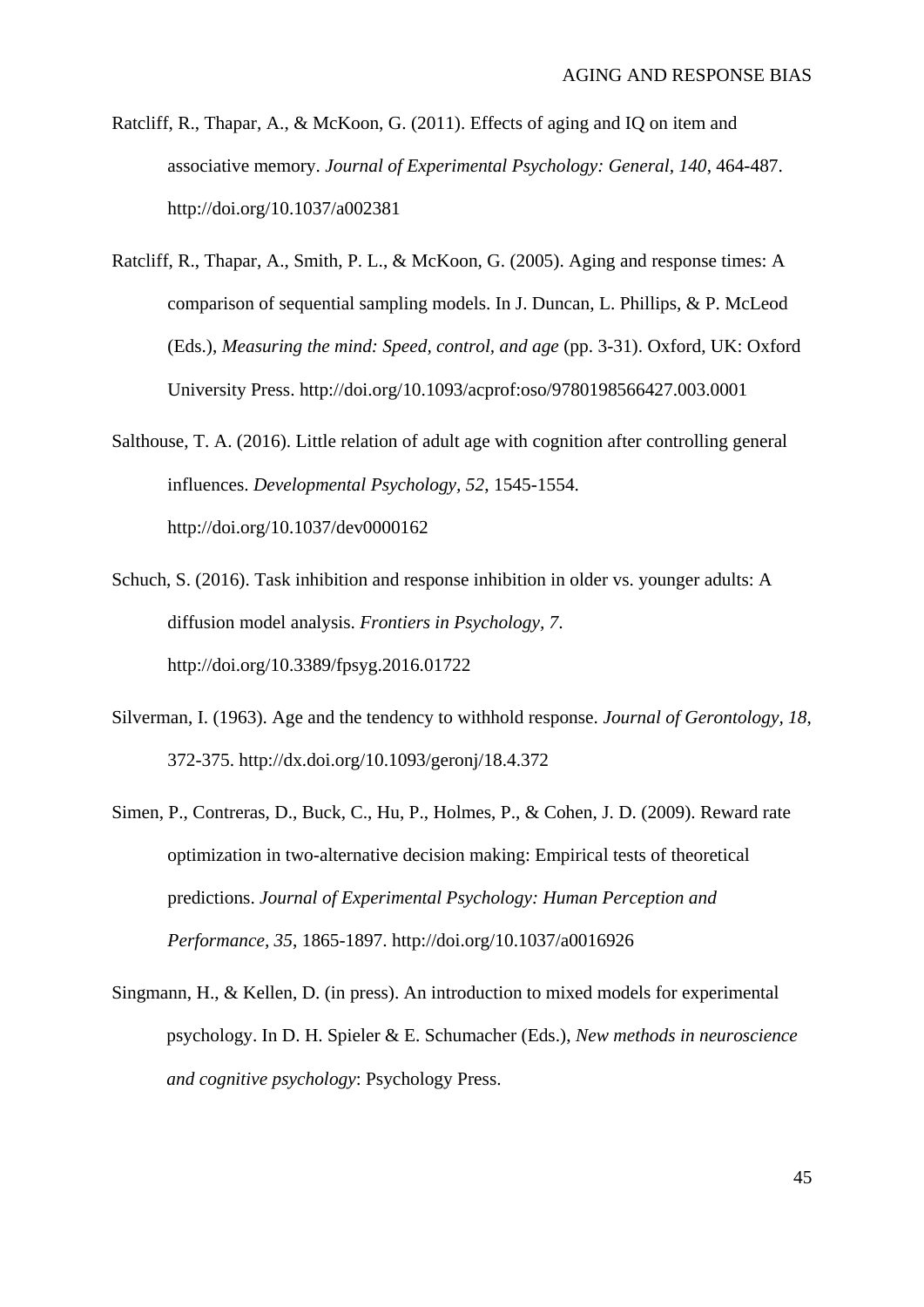- Smith, G. A., & Brewer, N. (1995). Slowness and age: Speed-accuracy mechanisms. *Psychology and Aging, 10*, 238-247. http://doi.org/10.1037/0882-7974.10.2.238
- Spaniol, J., Madden, D. J., & Voss, A. (2006). A diffusion model analysis of adult age differences in episodic and semantic long-term memory retrieval. *Journal of Experimental Psychology: Learning, Memory, and Cognition, 32*, 101-117. http://doi.org/10.1037/0278-7393.32.1.101
- Spiegelhalter, D. J., Best, N. G., Carlin, B. P., & van der Linde, A. (2014). The deviance information criterion: 12 years on. *Journal of the Royal Statistical Society: Series B (Statistical Methodology), 76*, 485-493. http://doi.org/10.1111/rssb.12062
- Starns, J. J., & Ratcliff, R. (2010). The effects of aging on the speed-accuracy compromise: Boundary optimality in the diffusion model. *Psychology and Aging, 25*, 377-390. http://doi.org/10.1037/a0018022
- Starns, J. J., & Ratcliff, R. (2012). Age-related differences in diffusion model boundary optimality with both trial-limited and time-limited tasks. *Psychonomic Bulletin and Review*. http://doi.org/10.3758/s13423-011-0189-3
- Thapar, A., Ratcliff, R., & McKoon, G. (2003). A diffusion model analysis of the effects of aging on letter discrimination. *Psychology and Aging, 18*, 415-429. http://doi.org/10.1037/0882-7974.18.3.415
- Tversky, A., & Kahneman, D. (1992). Advances in prospect theory: Cumulative representation of uncertainty. *Journal of Risk and Uncertainty, 5*, 297-323. http://doi.org/10.1007/BF00122574
- Van Ravenzwaaij, D., Mulder, M. J., Tuerlinckx, F., & Wagenmakers, E.-J. (2012). Do the dynamics of prior information depend on task context? An analysis of optimal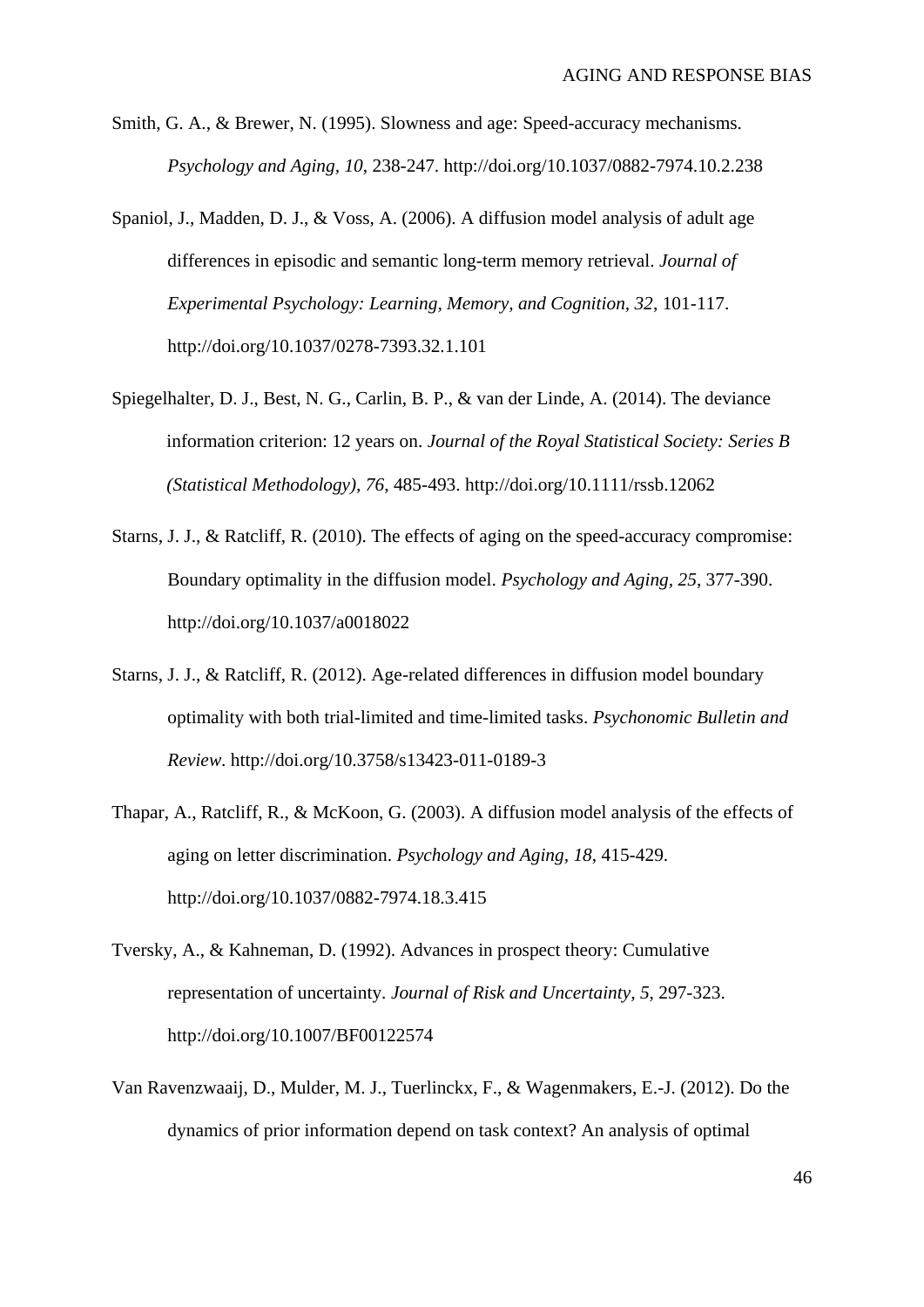performance and an empirical test. *Frontiers in Psychology, 3*. http://doi.org/10.3389/fpsyg.2012.00132

- Van Zandt, T., Colonius, H., & Proctor, R. W. (2000). A comparison of two response time models applied to perceptual matching. *Psychonomic Bulletin and Review, 7*, 208- 256. http://doi.org/10.3758/bf03212980
- Verhaeghen, P., Steitz, D. W., Sliwinski, M. J., & Cerella, J. (2003). Aging and dual-task performance: A meta-analysis. *Psychology and Aging, 18*, 443-460. http://doi.org/10.1037/0882-7974.18.3.443
- Voss, A., Rothermund, K., & Voss, J. (2004). Interpreting the parameters of the diffusion model: An empirical validation. *Memory and Cognition, 32*, 1206-1220. http://doi.org/10.3758/BF03196893
- Welford, A. T. (1977). Motor performance. In J. E. Birren & K. W. Schaie (Eds.), *Handbook of the psychology of aging* (pp. 450-496). New York, NY, US: Van Nostrand Reinhold.
- White, C. N., & Poldrack, R. A. (2014). Decomposing bias in different types of simple decisions. *Journal of Experimental Psychology: Learning, Memory, and Cognition, 40*, 385-398. http://doi.org/10.1037/a0034851
- Whitson, L. R., Karayanidis, F., Fulham, R., Provost, A. L., Michie, P. T., Heathcote, A., & Hsieh, S. (2014). Reactive control processes contributing to residual switch cost and mixing cost in young and old adults. *Frontiers in Psychology*. http://doi.org/10.3389/fpsyg.2014.00383
- Yang, Y., Bender, A. R., & Raz, N. (2015). Age related differences in reaction time components and diffusion properties of normal-appearing white matter in healthy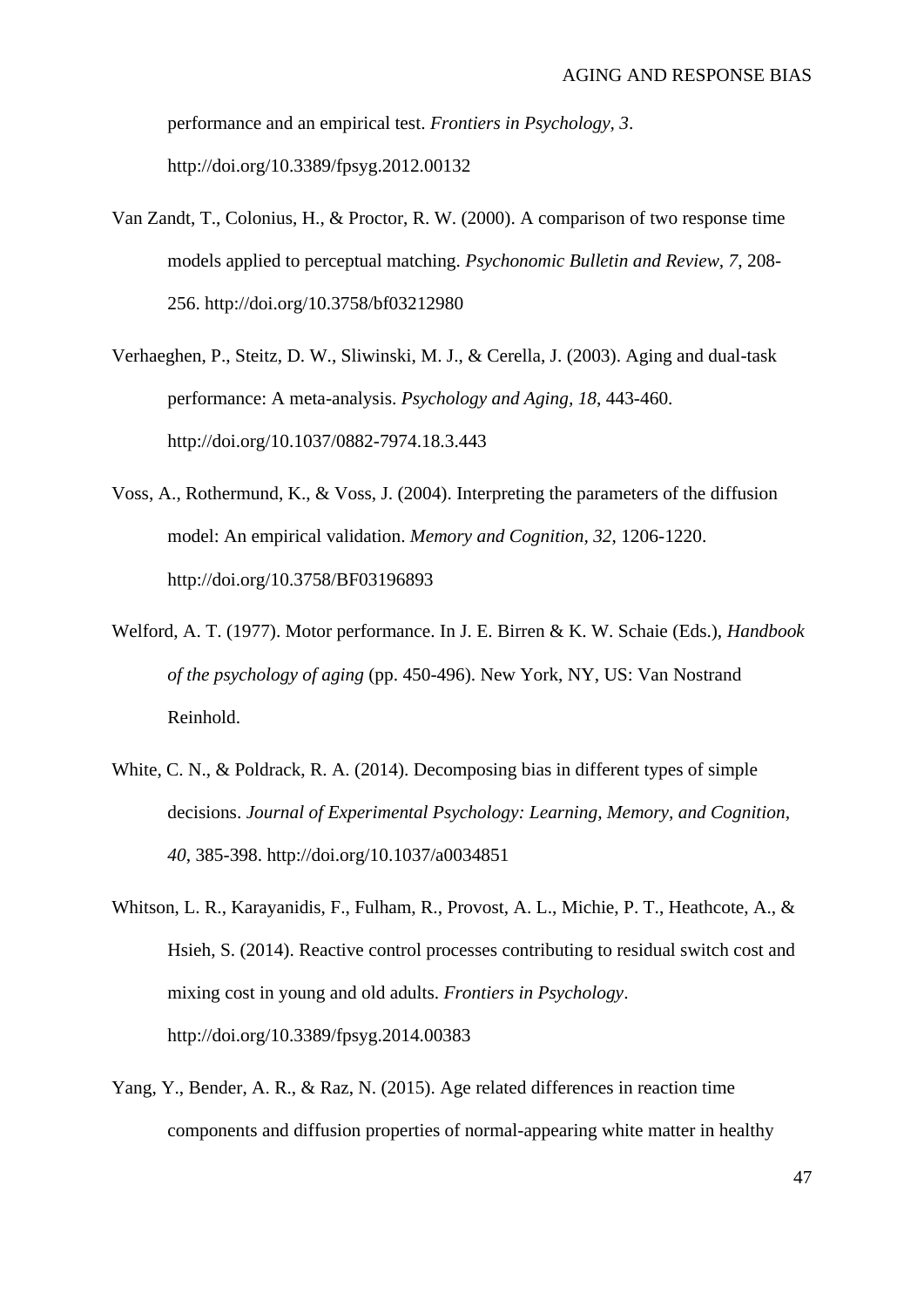adults. *Neuropsychologia, 66*, 246-258.

http://doi.org/10.1016/j.neuropsychologia.2014.11.020